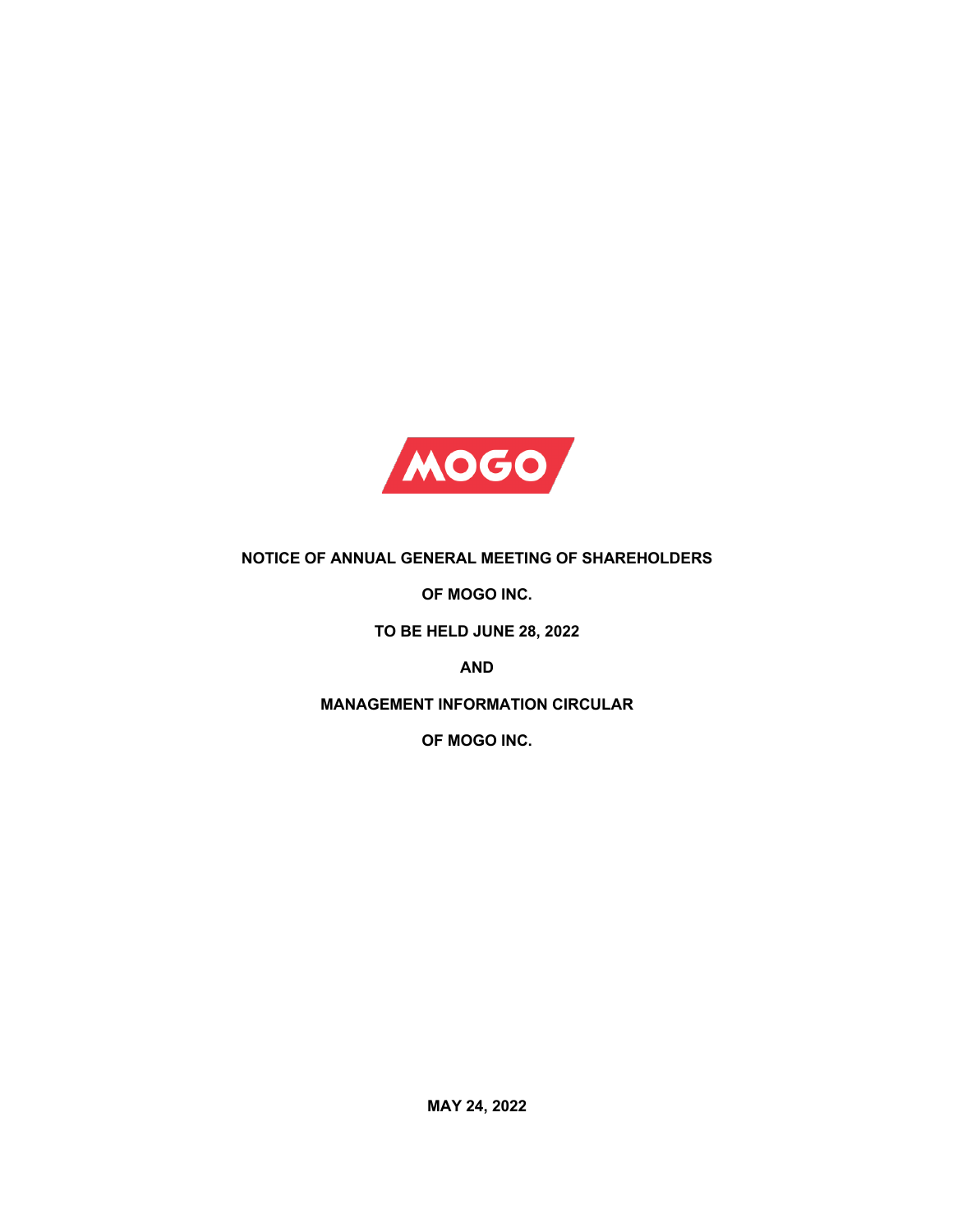### **NOTICE OF ANNUAL GENERAL MEETING OF SHAREHOLDERS**

NOTICE IS HEREBY GIVEN that an annual general meeting (the "**Meeting**") of the shareholders of Mogo Inc. (the "**Company**") will be held virtually via audiocast due to the ongoing COVID-19 global pandemic on June 28, 2022 at 1:00 pm (Pacific time) for the following purposes:

- 1. to receive the audited financial statements of the Company for the financial year ended December 31, 2021, together with the report of the auditor thereon;
- 2. to elect the directors of the Company, as more fully described in the section of the Company's management information circular for the Meeting (the "**Circular**") entitled "Business of the Meeting – Election of Directors";
- 3. to re-appoint KPMG LLP, Chartered Accountants, as auditor of the Company for the ensuing year and to authorize the directors of the Company to fix its remuneration, as more fully described in the section of the Circular entitled "Business of the Meeting – Appointment of Auditor";
- 4. to consider, and, if thought advisable, to pass, with or without amendment, an ordinary resolution approving the renewal of the Company's stock option plan (the "**Stock Option Plan**") and all unallocated options under the Stock Option Plan; and
- 5. to transact such other business as may properly be brought before the Meeting or any adjournment or postponement thereof.

**In light of the ongoing public health crisis related to the COVID-19 outbreak, and in order to comply with the measures recommended by the federal and provincial governments, the Meeting will be conducted as a virtual-only meeting. Registered Shareholders (as defined in this Circular under the heading "Management Solicitation") and duly appointed proxyholders can attend the meeting online at** https://meetnow.global/MGXR6TC**, where they can participate, vote, or submit questions during the meeting's live webcast. The Company may take additional precautionary measures in relation to the Meeting in response to further COVID-19 developments and Shareholders are asked to visit the Company's website at investors.mogo.ca for updates prior to the Meeting.** 

The Circular, this Notice, a form of proxy, a voting instruction form, the audited annual financial statements of the Company for the year ended December 31, 2021 and the management's discussion and analysis relating to such financial statements are available on SEDAR at www.sedar.com, in the Company's filings with the United States Securities and Exchange Commission at www.sec.gov, and at http://investors.mogo.ca/financial-reports. Shareholders are requested to complete, sign and return such form of proxy or voting instruction form, as applicable.

In order for a shareholder to be represented by proxy at the Meeting, the shareholder must complete and submit the enclosed form of proxy or other voting instruction form provided by its broker or other intermediary and return such instrument of proxy or other voting instruction form in accordance with the instructions provided therein well in advance of the Meeting. To be valid, completed forms of proxy must be received by Computershare Investor Services Inc. at 100 University Ave., 8th Floor, Toronto, Ontario M5J 2Y1, Attention: Proxy Department, or by fax to Computershare Investor Services Inc. at 1-866-249- 7775 or 1-416-263-9524, not later than 1:00 pm (Vancouver time) on June 24, 2022 or may be accepted by the Chair of the Meeting prior to the commencement of the Meeting. Registered shareholders may also submit their votes by telephone within North America at 1-866-732-8683 or outside North America at 1- 312-588-4290, or online at www.investorvote.com, in each case not later than 1:00 pm (Vancouver time) on June 24, 2022 or as may be accepted by the Chair of the Meeting prior to the commencement of the Meeting.

Non-registered shareholders should use the enclosed voting instruction form to provide voting instructions. The voting instruction form contains instructions on how to complete the form, where to return it to and the deadline for returning it. It is important to read and follow the instructions on the voting instruction form in order to have your vote count.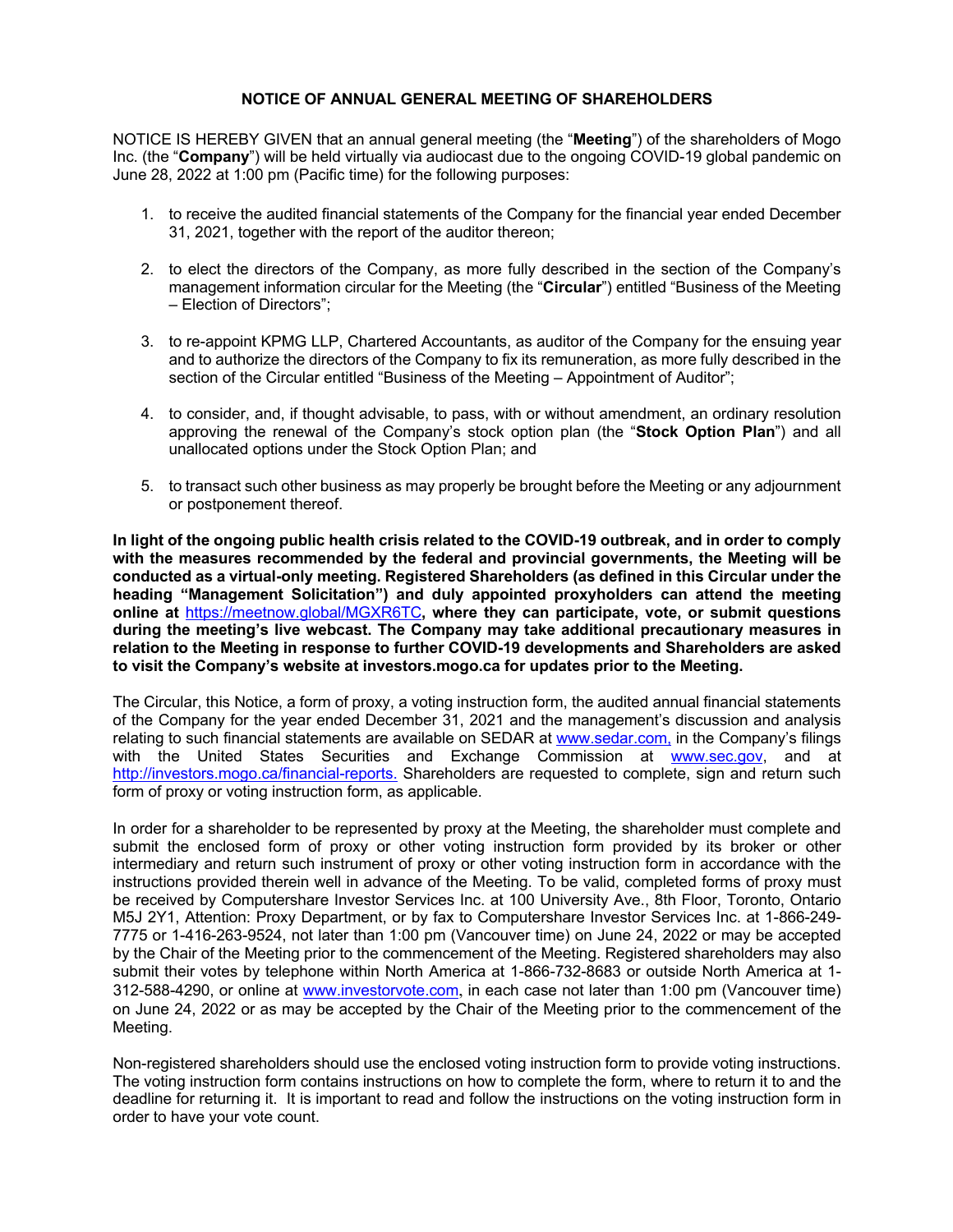DATED at Vancouver, British Columbia this 24<sup>th</sup> day of May, 2022.

BY ORDER OF THE BOARD

("*David Feller*")

David Feller

Chair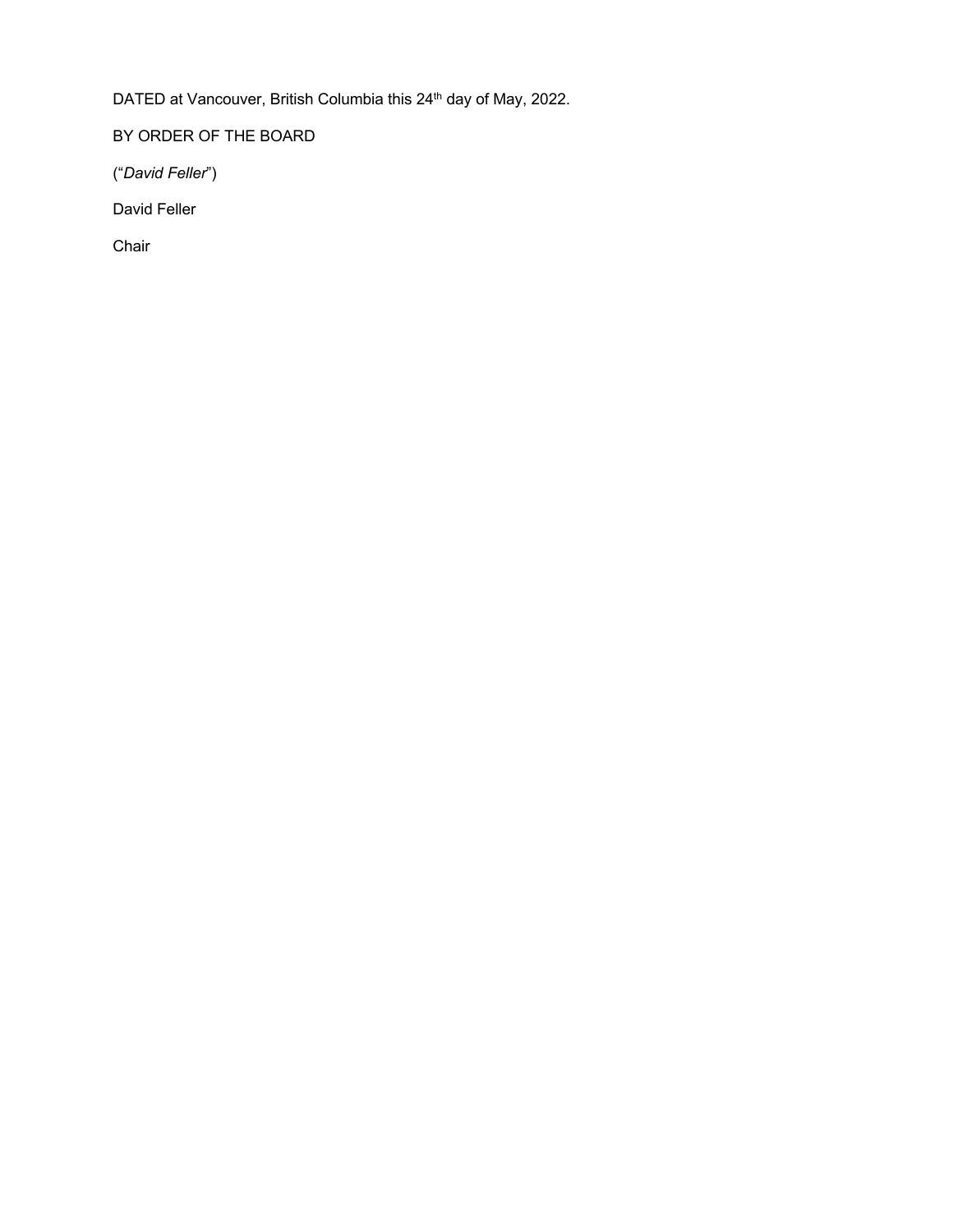# **TABLE OF CONTENTS**

| PRESENTATION OF FINANCIAL STATEMENTS AND OTHER FINANCIAL INFORMATION 6 |  |
|------------------------------------------------------------------------|--|
|                                                                        |  |
|                                                                        |  |
|                                                                        |  |
|                                                                        |  |
|                                                                        |  |
|                                                                        |  |
|                                                                        |  |
|                                                                        |  |
|                                                                        |  |
|                                                                        |  |
| INDEBTEDNESS OF DIRECTORS, EXECUTIVE OFFICERS AND SENIOR OFFICERS 18   |  |
|                                                                        |  |
|                                                                        |  |
|                                                                        |  |
|                                                                        |  |
|                                                                        |  |
|                                                                        |  |
|                                                                        |  |
|                                                                        |  |
|                                                                        |  |
|                                                                        |  |
|                                                                        |  |
|                                                                        |  |
|                                                                        |  |
| Appendix A                                                             |  |
|                                                                        |  |
| Appendix B                                                             |  |
|                                                                        |  |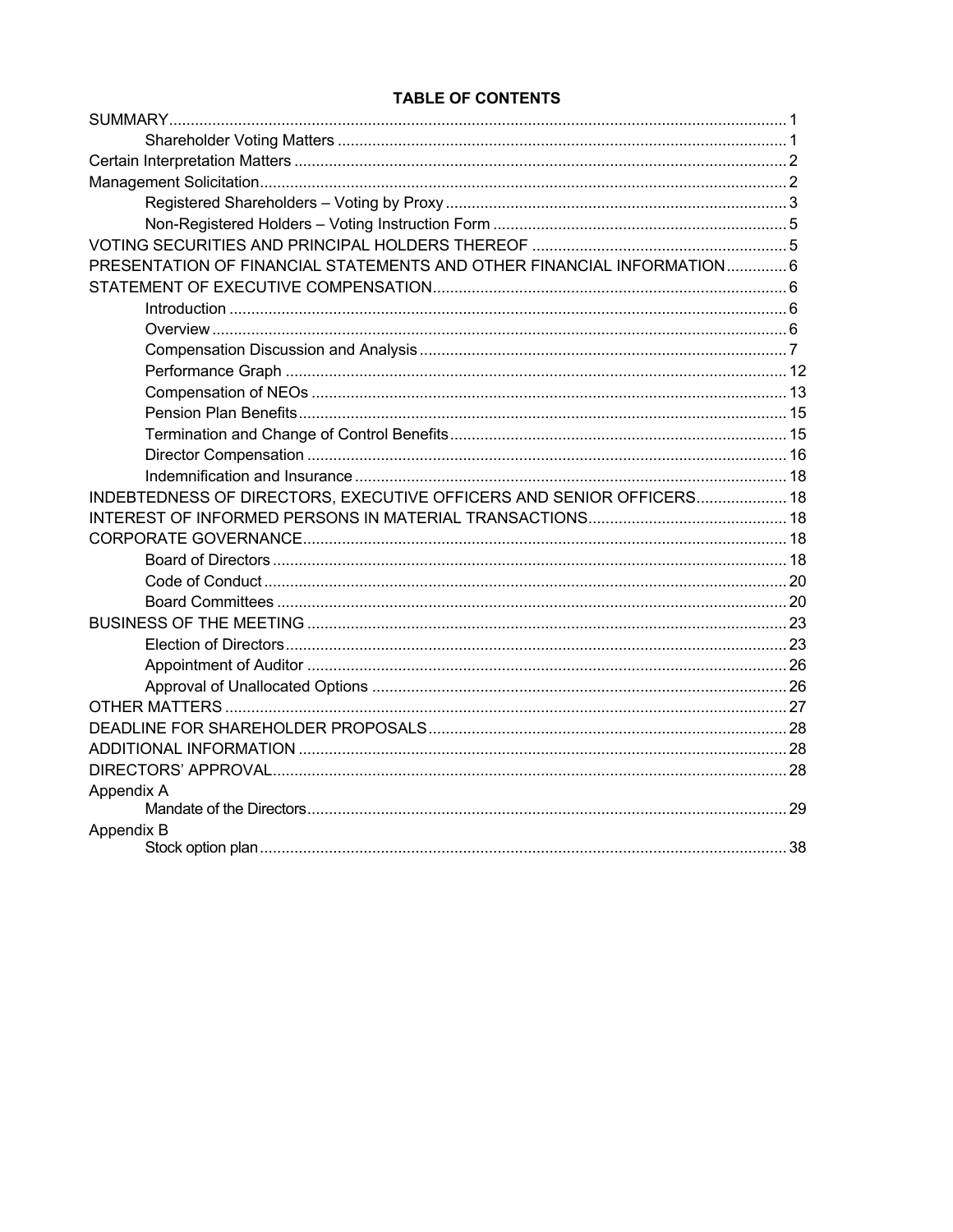#### **SUMMARY**

This Summary contains highlights of some of the important information contained in this Circular. This Summary does not contain all of the information that you should consider, and you should read this entire Circular before voting. Terms used but not defined in this Summary have the meanings given to them in the Circular.

## **Shareholder Voting Matters**

|                                                       |                             | <b>For More Information</b> |
|-------------------------------------------------------|-----------------------------|-----------------------------|
| <b>Voting Matter</b>                                  | <b>Board Recommendation</b> | See Pages                   |
| Director Election                                     | FOR each nominee            | 24-26                       |
| Appointment of KPMG LLP as Auditor                    | <b>FOR</b>                  | 27                          |
| Approval of Stock Option Plan and Unallocated Options | <b>FOR</b>                  | 27                          |

#### *Director Nominees*

| Name                     | Independent | <b>Director Since</b>                                   | <b>Position with</b><br>Company     | <b>Committees</b>           | Board &<br>Committee<br><b>Attendance</b><br>in 2021 | Other<br><b>Public</b><br><b>Boards</b> |
|--------------------------|-------------|---------------------------------------------------------|-------------------------------------|-----------------------------|------------------------------------------------------|-----------------------------------------|
| David Feller             | N           | August 26, 2003 to<br>March 20, 2006;<br>April 12, 2013 | Chair, Director, CEO                | None                        | 91%                                                  | None                                    |
| <b>Gregory Feller</b>    | N           | April 10, 2015                                          | Director, President &<br><b>CFO</b> | Investment                  | 100%                                                 | None                                    |
| Michael Wekerle          | Υ           | June 21, 2019                                           | Director                            | Audit. CGCNC.<br>Investment | 100%                                                 | None                                    |
| <b>Christopher Payne</b> | Υ           | January 25, 2021                                        | Director                            | Audit. CGCNC                | 100%                                                 | None                                    |
| Liam Cheung              | N           | June 29, 2021                                           | <b>Director</b>                     | Investment                  | 100%                                                 | None                                    |
| Wendy Rudd               | Υ           | June 29, 2021                                           | Director                            | Audit, CGCNC                | 100%                                                 | None                                    |

#### *Auditor*

KPMG LLP, Chartered Accountants, the present auditor of the Company, has been auditor of the Company since September 2019.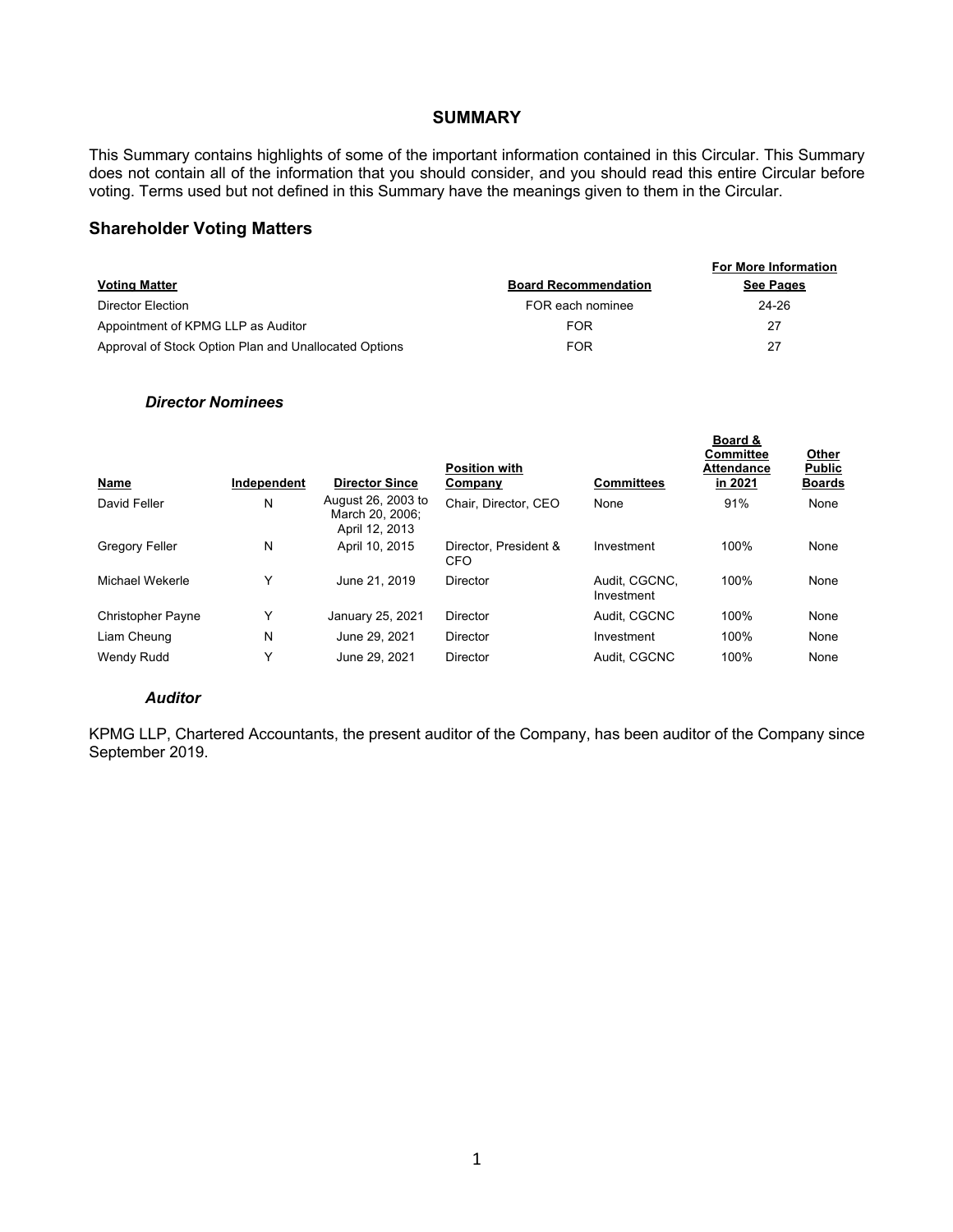# **CERTAIN INTERPRETATION MATTERS**

Unless otherwise noted or the context indicates otherwise "we", "us", "our", the "Company" or "Mogo" refer to Mogo Inc. and its direct and indirect subsidiaries. Amounts in this management information circular (the "**Circular**") are stated in Canadian dollars unless otherwise indicated.

On June 21, 2019, we completed our previously announced plan of arrangement (the "**Arrangement**") with Mogo Finance Technology Inc ("**Mogo Finance**"). In connection with the Arrangement, the Company (referred to in this section prior to the Arrangement as "**Difference**", and following the Arrangement as the "**Combined Entity**") was continued into British Columbia and changed its name to Mogo Inc. The Arrangement was accounted for as a reverse acquisition of the Company by Mogo Finance under IFRS 3 - Business combinations, and accordingly, beginning with the second quarter of 2019, the Company's financial statements, management's discussion and analysis and all other documents filed with securities commissions or similar authorities in each of the provinces and territories of Canada reflect the continuing operations of Mogo Finance.

Under the Arrangement, Mogo Finance was amalgamated with a wholly-owned subsidiary of Difference and each Mogo Finance common share (each a "**Mogo Finance Share**") outstanding immediately prior to the Arrangement, other than Mogo Finance Shares held by Difference, was exchanged for one common share of the Combined Entity. On completion of the Arrangement, former Mogo Finance shareholders owned approximately 80% of the Combined Entity, on a fully diluted basis. In connection with the Arrangement, all of Mogo Finance's outstanding convertible securities became exercisable or convertible, as applicable, for common shares of the Combined Entity in accordance with the provisions thereof.

Common shares of the Combined Entity began trading on the Toronto Stock Exchange ("**TSX**") under the trading symbol "MOGO" in place of the Difference common shares at the open of trading on June 25, 2019. In addition, the Combined Entity was treated as a successor in interest to Mogo Finance and, as such, the Combined Entity was listed on The Nasdaq Capital Market ("**Nasdaq**") under the symbol "MOGO". Mogo Finance Shares were delisted from the TSX on the close of trading on June 24, 2019.

# **MANAGEMENT SOLICITATION**

This management information circular (the "**Circular**") is furnished in connection with the solicitation of proxies by the management of Mogo for use at an annual general meeting (the "**Meeting**") of the holders (collectively, the "**Shareholders**" or individually, a "**Shareholder**") of common shares (the "**Common Shares**") of the Company to be held virtually via audiocast due to the ongoing COVID-19 global pandemic on June 28, 2022 at 1:00 pm (Pacific time) for the purposes set out in the accompanying Notice of Meeting. Shareholders and duly appointed proxyholders can attend the meeting online by going to https://meetnow.global/MGXR6TC.

- Registered Shareholders and duly appointed proxyholders can participate in the meeting by clicking "**Shareholder**" and entering a Control Number or an Invitation Code before the start of the meeting.
	- $\circ$  Registered Shareholders The 15-digit Control Number located on the form of proxy or in the email notification you received.
	- $\circ$  Duly appointed proxyholders Computershare will provide the proxyholder with an Invite Code after the voting deadline has passed.
- Voting at the meeting will only be available for registered Shareholders and duly appointed proxyholders. Nonregistered Shareholders who have not appointed themselves may attend the meeting by clicking "**Guest**" and completing the online form.

This solicitation is made by the management of the Company. It is expected that the solicitation will primarily be by mail. Proxies may also be solicited personally or by telephone by regular employees of and by agents engaged by the Company at nominal cost. The cost of solicitation will be borne by the Company. Except as otherwise stated, the information contained in this Circular is given as of May 24, 2022 (the "**Record Date**").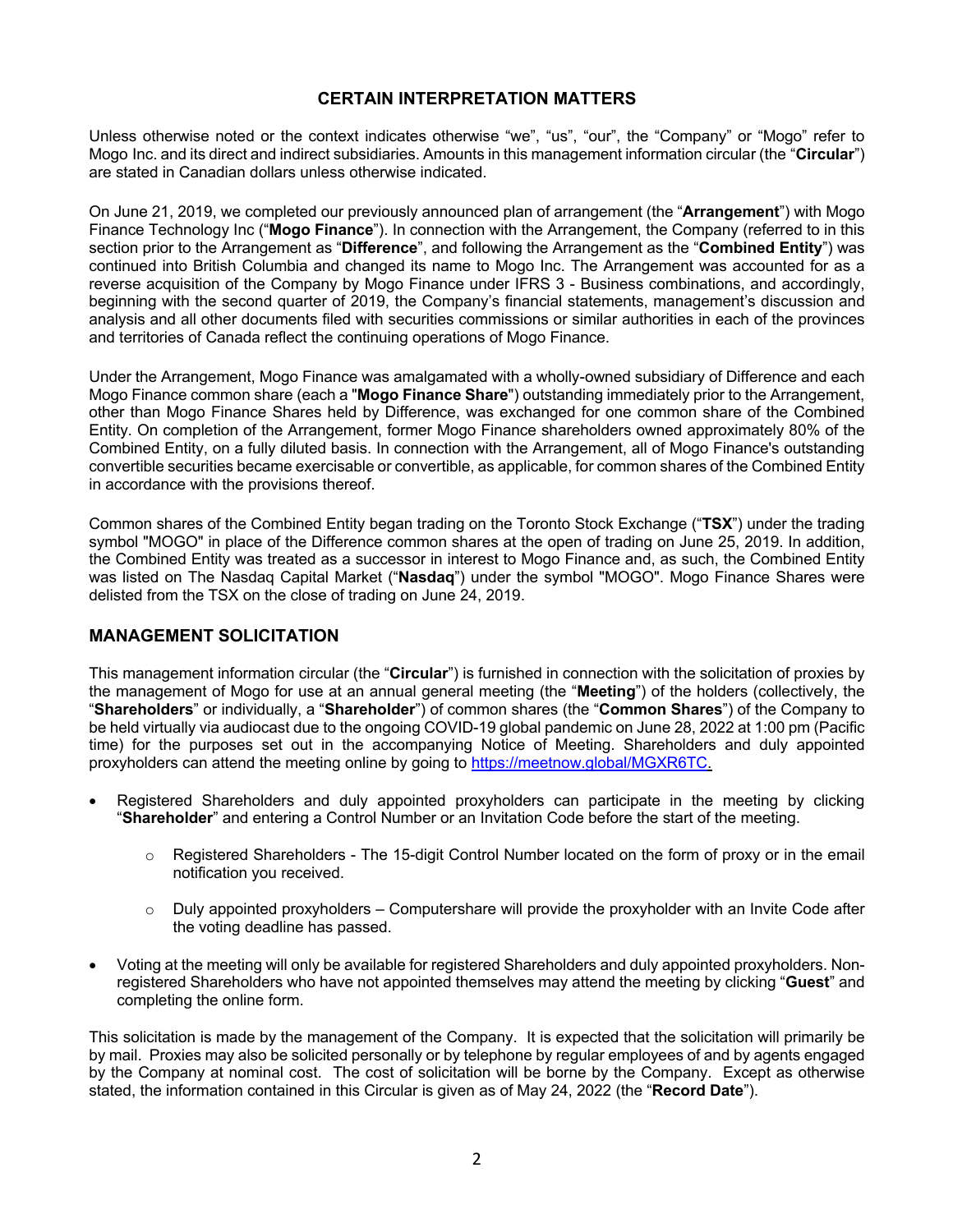The form of proxy forwarded to Shareholders with the Notice of Meeting confers discretionary authority upon the proxy nominees with respect to amendments or variations of matters identified in the Notice of Meeting or other matters which may properly come before the Meeting.

#### **Participating at the Meeting**

The meeting will be hosted online by way of a live webcast. Shareholders will not be able to attend the meeting in person. A summary of the information shareholders will need to attend the online meeting is provided below. The meeting will begin at 1:00 pm (Pacific time) on June 28, 2022.

- Registered Shareholders that have a 15-digit control number, along with duly appointed proxyholders who were assigned an Invitation Code by Computershare Trust Company of Canada / Computershare Investor Services Inc. ("**Computershare**") will be able to vote and submit questions during the meeting. To do so, please go to https://meetnow.global/MGXR6TC prior to the start of the meeting to login. Click on "Shareholder" and enter your 15-digit control number or click on "Invitation" and enter your invite code. Non-Registered Shareholders who have not appointed themselves to vote at the Meeting, may login as a guest, by clicking on "Guest" and completing the online form.
- United States Beneficial Shareholders: To attend and vote at the virtual Meeting, you must first obtain a valid legal proxy from your broker, bank or other agent and then register in advance to attend the Annual General Meeting. Follow the instructions from your broker or bank included with these proxy materials, or contact your broker or bank to request a legal proxy form. After first obtaining a valid legal proxy from your broker, bank or other agent, to then register to attend the Annual General Meeting, you must submit a copy of your legal proxy to Computershare. Requests for registration should be directed to:

**Computershare** 100 University Avenue 8th Floor Toronto, Ontario M5J 2Y1 OR Email at uslegalproxy@computershare.com

Requests for registration must be labeled as "Legal Proxy" and be received no later than June 24, 2022 at 1:00 pm (Pacific time). You may attend the Annual General Meeting and vote your shares at https://meetnow.global/MGXR6TC during the meeting. Please note that you are required to register your appointment at http://www.computershare.com/Mogo.

- Non-Registered Shareholders who do not have a 15-digit control number or Username will only be able to attend as a guest which allows them listen to the meeting however will not be able to vote or submit questions. Please see the information under the heading "Non-Registered Shareholders" for an explanation of why certain shareholders may not receive a form of proxy.
- If you are using a 15-digit control number to login to the online meeting and you accept the terms and conditions, you will be revoking any and all previously submitted proxies. However, in such a case, you will be provided the opportunity to vote by ballot on the matters put forth at the meeting. If you DO NOT wish to revoke all previously submitted proxies, do not accept the terms and conditions, in which case you can only enter the meeting as a guest.

**If you are eligible to vote at the meeting, it is important that you are connected to the internet at all times during the meeting in order to vote when balloting commences. It is your responsibility to ensure connectivity for the duration of the meeting.** 

# **Registered Shareholders – Voting by Proxy**

The persons named in the enclosed form of proxy for the Meeting are officers of the Company.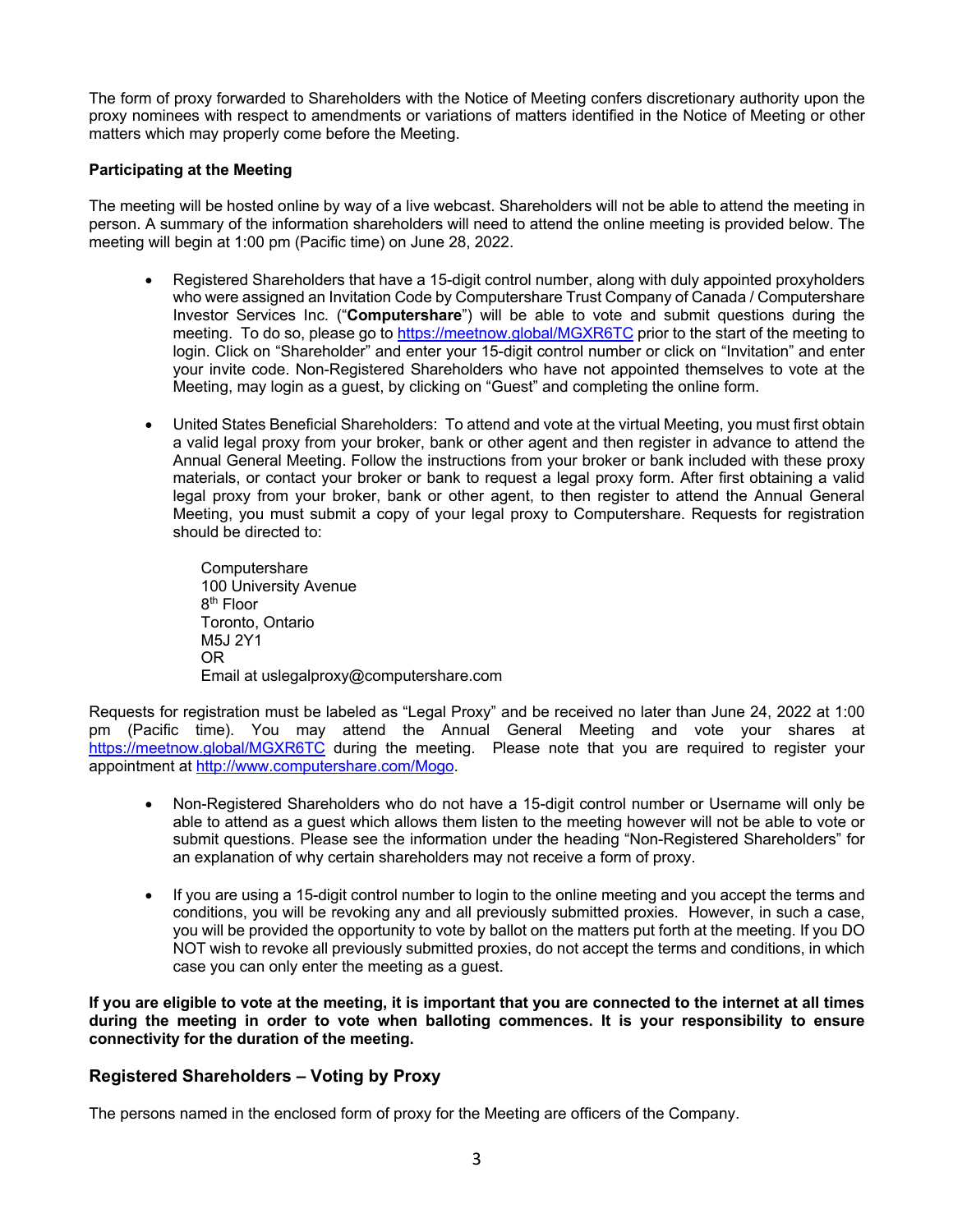#### **A registered Shareholder has the right to appoint some other person, who need not be a shareholder, to represent the Shareholder at the Meeting by striking out the names of the persons designated in the accompanying form of proxy and by inserting such other person's name in the blank space provided or by executing another proper form of proxy.**

Completed forms of proxy must be received by Computershare Investor Services Inc. at 100 University Ave., 8th Floor, Toronto, Ontario M5J 2Y1, Attention: Proxy Department, or by fax to Computershare Investor Services Inc. at 1-866-249-7775 or 1-416-263-9524, not later than 1:00 pm (Vancouver time) on June 24, 2022 or may be accepted by the Chair of the Meeting prior to the commencement of the Meeting. Registered shareholders may also submit their votes by telephone within North America at 1-866-732-8683 or outside North America at 1-312- 588-4290, or online at www.investorvote.com in each case not later than 1:00 pm (Vancouver time) on June 24, 2022 or as may be accepted by the Chair of the Meeting prior to the commencement of the Meeting. If a Shareholder who has submitted a proxy attends the meeting via the webcast and has accepted the terms and conditions when entering the meeting online, any votes cast by such shareholder on a ballot will be counted and the submitted proxy will be disregarded.

Shareholders who wish to appoint a third-party proxyholder **MUST** register with Computershare at http://www.computershare.com/Mogo **after** submitting their proxy in order to receive a Username for the meeting. **Registering your proxyholder (other than those designated in the accompany form of proxy) is an additional step once you have submitted your proxy. Failure to register such proxyholder will result in the proxyholder not receiving a Username to participate in the meeting.** To register a proxyholder, shareholders MUST visit http://www.computershare.com/Mogo by June 24, 2022 at 1:00pm (Pacific time) and provide Computershare with their proxyholder's contact information, so that Computershare may provide the proxyholder with a Username via email. **Without a Username, third party proxyholders will not be able to vote at the meeting.**

The form of proxy affords the registered Shareholder an opportunity to specify that the Common Shares registered in his or her name shall be voted for, against or withheld from voting in respect of the matters to come before the Meeting, as applicable.

On any ballot that may be called for, the Common Shares represented by proxies in favour of management nominees will be voted for, against or withheld from voting in respect of the matters to come before the Meeting in accordance with the instructions given in such proxies.

In respect of proxies in which the Shareholders have not specified that the proxy nominees are required to vote for, against or withhold from voting in respect of the matters scheduled to come before the Meeting, the Common Shares represented by the proxies in favour of management nominees will be voted **FOR** the matters described in the Notice of Meeting.

Management knows of no matters scheduled to come before the Meeting other than the matters referred to in the Notice of Meeting. However, if any other matters which are not now known to management should properly come before the Meeting, the Common Shares represented by proxies in favour of management nominees will be voted on such matters in accordance with the best judgment of the proxy nominees.

A proxy given by a registered Shareholder for use at the Meeting may be revoked at any time prior to its use. In addition to revocation in any other manner permitted by law, a proxy may be revoked by an instrument in writing or, if the Shareholder is a corporation, under its corporate seal or by an officer or attorney thereof duly authorized. Any such instrument revoking a proxy must be deposited at the registered office of the Company, at 1700 - 666 Burrard Street, Vancouver, British Columbia, V6C 5A1, any time up to and including the last business day preceding the day of the Meeting, or an adjournment thereof, or deposited with the Chair of the Meeting on the day of the Meeting, or any adjournment thereof. If the instrument of revocation is deposited with the Chair on the day of the Meeting or any adjournment thereof, the instrument will not be effective with respect to any matter on which a vote has already been cast pursuant to such proxy.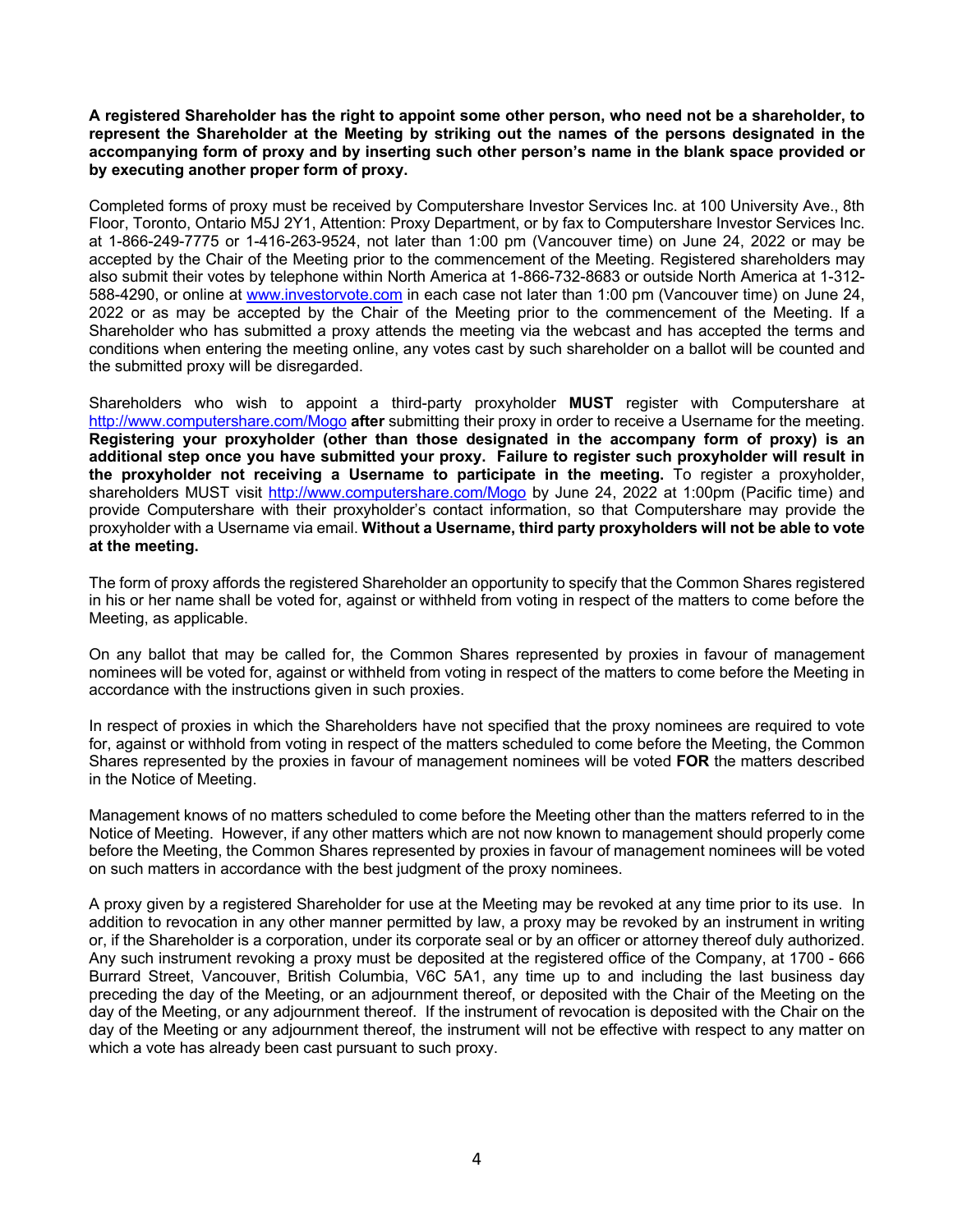# **Non-Registered Holders – Voting Instruction Form**

Only registered Shareholders or the persons they appoint as their proxies are permitted to vote at the Meeting. Many Shareholders are not registered Shareholders (the "**Beneficial Shareholders**") because the Common Shares they own are not registered in their names but are instead either (i) registered in the name of an intermediary (the "**Intermediary**") that the Beneficial Shareholder deals with in respect of the Common Shares, such as, among others, brokerage firms, banks, trust companies, securities dealers or brokers and trustees or administrators of self-administered Registered Retirement Savings Plans (RRSPs), Registered Retirement Income Funds (RRIFs), Registered Education Savings Plans (RESPs) and similar plans, or (ii) in the name of a clearing agency (such as the Canadian Depository for Securities Limited) of which the Intermediary is a participant. In accordance with the requirements of National Instrument 54-101 *- Communication with Beneficial Owners of Securities of a Reporting Issuer* ("**NI 54-101**"), the Company has distributed materials directly to non-objecting beneficial owners through Computershare Investor Services Inc.

Intermediaries are required to forward the meeting materials to Beneficial Shareholders unless a Beneficial Shareholder has waived the right to receive them. Intermediaries often use service companies to forward the meeting materials to Beneficial Shareholders. If you are a Beneficial Shareholder, your name and address will appear on the voting instruction form sent to you by an Intermediary (bank, broker or trust company). A Beneficial Shareholder may vote or appoint a proxy by mail, phone, fax or on the Internet, as applicable, in accordance with the voting instruction form. Your Intermediary, as registered holder, will submit the vote or proxy appointment to the Company on your behalf. You must submit your voting instruction form in accordance with the instructions and within the time limits set by your Intermediary. If you or a person you designate plan to attend the meeting and vote you must appoint yourself or that person as proxy using the voting instruction form. Beneficial Shareholders should carefully follow the instructions of their Intermediary, including those regarding when and where the voting instructions form is to be delivered. In order to vote at the meeting, Beneficial Shareholders who appoint themselves or a third party as a proxyholder **MUST** register with Computershare at http://www.computershare.com/Mogo **after** submitting their voting instruction form in order to receive a Username for the meeting. **Registering your proxyholder is an additional step once you have submitted your voting instruction form. Failure to register the proxyholder will result in the proxyholder not receiving a Username to participate in the meeting.** To register a proxyholder, shareholders MUST visit http://www.computershare.com/Mogo by June 24, 2022 at 1:00pm (Pacific time) and provide Computershare with their proxyholder's contact information, so that Computershare may provide the proxyholder with a Username via email. **Without a Username, proxyholders will not be able to vote at the meeting.**

A Beneficial Shareholder may revoke a form of proxy or voting instructions form given to an Intermediary by contacting the Intermediary through which the Beneficial Shareholder's Common Shares are held and following the instructions of the Intermediary respecting the revocation of proxies. In order to ensure than an Intermediary acts upon a revocation of a proxy form or voting instruction form, the written notice should be received by the Intermediary well in advance of the Meeting.

These securityholder materials are being sent to both registered and non-registered owners of the securities. If you are a non-registered owner, and the issuer or its agent has sent these materials directly to you, your name and address and information about your holdings of securities, have been obtained in accordance with applicable securities regulatory requirements from the Intermediary holding on your behalf.

The Company does not intend to pay for Intermediaries to forward to objecting beneficial owners under NI 54-101 the proxy-related materials and Form 54-101F7 - *Request for Voting Instructions Made by Intermediary*, and that in the case of an objecting beneficial owner, the objecting beneficial owner will not receive the materials unless the objecting beneficial owner's Intermediary assumes the cost of delivery.

# **VOTING SECURITIES AND PRINCIPAL HOLDERS THEREOF**

The Company has fixed the close of business on May 24, 2022 as the Record Date for the purposes of determining Shareholders entitled to receive the Notice and vote at the Meeting. As at the Record Date, 76,750,990 Common Shares were issued and outstanding, each carrying the right to one vote at the Meeting.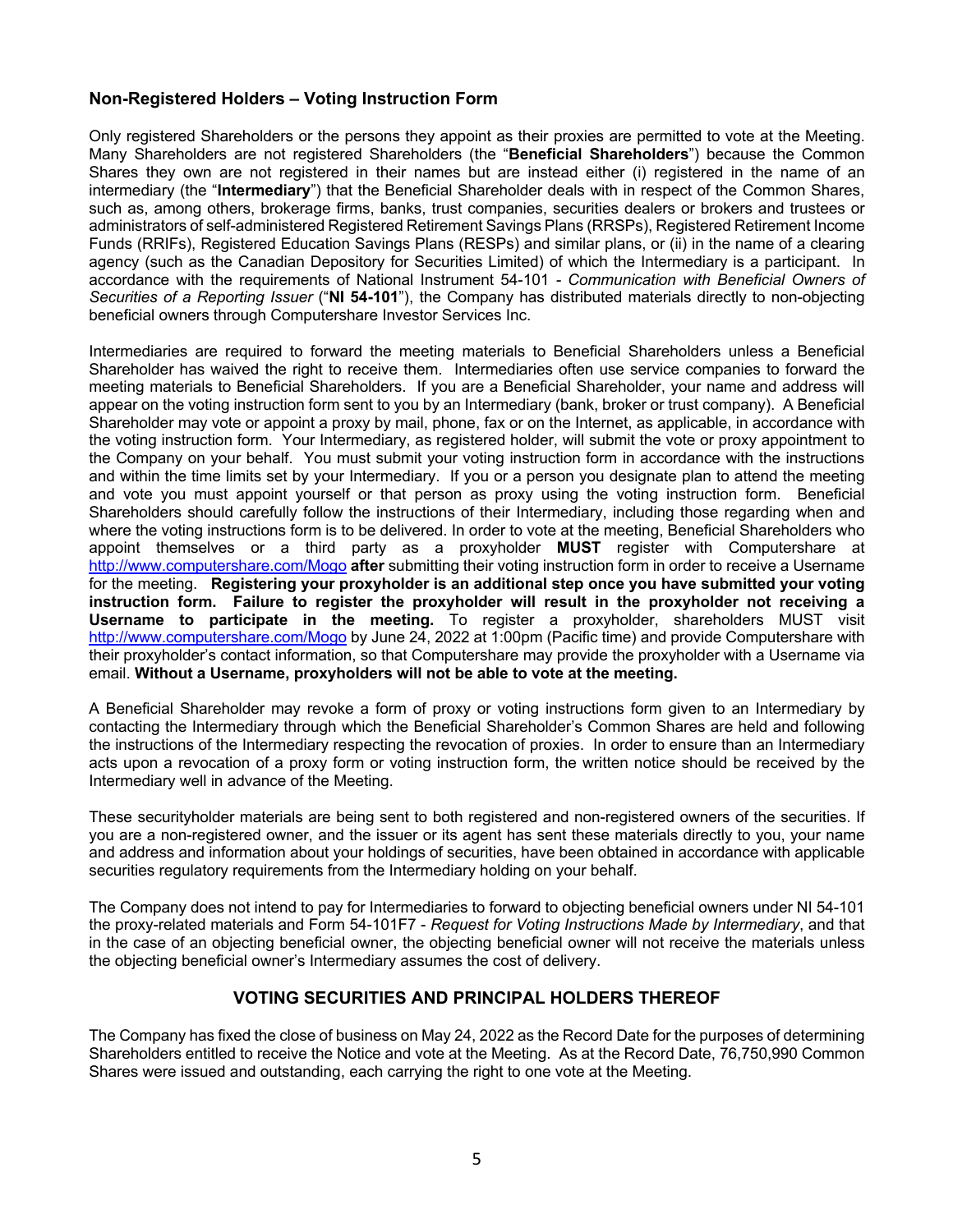To the knowledge of the directors and executive officers of the Company, as at the Record Date, there are no persons that beneficially own, or control or direct, directly or indirectly, voting securities of the Company carrying 10% or more of the voting rights attached to the Common Shares.

# **PRESENTATION OF FINANCIAL STATEMENTS AND OTHER FINANCIAL INFORMATION**

The Company's audited financial statements for the year ended December 31, 2021 and the auditors' report thereon will be presented to the Shareholders at the Meeting. In accordance with the provisions of the *Business Corporations Act* (British Columbia), the financial statements are merely presented at the Meeting and will not be voted on.

The Company has filed an annual information form dated March 23, 2022 (the "**AIF**") for its 2021 fiscal year on SEDAR at www.sedar.com and with the United States Securities and Exchange Commission ("**SEC**") at www.sec.gov that contains, among other things, the disclosure required under National Instrument 52-110 – *Audit Committees* ("**NI 52-110**"). In particular, the information that is required to be disclosed in Form 52-110F1 of National Instrument 52-110 may be found under the heading "*Information on the Audit Committee*" in the AIF. Upon request, the Company will promptly provide a copy of the AIF to Shareholders free of charge.

# **STATEMENT OF EXECUTIVE COMPENSATION**

## **Introduction**

The following discussion describes the significant elements of Mogo's executive compensation program, with particular emphasis on the process for determining compensation payable to the Company's Chief Executive Officer (the "**CEO**"), Chief Financial Officer (the "**CFO**") and each of the Company's three other most highly compensated executive officers, or the three most highly compensated individuals acting in a similar capacity whose total compensation was, individually, more than \$150,000 (collectively, the "**NEOs**") for the year ended December 31, 2021.

The NEOs for the Company for the year ended December 31, 2021 were David Feller, CEO, Gregory Feller, President and CFO, Alice Davidson, Chief Legal Officer, Philip Barrar, Chief Innovation Officer, and Peter Kaju, Chief Executive Officer of Carta Worldwide (collectively, the "**Mogo NEOs**").

# **Overview**

This section describes Mogo's executive compensation program. Mogo's executive compensation practices are designed to attract and retain the skillsets and experience needed to lead the development and execution of the Company's strategy and to reward our executives for high performance and their contribution to our long-term success. The board of directors (the "**Board**") seeks to compensate executives by combining short-term and longterm cash and equity incentives. It also seeks to reward the achievement of corporate and individual performance objectives, and to align executive officers' incentives with the Company's performance. In 2020 and 2021, the Company managed through an uncertain economic time caused by the COVID-19 global pandemic, which had an impact on the short-term executive compensation strategy.

Mogo believes that in order to achieve our aggressive growth objectives, attracting and retaining the right team members is critical. A key part of this is a well thought out compensation plan that attracts high performers with specific skillsets and compensates them for continued achievements.

Setting executive compensation in a growth-oriented fintech organization can be challenging as we seek to balance the creation of shareholder value with long-term growth objectives. As a result, elements of our compensation plan evolve from year to year as the Company matures and we face evolving market conditions.

Our Board, on recommendations from the Corporate Governance, Compensation and Nominating Committee (the "**CGCNC**") makes decisions regarding all forms of compensation, including salaries, bonuses and equity incentive compensation for our senior executives, as well as approves corporate goals and objectives relevant to our executives' compensation. Finally, the CGCNC in conjunction with senior management also administers employee incentive compensation, including the Stock Option Plan and the Restricted Share Unit Plan (the "**RSU Plan**").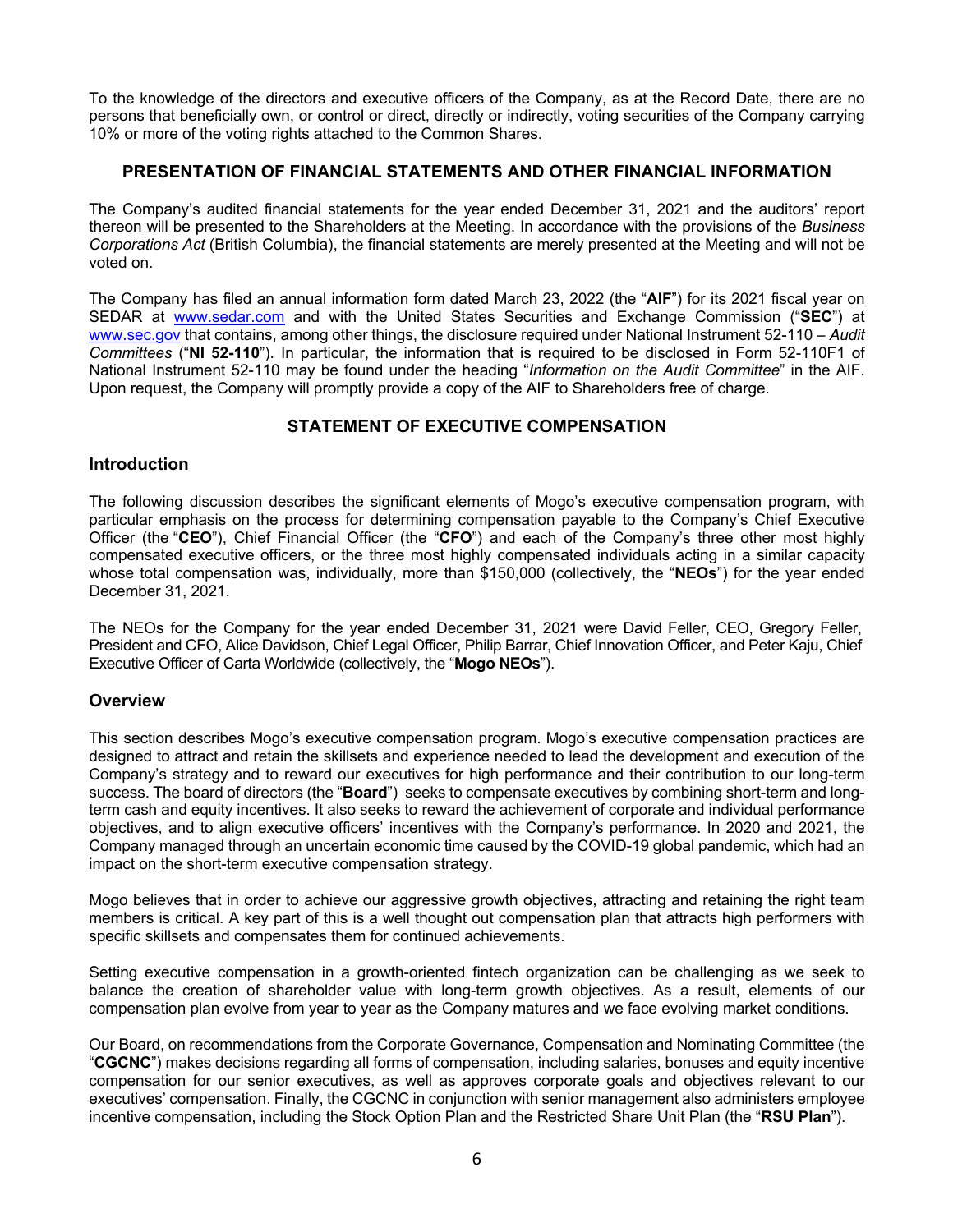# **Compensation Discussion and Analysis**

# *Context of Mogo's Executive Compensation Practices*

There are several relevant market and business factors that present challenges for the creation of an effective executive compensation program, including the following:

- We are a pre-profit, publicly listed company in an emerging sector. We provide products and services that are highly disruptive in the financial services market in Canada.
- In 2020 and 2021, we faced the disruption and impacts of a global pandemic.
- We compete for talent in the technology industry, where there is a high emphasis on equity as a key component of compensation. We also compete for talent in the financial services space, where there are high salaries with entrenched short-term and long-term compensation plans, perquisite programs and retirement benefits.

The CGCNC aims to balance these factors with the expectations of the Shareholders and their responsibilities around oversight. As the business matures through the execution of Mogo's corporate strategy, the CGCNC will continue to evolve our compensation strategies to match.

# *How Executive Compensation is Determined*

The CGCNC annually assesses and makes a recommendation to the Board with regard to the competitiveness and appropriateness of the compensation package, including regular, incentive and equity-based compensation of the CEO, CFO and any other officers of Mogo. As required, the CGCNC retains independent advice in respect of compensation matters and, if deemed appropriate by the Committee, meets separately with such advisors. Mogo specifically uses salary survey information to benchmark its compensation against the market. Mogo uses a variety of specialized survey data and has historically relied heavily on data from the Mercer HR Tech Group Compensation Survey. This survey is primarily based in British Columbia, but the data is relevant for all Canadian high tech markets. The most recent survey included data provided by 184 leading technology organizations in the British Columbia and Alberta market. The survey includes cash, short and long-term incentive information and data on 215 positions. Compensation analysis is available by size and type of organization, location and sub industry. Additionally, third party consultants have also provided input on Mogo's senior leadership and executive compensation.

In the case of an unforeseen event, such as a global pandemic, the CGCNC works closely with management to determine whether any short or long-term changes to compensation strategy are required.

# *COVID-19*

In 2020 the uncertain period of economic distress caused by the COVID-19 global pandemic led Mogo to take dramatic actions to help protect the short-term and long-term success of both the organization and its employees. These actions included making the difficult decision to implement a number of temporary and permanent layoffs, along with temporary salary reductions for many employees for the latter half of 2020. In addition, no bonuses were paid in 2020 for 2019 performance. By the end of Q4 2020, employees impacted by salary reductions were returned to full salary. To maintain retention and engagement of the team, employees impacted by salary reductions, other than executive officers, received favourable repricing of their stock options and additional "bonus" paid days off. In 2021, Mogo also paid bonuses to further offset the impact to regular compensation in 2020.

# *Summary of Elements of Compensation Program*

Mogo's executive compensation program is comprised of the following elements:

• **Annual Base Salary -** Reflects the scope and responsibilities of the role, each executive's personal experience and performance, and market competitiveness.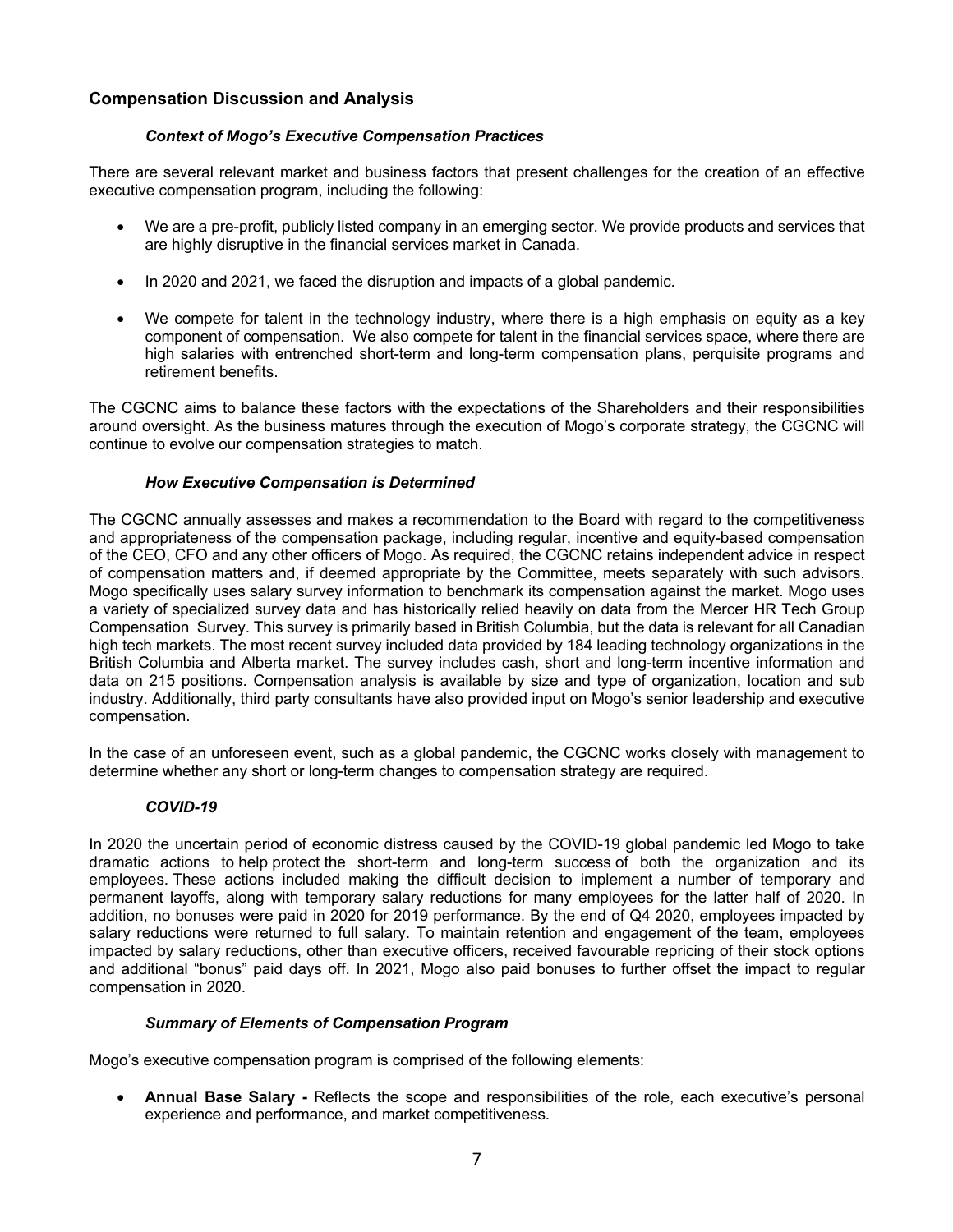• **Annual Bonus -** Expressed as a percentage of annual base salary and typically paid in cash or fullyvested equity, the annual bonus is typically calculated based on achievement levels against a weighted mix of annual corporate and individual performance goals that support the overall corporate goals - both quantitative and qualitative and at the discretion of the Board.

## • **Long-Term Incentives**

- o **Stock Options**  Stock options are awarded annually at the Board's discretion and typically vest over 4 years with an 8-year term. Stock options align executive compensation with shareholder interests as the value is dependent on post-vesting share price.
- o **RSUs** Restricted stock units ("**RSUs**") are issued in limited amounts and only awarded to senior management, and typically vest over 3 years. RSUs are aligned with shareholder interests as their value depends on post-vesting share price.

In setting the annual performance objectives and evaluating executive compensation, the Company considers each element carefully against relevant internal and market factors and the Board provides appropriate oversight with regard to the payment of short and long-term incentives to ensure alignment with our shareholders' long-term interests.

## *Detailed Elements of Compensation Program*

As noted above, Mogo's executive compensation consists primarily of three elements: base salary, annual bonus and long-term equity incentives (stock options and RSUs).

#### *Base Salary*

Base salaries are reviewed annually based on individual performance or for market competitiveness. Additionally, base salaries can be adjusted as warranted throughout the year to reflect promotions or other changes in the scope or breadth of an executive's role or responsibilities, as well as for market competitiveness.

The base salaries of the Mogo NEOs are as follows:

David Feller, CEO \$425,000 per annum Gregory Feller, President & CFO US\$375,000 per annum<br>Alice Davidson, Chief Legal Officer \$243,750 per annum Alice Davidson, Chief Legal Officer Philip Barrar, Chief Innovation Officer US\$200,000 per annum Peter Kaju, CEO, Carta Worldwide \$240,000 per annum

# *Annual Bonus Plan*

Our compensation program includes an annual discretionary bonus plan, typically paid in cash, which is awarded by the Board in its sole discretion and is typically based on personal and corporate performance metrics. It is the responsibility of the CGCNC to annually review and recommend to the Board the annual bonus, if any, to be paid to executives and employees.

In a typical year, annual target bonus levels as a percentage of base salary for the Mogo NEOs are as follows:

David Feller, CEO 100% of annual base salary<br>Gregory Feller, President and CFO 100% of annual base salary Gregory Feller, President and CFO 100% of annual base salary<br>Alice Davidson, Chief Legal Officer 50% of annual base salary Alice Davidson, Chief Legal Officer 50% of annual base salary<br>Philip Barrar, Chief Innovation Officer 25% of annual base salary Philip Barrar, Chief Innovation Officer Peter Kaju, CEO, Carta Worldwide Discretionary bonus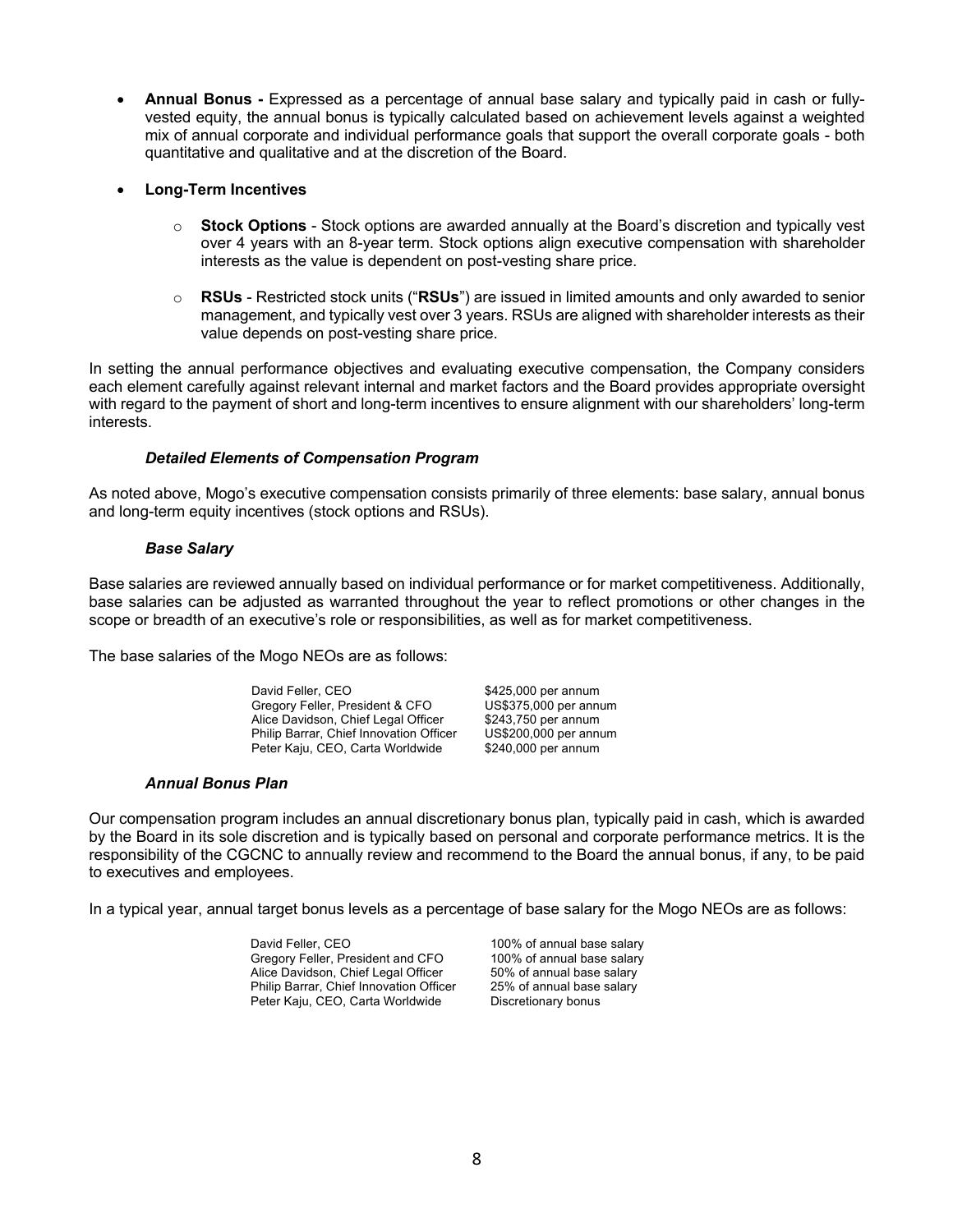# *Long-Term Equity Incentive Plans*

Equity based awards are an "at risk" element of compensation that allows us to reward Mogo's team members, and specifically, Mogo's executives for their sustained contributions to the Company. In a highly competitive technology market, equity is an expected and important part of senior leadership compensation. Equity awards reward performance aligned with the creation of shareholder value and the continued employment of our executive officers, with the associated benefits of attracting and retaining employees.

Mogo's Stock Option Plan allows all employees to participate at an appropriate level, with special focus on the executive team. The value of this incentive is driven by an increase in stock price over time, as we continue to achieve our corporate objectives.

In 2015, the RSU Plan was established, which provides for additional equity opportunities for all employees, with special focus on our executive team and senior management, further tying compensation to the creation of shareholder value.

The following table summarizes the number of Common Shares authorized for issuance from treasury under the Company's equity compensation plans as at December 31, 2021.

| <b>Plan Category</b>         | Number of securities to | Weighted-average     | Number of securities remaining available |
|------------------------------|-------------------------|----------------------|------------------------------------------|
|                              | be issued upon exercise | exercise price of    | for future issuance under equity         |
|                              | of outstanding options, | outstanding options, | compensation plans (excluding securities |
|                              | warrants and rights     | warrants and rights  | reflected in column (a))                 |
|                              | $(a)^{(1)}$             | (b)                  | $(C)^{(1)}$                              |
| Equity compensation plans    | Options: 8,924,000      | Options: \$4.64      | Options: 2,676,947                       |
| approved by security holders | RSUs: 41,189            | RSUs: N/A            | RSUs: 204.465                            |

Note:

(1) These securities include Common Shares issuable under the Stock Option Plan and the RSU Plan as of December 31, 2021, and 97,000 options pursuant to the Company's prior stock option plan.

No award may be made to our insiders under the Stock Option Plan or the RSU Plan if such award would result in: (i) the number of Common Shares issued from treasury to insiders pursuant to such plans, together with all of our other share compensation arrangements, within any one year period, exceeding 10% of the outstanding Common Shares, or (ii) the number of Common Shares issuable to insiders pursuant to vested RSUs, together with the number of Common Shares issuable to insiders at any time pursuant to options granted under the Stock Option Plan and all of our other security based compensation arrangements, exceeding 10% of the outstanding Common Shares. When used in this paragraph, the terms "insiders" and "security based compensation arrangement" have the meanings ascribed thereto in the TSX rules for this purpose.

#### *Stock Option Plan*

The Stock Option Plan allows for the grant of incentive stock options to the Company's employees, directors, officers and consultants. Our Board is responsible for administering the Stock Option Plan, and the CGCNC makes recommendations to the Board in respect of matters relating to the Stock Option Plan.

The aggregate number of Common Shares reserved for issuance under the Stock Option Plan cannot exceed the greater of (i) 15% of the total number of all issued and outstanding Common Shares at the time of grant, and (ii) 3,800,000. As a result of the Arrangement, there are an additional 97,000 options issued and outstanding as at December 31, 2021, which were granted pursuant to the Company's prior stock option plan. These 97,000 options outstanding do not contribute towards the maximum number of common shares reserved for issuance under the Stock Option Plan. As of the Record Date, the Company has options to acquire 9,416,597 Common Shares outstanding pursuant to the Stock Option Plan, which represents approximately 12.3% of the issued and outstanding Common Shares as of the Record Date and 97,000 options outstanding pursuant to the Company's prior stock option plan. The number of options remaining available for grant is 2,096,052 which represents approximately 2.7% of the issued and outstanding Common Shares as of the Record Date.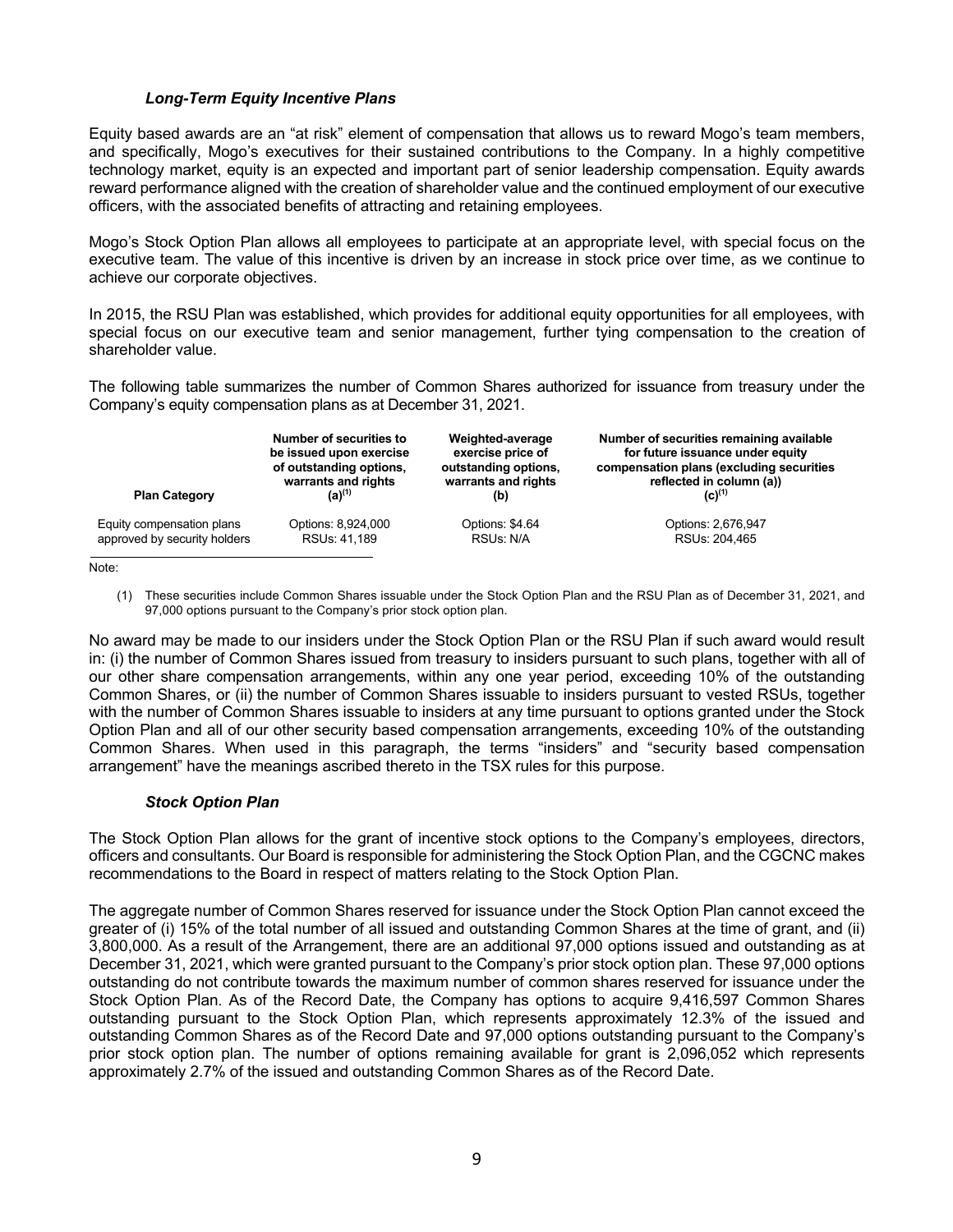The annual burn rate of the Stock Option Plan for 2021 was 8.59%, 2020 was 6.89%, and for 2019 was 3.20%. The annual burn rate is calculated by dividing the number of options granted during the applicable fiscal year by the weighted average number of Common Shares outstanding for the applicable fiscal year.

The maximum number of Common Shares issued to the Company's insiders within any one-year period and issuable to the Company's insiders at any time under the Stock Option Plan, when combined with all of the Company's other security-based compensation arrangements, must not exceed 10% of the Company's total issued and outstanding Common Shares as at the applicable date of grant.

Unless otherwise determined by the Board at the time of or subsequent to grant, options granted under the Stock Option Plan vest as follows: 1/4 vest on the first anniversary of the date of the grant and 1/48 vest at the end of each month following the first anniversary of the date of the grant with the result that the entire option will be vested and exercisable on the fourth anniversary of the grant. Options granted under the Stock Option Plan may be exercised during the period specified in the Stock Option Plan, which is generally eight years from the date of grant. The Stock Option Plan also provides that, unless otherwise determined by the Board, options terminate within a period of time following the termination of employment, directorship or engagement as a consultant with the Company or affiliates entities. Unless otherwise specified by the Board at the time of granting options, vested options will expire the earlier of the expiration of such options in accordance with their terms and: (a) if the holder retires, 90 days after the termination date (as defined in the Stock Option Plan), (b) if the holder dies or becomes incapacitated, 120 days after such occurrence, (c) if the holder is terminated for cause, as of the termination date, (d) if the holder resigns, 30 days after the termination date, (e) if the holder is dismissed without cause, 90 days after the termination date, (f) if the holder is a consultant and there is termination (i) by the Company for any reason other than for a material breach of the consulting agreement, (ii) by voluntary termination by the holder or (iii) due to the death or incapacity of the holder, 90 days from the termination date, (g) if the holder is a consultant and there is termination by the Company for a material breach of the consulting agreement, as of the termination date, and (h) if the holder is a director or officer, 90 days following the termination date. The exercise price for options granted under the Stock Option Plan is determined by the Board according to an approved formula and may not be less than the last closing price of the Common Shares on the TSX prior to the date of grant of such option.

The Stock Option Plan provides that if options granted under the Stock Option Plan would otherwise expire during a trading black-out period or within ten business days following the end of such period, the expiry date of such options are extended to the tenth business day following the end of the black-out period. Options granted under the Stock Option Plan are not transferable, subject to limited exceptions in the event of the holder's death or incapacity. The Board has overall authority for interpreting, applying, amending and terminating the Stock Option Plan and can do so without shareholder approval except that the following amendments to the Stock Option Plan or options issued thereunder cannot be made without the prior approval of the TSX and approval of the Shareholders: i) a reduction in the exercise price of an option held by an insider of the Company, ii) an extension of the term of an option held by an insider of the Company, iii) any amendment to remove the insider participation limits described above, iv) an increase in the maximum number of Common Shares issuable pursuant to options granted under the Stock Option Plan; and v) amendments to amending provision of the Stock Option Plan.

# *RSU Plan*

The RSU Plan allows for the grant of RSUs to the Company's directors, officers and employees. The purpose of the RSU Plan is to enhance our ability to provide eligible directors, officers and employees with the opportunity to acquire RSUs to allow them to participate in our long term success and to promote a greater alignment of interests between our directors, officers, employees, and shareholders. Our Board, through the CGCNC, is responsible for administering the RSU Plan. The maximum aggregate number of Common Shares issuable from treasury by the Company pursuant to the RSU Plan is 500,000, which represents approximately 0.7% of the issued and outstanding Common Shares as of the Record Date. This maximum number is subject to adjustment for changes in the number of Common Shares outstanding through subdivision, consolidation, reclassification, amalgamation, merger or otherwise. As of the Record Date, the Company has RSUs to acquire 28,689 Common Shares outstanding pursuant to the RSU Plan, which represents approximately 0.04% of the issued and outstanding Common Shares as of the Record Date. The number of RSUs remaining available for grant is 204,465, which represents approximately 0.3% of the issued and outstanding Common Shares as of the Record Date. This takes into account the 266,846 RSUs that have vested and resulted in the issuance of 266,846 Common Shares as of the Record Date, which represents approximately 0.4% of the issued and outstanding Common Shares as of the Record Date.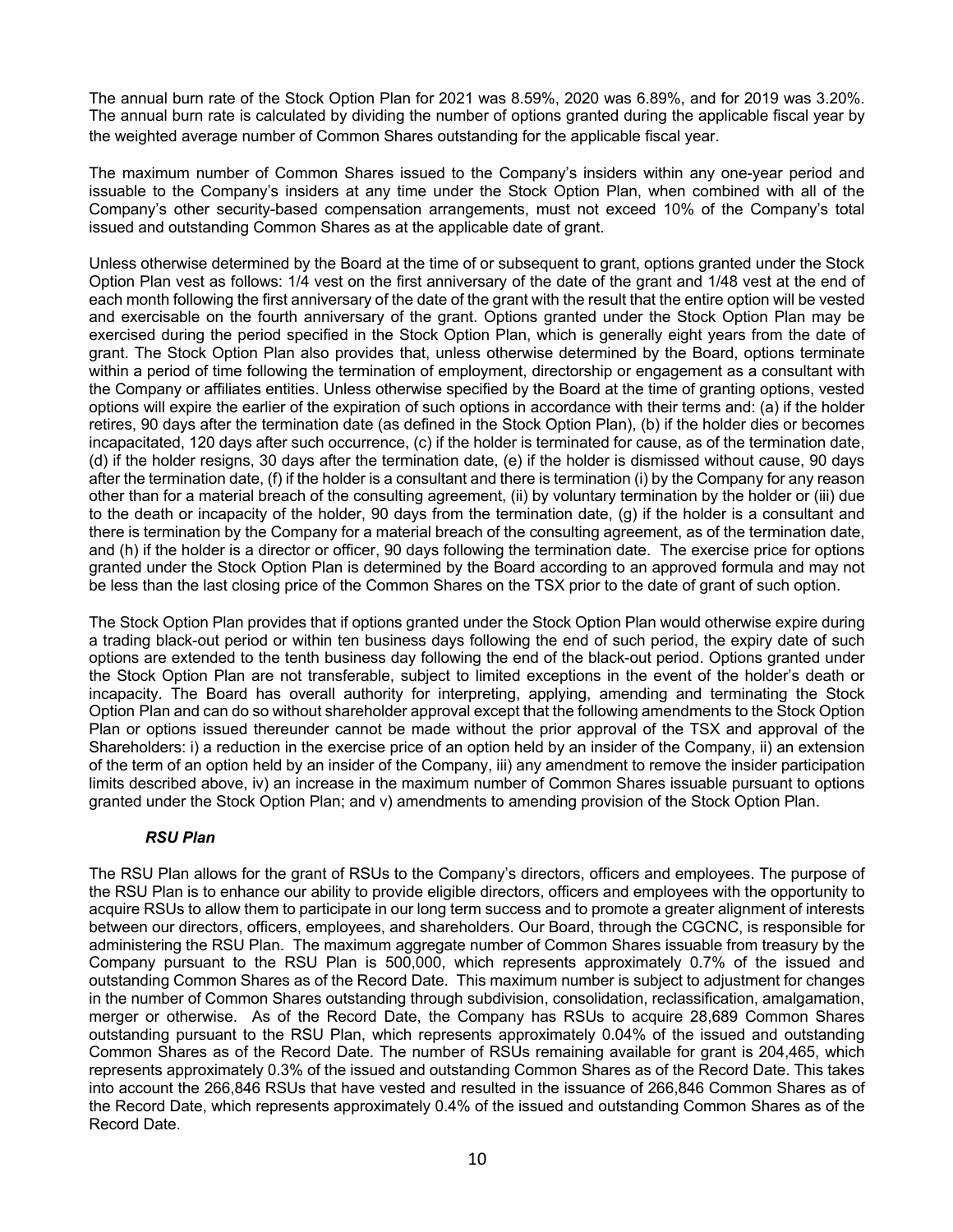The annual burn rate of the RSU Plan for 2021, 2020, and 2019 was 0.00%. The annual burn rate is calculated by dividing the number of RSUs awarded during the applicable fiscal year by the weighted average number of Common Shares outstanding for the applicable fiscal year.

The maximum number of Common Shares issued to the Company's insiders within any one-year period and issuable to the Company's insiders at any time under the RSU Plan, when combined with all of the Company's other security-based compensation arrangements, must not exceed 10% of the Company's total issued and outstanding Common Shares as at the applicable date of award.

Subject to the terms of the RSU Plan, we may from time to time award to any eligible person a number of RSUs deemed appropriate in respect of services rendered to the Company by such person. RSUs consist of an award of units, each of which represents the right to receive one Common Share. The Board, through the CGCNC, has the discretion to determine the date upon which each RSU vests or any other vesting requirements provided, however, that each awarded RSU will vest not later than the third anniversary of its award date. Unless otherwise determined by the Board at the time of award of an RSU, 25% of each award of RSUs will vest on the first and second anniversaries of the award date and the balance will vest on the third anniversary of the award date. The Board has overall authority for interpreting, applying, amending and terminating the RSU Plan and can do so without shareholder approval except that the following amendments to the RSU Plan or RSUs issued thereunder cannot be made without the prior approval of the TSX and approval of the Shareholders: i) other than customary adjustments resulting from certain corporate changes, amendments to the RSU Plan that would increase the number of Common Shares issuable under the RSU Plan, ii) any amendment that would increase the number of Common Shares issuable to insiders under the RSU Plan, iii) any amendment that would increase the number of Common Shares issuable to directors under the RSU Plan; and iv) amendments to amending provision of the RSU Plan.

Holders of RSUs will be entitled to accelerated vesting on certain events, including termination of service without cause or by reason of death, retirement. All unvested RSUs terminate if a holder's employment or service terminates by reason of termination for cause. Subject to obtaining any requisite approval from the TSX or other regulatory authority, our Board may take any one or more actions relating to RSUs including, without limitation, accelerating vesting or providing for the conversion or exchange of any outstanding RSUs into or for RSUs or any other appropriate securities in any entity participating in or resulting from, a change of control transaction. Except as required by law, the rights of a participant under the RSU Plan are not capable of being assigned, transferred, alienated, sold, encumbered, pledged, mortgaged or charged and are not capable of being subject to attachment or legal process for the payment of any debts or obligations of the participant.

The Board does not award options or RSUs according to a prescribed formula or target. The CEO recommends to the CGCNC the proposed recipients of such grants from among the eligible participants and the proposed grant size, taking into consideration such factors as their position, scope of responsibility and historic and recent performance, previous grants, the value of the awards in relation to other elements of the individual's total compensation and shareholdings, and market information. In determining the size of the grants, the CGCNC may consider their payout and the competitiveness of the Company's total compensation relative to comparable companies in addition to the recommendation of the CEO. The CGCNC determines the grant size and terms to be recommended to the Board in respect of the CEO.

#### *Compensation Risk*

The Board considers and assesses, as necessary, the implications of risks associated with the Company's compensation policies and practices and devotes such time and resources as it believes are appropriate and as are consistent with the CGCNC Charter, the Company's relatively limited operating history, size and current elements of executive compensation.

Our Board and the CGCNC believe that the compensation structure for our fiscal year ended December 31, 2021, as well as compensation policies and practices for the fiscal year ending December 31, 2021, constitute a wellbalanced mix of base salary and long-term incentives, and are designed to mitigate risk by:

• ensuring that the Company retains its employees; and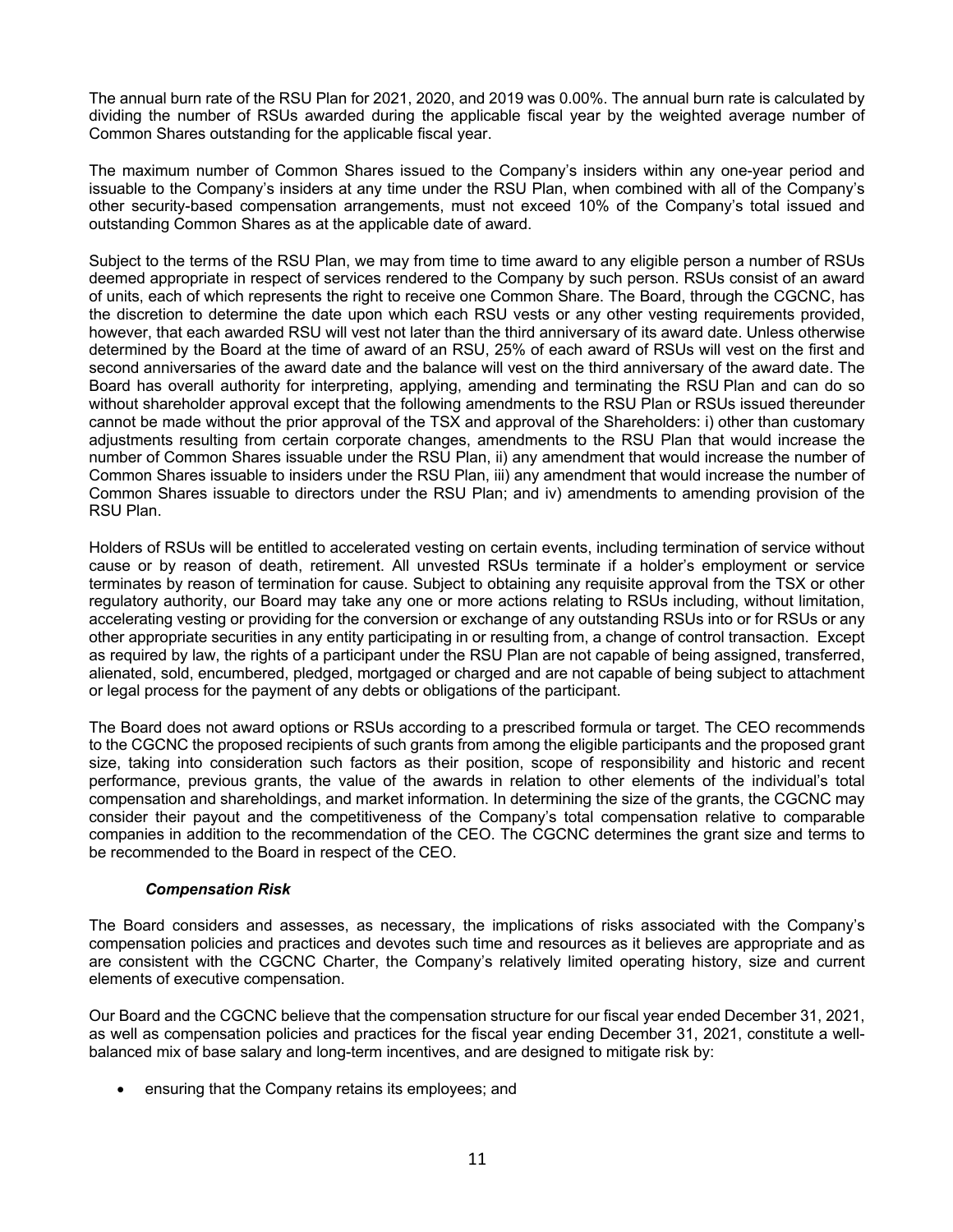• aligning the interests of its employees with the short-term and long-term objectives of the Company and its shareholders.

As a result of the economic impacts of the pandemic in 2020, many employees were impacted by temporary salary or work hour reductions. In recognition, those impacted were awarded additional time off, favourable re-pricing of their stock options and a bonus approximating the amount their regular compensation was impacted in 2020. Accordingly, our Board and the CGCNC have not, after consideration, identified any risk arising from our compensation policies and practices that is reasonably likely to have a material adverse effect on the Company.

## **Performance Graph**

The following graphs and tables compare the total cumulative shareholder return for the Common Shares for each of Mogo Finance and Mogo with the cumulative returns of two TSX indices for the period commencing on June 25, 2015, the date on which Mogo Finance completed its initial public offering, and ending June 20, 2019 for Mogo Finance, the date of the Arrangement, and December 31, 2021 for Mogo, assuming an initial investment in Common Shares of \$100 on June 25, 2015.



|                                      | Dec 31, 2017 | Dec 31, 2018 | Jun 20, 2019 |
|--------------------------------------|--------------|--------------|--------------|
| <b>Common Shares</b>                 | \$66.5       | \$33.50      | \$49.40      |
| S&P/TSX Small Cap Index Total Return | \$119.8      | \$106.90     | \$125.50     |
| S&P/TSX Composite Index Total Return | \$117.3      | \$98.10      | \$109.00     |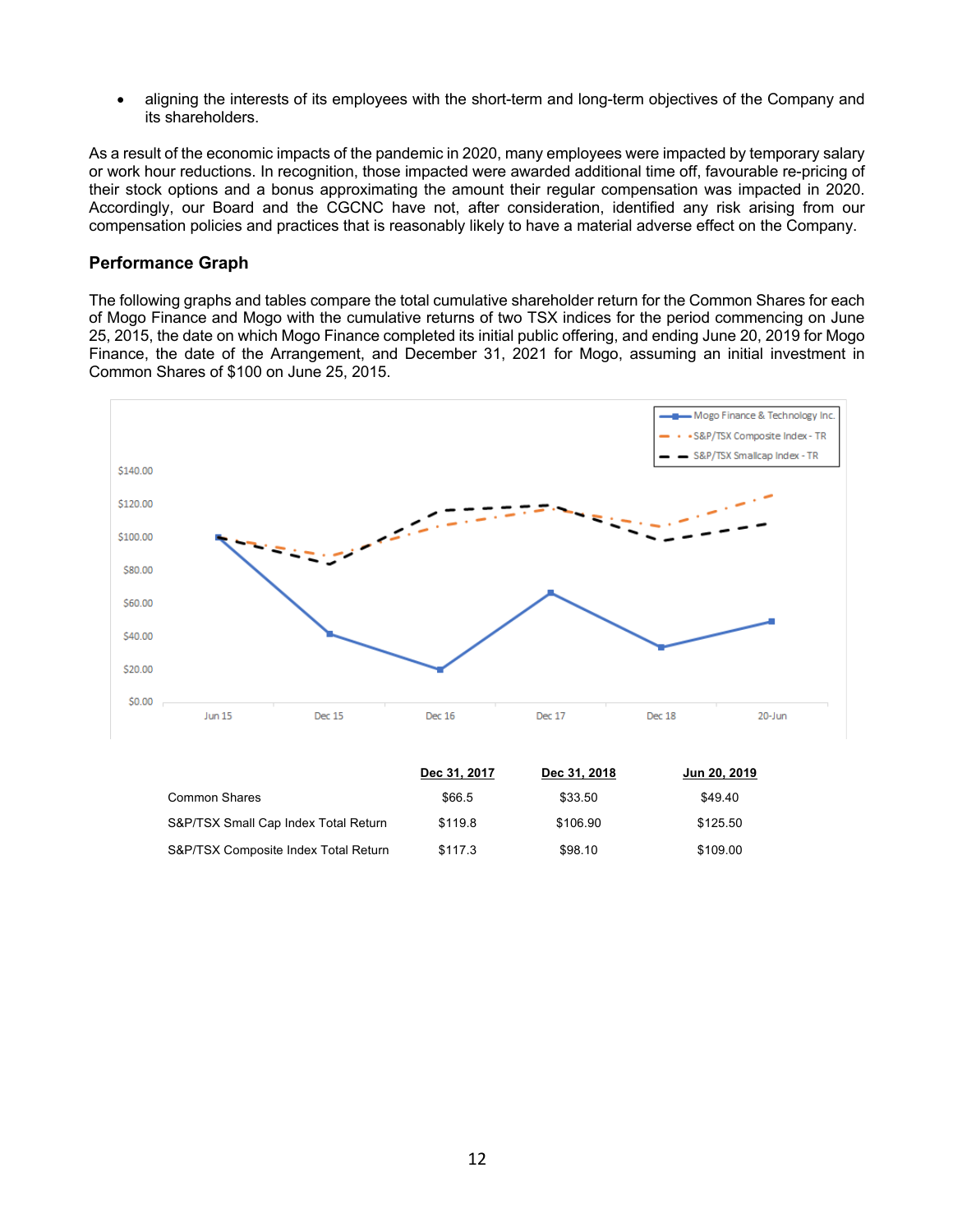

| Mogo Inc. Common Shares                        | \$328.13 | \$165.63 | \$174.48 | \$252.08 | \$224.48 |
|------------------------------------------------|----------|----------|----------|----------|----------|
| S&P/TSX Small Cap Index<br><b>Total Return</b> | \$109.10 | \$99.40  | \$122.14 | \$128.98 | \$161.34 |
| S&P/TSX Composite Index<br><b>Total Return</b> | \$102.75 | \$84.08  | \$97.40  | \$109.94 | \$132.22 |

The Common Shares commenced trading on Nasdaq on April 18, 2018.

#### **Compensation of NEOs**

## *Summary Compensation Table*

The following table sets out information concerning the compensation earned by the Mogo NEOs during the years ended December 31, 2021, 2020, and 2019. The CEO and CFO's base salaries were reduced due to a voluntary salary reduction that commenced in Q4 2019 and then reduced further beginning in Q2 2020, along with the remaining Mogo NEOs, as a result of the COVID-19 global pandemic. Salaries were returned to the full amount by the end of Q4 2020.

|                                                    |              |                     |                                  |                                     | <b>Non-equity Incentive Plan</b><br>Compensation |                                 |                  |                                  |                              |
|----------------------------------------------------|--------------|---------------------|----------------------------------|-------------------------------------|--------------------------------------------------|---------------------------------|------------------|----------------------------------|------------------------------|
| <b>Name</b><br>and<br>Principal<br><b>Position</b> | Year         | Salary              | Share-<br>based<br>Awards<br>(2) | Option-<br>based<br>Awards $(3)(4)$ | Annual<br>incentive<br>plans                     | Long-term<br>incentive<br>plans | Pension<br>Value | <b>All Other</b><br>Compensation | Total<br>Compensation        |
| David                                              | 2021         | \$382,499.90        | Nil                              | \$1,457,429.18                      | \$318,750.00(6)                                  | Nil                             | Nil              | \$2.497.40                       | \$2,161,176.48               |
| Feller                                             | 2020         | $$267.041.71^{(5)}$ | Nil                              | \$1.076.582.68                      | \$93,600.00                                      | Nil                             | Nil              | \$2.725.02                       | \$1,439,949.41               |
| CEO                                                | 2019         | \$353.098.00        | Nil                              | \$118,457.10                        | Nil                                              | Nil                             | Nil              | \$2,162.75                       | \$473,717.85                 |
| Gregory                                            | 2021         | \$410,345.94        | Nil                              | \$1,457,429.18                      | $$318.750.00^{(6)}$                              | Nil                             | Nil              | \$57,895.30                      | \$2,244,420.42               |
| Feller <sup>(1)</sup>                              | 2020         | $$308.988.24^{(5)}$ | Nil                              | \$1,076,582.68                      | \$101,905.00                                     | Nil                             | Nil              | \$58,707.50                      | \$1,546,183.42               |
| President<br>& CFO                                 | 2019         | \$392,276.00        | Nil                              | \$118,457.10                        | Nil                                              | Nil                             | Nil              | \$50,269.23                      | \$561,002.33                 |
| Alice                                              |              |                     |                                  |                                     |                                                  |                                 |                  |                                  |                              |
| Davidson                                           | 2021         | \$220.718.40        | Nil                              | \$563,005.37                        | \$86.835.94                                      | Nil                             | Nil              | \$2.929.59                       | \$873,489.30                 |
| Chief<br>Legal                                     | 2020<br>2019 | $$168.545.00^{(7)}$ | Nil                              | \$31,781.27<br>\$40,825.07          | \$22,750.00                                      | Nil                             | Nil              | \$2,965.77                       | \$226,042.04<br>\$235,151.86 |
| Officer                                            |              | \$190.083.99        | Nil                              |                                     | Nil                                              | Nil                             | Nil              | \$4,242.80                       |                              |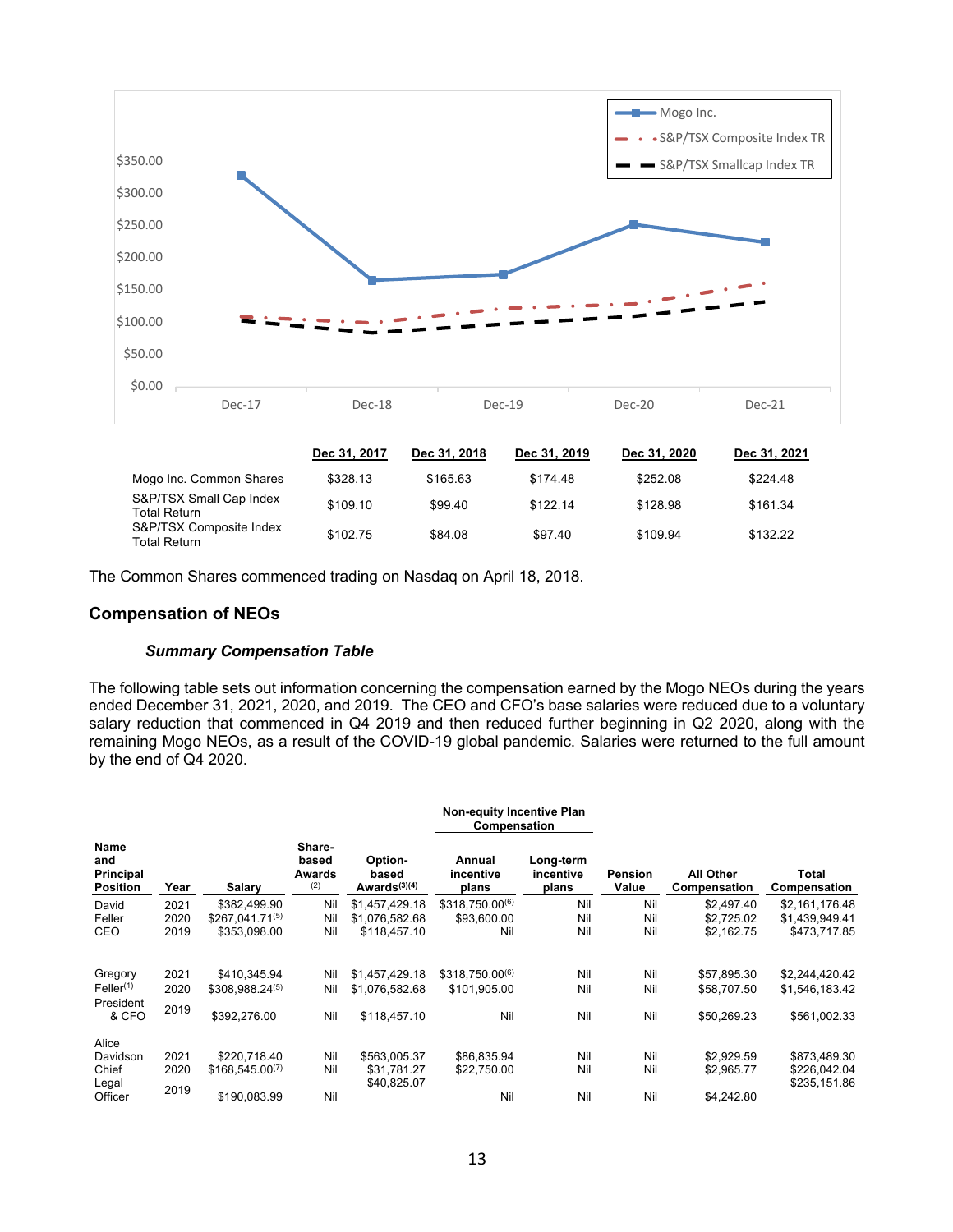| Philip<br>Barrar<br>Chief<br>Innovation<br>Office $r^{(8)}$ | 2021 | \$163,145.96 | Nil | \$281,476.16 | Nil | Nil | Nil | \$2,929.59                   | \$490,736.85 |
|-------------------------------------------------------------|------|--------------|-----|--------------|-----|-----|-----|------------------------------|--------------|
| Peter<br>Kaju <sup>(9)</sup><br>CEO,<br>Carta<br>Worldwide  | 2021 | \$236,800.15 | Nil | Nil          | Nil | Nil | Nil | \$579,111.33 <sup>(10)</sup> | \$815,911.48 |

Notes:

(1) Gregory Feller is paid in US dollars (for 2021 this amount was \$327,360.14, for 2020 it was \$230,330.41, and for 2019 it was \$295,633). The Canadian dollar equivalents expressed in the table above are based on the average US dollar to Canadian dollar exchange rate for posted by the Bank of Canada which was CAD\$1.3269 = US\$1.00 for 2019, CAD\$1.3415 for 2020, and CAD\$1.2535 for 2021.

(2) Represents grants of RSUs.<br>(3) The fair value of these stock

The fair value of these stock options has been calculated at the time of grant using the Black-Scholes option pricing model, based on the following assumptions for 2021: risk-free interest rate of 0.58% - 1.46%; expected life of 5 years; weighted expected stock price volatility of 84-87% and expected dividend yield of Nil for time-based vesting option grants and risk-free interest rate of 0.78%; expected life of 5 years; weighted expected stock price volatility of 87% and expected dividend yield of Nil for performance-based vesting option grants; 2020: risk-free interest rate of 0.35%; expected life of 5 years; weighted expected stock price volatility of 72%and expected dividend yield of Nil; 2019: risk-free interest rate of 1.48%; expected life of 5 years; weighted expected stock price volatility of 50% and expected dividend yield of Nil.

- (4) The 2019 amounts include the value of options that were granted in 2019 as partial payment of the annual bonus for the year-ended December 31, 2018.
- (5) Each of Gregory Feller and David Feller took a voluntary salary reduction beginning in October 2019, with further reductions from May to November 2020 as a result of the COVID-19 global pandemic.
- (6) David Feller and Gregory Feller received 25% of their 2021 bonus in stock options and 75% in cash.
- (7) Alice Davidson took a temporary salary reduction from May to November 2020 as a result of the COVID-19 global pandemic.<br>(8) Philip Barrar ioined the Company on May 4, 2021. Philip Barrar is paid in US dollars (for 2021
- Philip Barrar joined the Company on May 4, 2021. Philip Barrar is paid in US dollars (for 2021 this amount was \$130,152.34). The Canadian dollar equivalents expressed in the table above are based on the average US dollar to Canadian dollar exchange rate for posted by the Bank of Canada which was CAD\$1.2535 for 2021.
- (9) Peter Kaju joined the Company on January 25, 2021. Peter Kaju ceased to be an employee of the Company as of December 13, 2021. Peter Kaju was provided with a transition package in accordance with the terms of his employment agreement, including salary continuance which is included under 'Other Compensation'.
- (10) Peter Kaju's 'Other Compensation' also includes the value of 75,593 Common Shares distributed in 2021 through a management incentive plan in connection with the acquisition of Carta Worldwide by Mogo. The value of the Common Shares is approximated based on the share price of \$7.4641, being the price used to determine the number of Common Shares received in the distribution. Peter will receive an additional distribution of 75,593 Common Shares in January 2024.

#### *Outstanding Share-based Awards and Option-based Awards*

The following table sets out, for Mogo NEOs, information concerning all option-based and share-based awards outstanding as of December 31, 2021.

|                       |                                                                               |                                                      | <b>Option-Based Awards</b>          | <b>Share-Based Awards</b>                                                                      |                                                                                 |                                                                                                 |                                                                                                                                 |
|-----------------------|-------------------------------------------------------------------------------|------------------------------------------------------|-------------------------------------|------------------------------------------------------------------------------------------------|---------------------------------------------------------------------------------|-------------------------------------------------------------------------------------------------|---------------------------------------------------------------------------------------------------------------------------------|
| Name                  | Number of<br>Securities<br>Underlying<br>Unexercised<br><b>Options</b><br>(#) | <b>Option</b><br><b>Exercise</b><br>Price<br>$($ \$) | Option<br><b>Expiration</b><br>Date | Value of<br><b>Unexercised</b><br>In-<br>the-Money<br><b>Options</b><br>$($ \$) <sup>(1)</sup> | Number of<br>shares or<br>units of<br>shares that<br>have not<br>vested<br>(# ) | <b>Market or</b><br>payout value of<br>share-based<br>awards that<br>have not vested<br>$($ \$) | <b>Market or payout</b><br>value of vested<br>share-based<br>awards not paid<br>out or<br>distributed<br>$($ \$) <sup>(2)</sup> |
| David Feller          | 66,667                                                                        | 2.10                                                 | May 27, 2022                        | 147,334.07                                                                                     | 12,500                                                                          | Nil                                                                                             | 53,875                                                                                                                          |
|                       | 116,666                                                                       | 10.00                                                | Jun 25, 2023                        |                                                                                                |                                                                                 |                                                                                                 |                                                                                                                                 |
|                       | 100,000                                                                       | 1.78                                                 | Sept 12, 2024                       | 253,000.00                                                                                     |                                                                                 |                                                                                                 |                                                                                                                                 |
|                       | 100,000                                                                       | 4.44                                                 | Jun 7, 2025                         |                                                                                                |                                                                                 |                                                                                                 |                                                                                                                                 |
|                       | 50,000                                                                        | 4.21                                                 | Sept 27, 2025                       | 5,000.00                                                                                       |                                                                                 |                                                                                                 |                                                                                                                                 |
|                       | 50,000                                                                        | 3.88                                                 | May 9, 2026                         | 2,150.00                                                                                       |                                                                                 |                                                                                                 |                                                                                                                                 |
|                       | 58,857                                                                        | 4.52                                                 | Jun 17, 2027                        |                                                                                                |                                                                                 |                                                                                                 |                                                                                                                                 |
|                       | 275,000                                                                       | 1.56                                                 | Jun 6, 2028                         | 756,250.00                                                                                     |                                                                                 |                                                                                                 |                                                                                                                                 |
|                       | 300.000                                                                       | 4.58                                                 | Dec 18, 2028                        |                                                                                                |                                                                                 |                                                                                                 |                                                                                                                                 |
|                       | 100.000                                                                       | 10.72                                                | Mar 31, 2029                        |                                                                                                |                                                                                 |                                                                                                 |                                                                                                                                 |
|                       | 200,000                                                                       | 5.56                                                 | Sept 30, 2029                       |                                                                                                |                                                                                 |                                                                                                 |                                                                                                                                 |
| <b>Gregory Feller</b> | 66,667                                                                        | 2.10                                                 | May 27,2022                         | 147,334.07                                                                                     | 12,500                                                                          | Nil                                                                                             | 53,875                                                                                                                          |
|                       | 100,000                                                                       | 10.00                                                | Jun 25, 2023                        |                                                                                                |                                                                                 |                                                                                                 |                                                                                                                                 |
|                       | 100,000                                                                       | 1.78                                                 | Sept 12, 2024                       | 253,000.00                                                                                     |                                                                                 |                                                                                                 |                                                                                                                                 |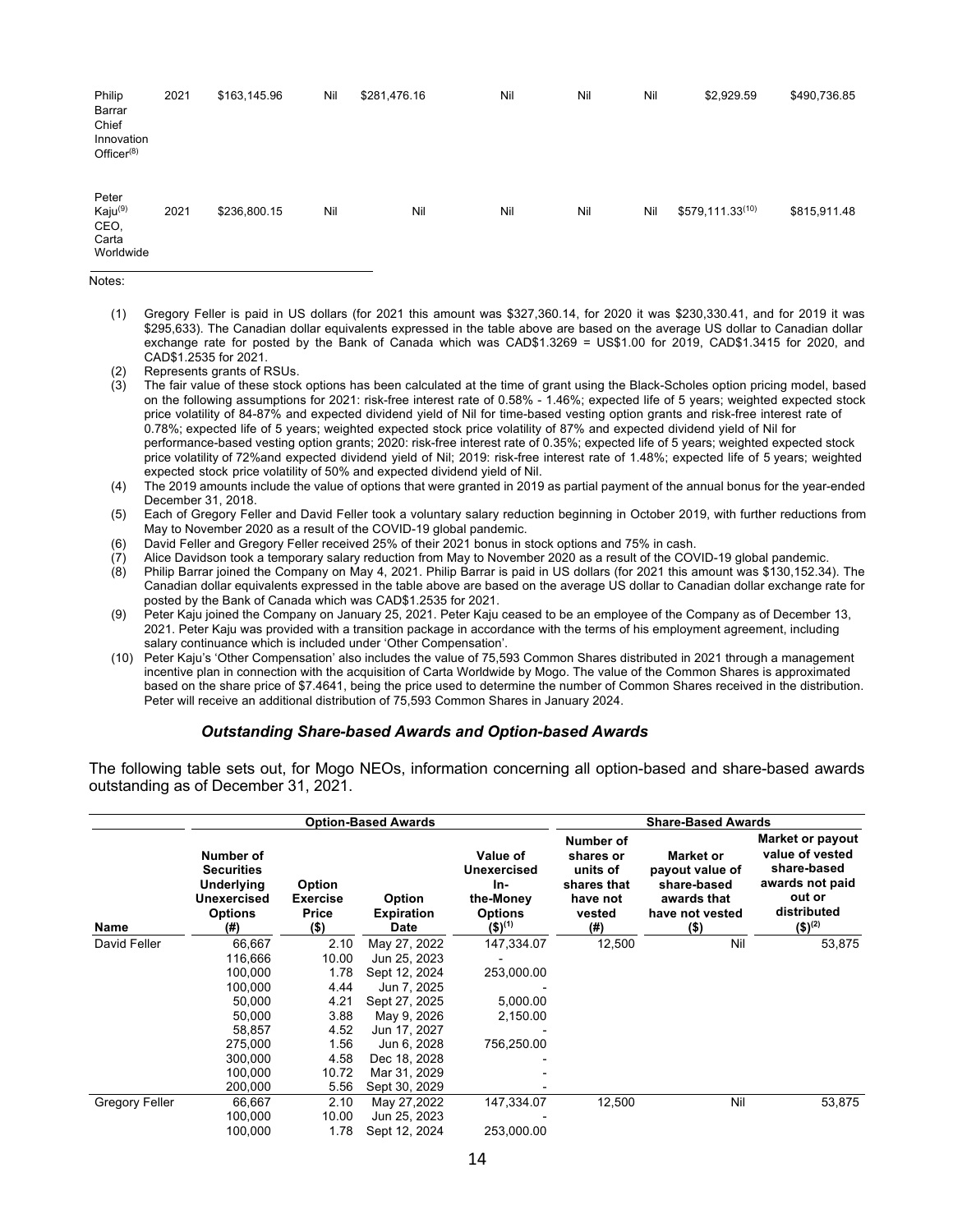|                      | 100,000 | 4.44  | Jun 7, 2025   |                          |     |     |     |
|----------------------|---------|-------|---------------|--------------------------|-----|-----|-----|
|                      | 50,000  | 4.21  | Sept 27, 2025 | 5,000.00                 |     |     |     |
|                      | 50.000  | 3.88  | May 9, 2026   | 2.150.00                 |     |     |     |
|                      | 58,857  | 4.52  | Jun 17, 2027  |                          |     |     |     |
|                      | 275.000 | 1.56  | Jun 6, 2028   | 756.250.00               |     |     |     |
|                      | 300,000 | 4.58  | Dec 18, 2028  |                          |     |     |     |
|                      | 100.000 | 10.72 | Mar 31, 2029  |                          |     |     |     |
|                      | 200.000 | 5.56  | Sept 30, 2029 |                          |     |     |     |
| Alice Davidson       | 1,888   | 1.56  | Sept 27, 2024 | 5,192,00                 | Nil | Nil | Nil |
|                      | 3,552   | 1.56  | May 9, 2026   | 9,768.00                 |     |     |     |
|                      | 4,671   | 1.56  | Jun 17, 2027  | 12,845.25                |     |     |     |
|                      | 20,000  | 1.56  | Dec 26, 2027  | 55,000.00                |     |     |     |
|                      | 35,000  | 1.56  | Jun 6, 2028   | 96.250.00                |     |     |     |
|                      | 25,000  | 10.72 | Mar 31, 2029  |                          |     |     |     |
|                      | 75,000  | 5.56  | Sept 30, 2029 |                          |     |     |     |
|                      | 35,000  | 4.40  | Dec 31, 2029  | $\overline{\phantom{0}}$ |     |     |     |
| <b>Philip Barrar</b> | 75,000  | 5.56  | Nov 15, 2021  |                          | Nil | Nil | Nil |
| Peter Kaju           | Nil     |       |               |                          | Nil | Nil | Nil |

Notes:

(1) The value of unexercised in-the-money options is calculated based on the difference between the strike price of the option and the closing market price on the TSX of the Common Shares on December 31, 2021, being \$4.31 per share.

(2) The market or payout value of share-based awards that have not been paid out or distributed is calculated based on the closing market price on the TSX of the Common Shares on December 31, 2021, being \$4.31 per share. The method of settlement of these share-based awards is in Common Shares.

#### *Value Vested or Earned During the Year*

The following table sets out, for each of the Mogo NEOs, a summary of the value of option-based and share-based awards vested or of non-equity plan incentive compensation during the fiscal year ended December 31, 2021.

| Name                  | Option-based awards - Value<br>vested during the year ended<br>December 31, 2021 <sup>(1)</sup> | Share-based awards - Value<br>vested during the year ended<br>December 31, 2021 <sup>(2)</sup> | Non-equity incentive plan<br>compensation - Value earned<br>during the year ended December<br>31, 2021 |
|-----------------------|-------------------------------------------------------------------------------------------------|------------------------------------------------------------------------------------------------|--------------------------------------------------------------------------------------------------------|
| David Feller          | \$817,197.92                                                                                    | \$117,375.00                                                                                   | Nil                                                                                                    |
| <b>Gregory Feller</b> | \$817,197.92                                                                                    | \$117,375.00                                                                                   | Nil                                                                                                    |
| Alice Davidson        | \$120,530.67                                                                                    | \$46,950,00                                                                                    | Nil                                                                                                    |
| Peter Kaju            | Nil                                                                                             | Nil                                                                                            | Nil                                                                                                    |
| <b>Philip Barrar</b>  | Nil                                                                                             | Nil                                                                                            | Nil                                                                                                    |

Notes:

(1) The value of the vested option-based awards is calculated based on the difference between the closing market price on the TSX of the Common Shares on the vesting date and the exercise price of the vested option.

(2) The value of the vested share-based awards is calculated based on the closing market price on the TSX of the Common Shares on the date the Common Shares vested. The amounts represent the number of vested share-based awards multiplied by the market price of the Common Shares on the vesting date.

# **Pension Plan Benefits**

The Company has no pension plan arrangements or benefits with respect to any of the Mogo NEOs, directors, or employees.

# **Termination and Change of Control Benefits**

The Company has entered into employment agreements with each of the Mogo NEOs that provide them with certain rights in the event of a termination without cause, following a change of control or by the Mogo NEO for good reason, as follows:

• Mr. David Feller is entitled to twenty-four months' notice or pay in lieu of notice calculated on base salary and the prior year's bonus if his employment is terminated without cause, following a change of control or by the Mogo NEO for good reason. Mr. David Feller will also be entitled to continued benefit coverage and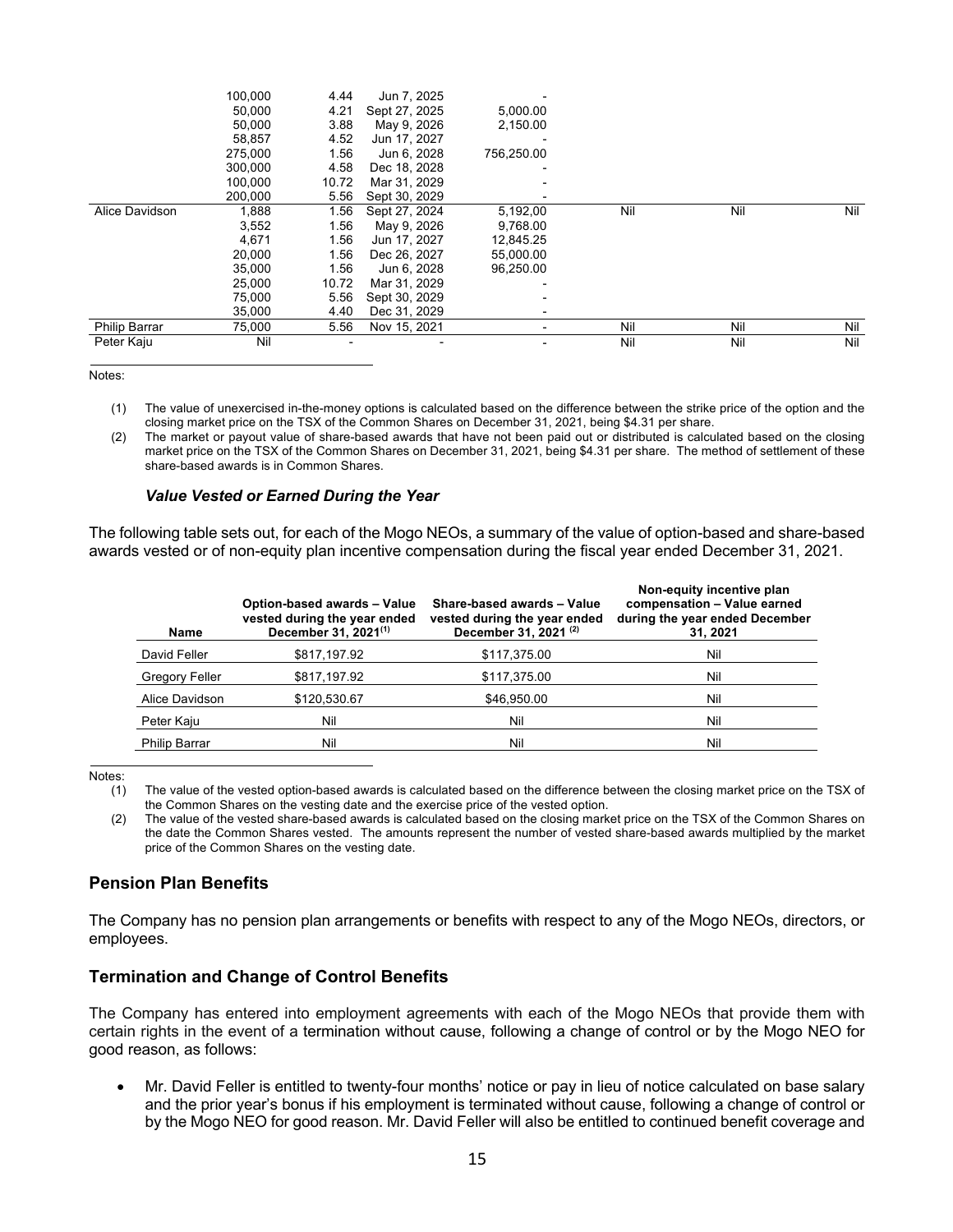option vesting for the duration of the notice period and payment in respect of eligible bonuses. In addition, Mr. David Feller will be entitled to accelerated vesting in respect of any unvested options upon a change of control.

- Mr. Gregory Feller is entitled to twenty-four months' notice or pay in lieu of notice calculated on base salary and the prior year's bonus if his employment is terminated without cause, following a change of control or by the Mogo NEO for good reason. Mr. Gregory Feller will also be entitled to continued benefit coverage and option vesting for the duration of the notice period and payment in respect of eligible bonuses. In addition, Mr. Gregory Feller will be entitled to accelerated vesting in respect of any unvested options upon a change of control.
- Ms. Davidson is entitled to receive notice or pay in lieu of notice of an amount equal to one month of base salary plus an additional month per completed year of service up to a maximum of 12 months if her employment is terminated without cause. She is also be entitled to continued benefit coverage for the duration of the notice period. In addition to this severance, Ms. Davidson is entitled to receive an additional lump sum payment equal to twelve months' pay if her employment is terminated without cause or if good reason arises within twelve months of a change of control.
- Mr. Barrar is entitled to receive a severance payment equal to nine months of base salary plus an additional month per completed year of service after May 4, 2021 up to a maximum of 18 months if his employment is terminated without cause or if good reason arises. He is also entitled to continued benefit coverage for the duration of the severance period.
- Mr. Kaju was no longer employed with the Company on December 31, 2021.

# *Termination Without Cause/For Good Reason*

The table below shows the benefits that the Mogo NEOs would have been entitled to receive if a termination without cause had occurred or good reason had arisen, as applicable, on December 31, 2021:

|                      |                      |              |              |                         | <b>Value of Early</b><br><b>Vested</b> |                |
|----------------------|----------------------|--------------|--------------|-------------------------|----------------------------------------|----------------|
| <b>Name</b>          | <b>Notice Period</b> | <b>Base</b>  | <b>Bonus</b> | <b>Benefit Coverage</b> | <b>Options</b>                         | Total          |
| David Feller         | 24 months            | \$850,000.00 | \$187,200.00 | \$8.030.64              | \$379.899.36                           | \$1.425.130.00 |
| Gregory Feller       | 24 months            | \$940.125.00 | \$203.810.00 | \$116,589.34            | \$379.899.36                           | \$1,640,423.70 |
| Alice Davidson       | 7 months             | \$142,187.50 |              | \$2,342.27              |                                        | \$144,529.77   |
| <b>Philip Barrar</b> | 10 months            | \$208.916.67 | ۰            | \$17.629.60             | ۰                                      | \$226,546.27   |

# *Change of Control*

The table below shows the benefits that the Mogo NEOs would have been entitled to receive in connection with a change of control that occurred on December 31, 2021:

| <b>Name</b>          | <b>Notice Period</b> | <b>Base</b>              | <b>Bonus</b> | <b>Benefit Coverage</b>  | <b>Value of Early</b><br><b>Vested</b><br><b>Options</b> | Total          |
|----------------------|----------------------|--------------------------|--------------|--------------------------|----------------------------------------------------------|----------------|
| David Feller         | 24 months            | \$850,000.00             | \$187,200.00 | \$8.030.64               | \$458.695.11                                             | \$1,503,925.75 |
| Gregory Feller       | 24 months            | \$940.125.00             | \$203.810.00 | \$116,589.34             | \$458.695.11                                             | \$1.719.219.45 |
| Alice Davidson       | 19 months            | \$385.937.50             | ۰            | \$6,357.59               |                                                          | \$392.295.09   |
| <b>Philip Barrar</b> |                      | $\overline{\phantom{0}}$ |              | $\overline{\phantom{0}}$ |                                                          | -              |

# **Director Compensation**

The board of directors (the "**Board**") of the Company currently consists of David Feller (Chairman and CEO), Gregory Feller (President and CFO), Michael Wekerle, Wendy Rudd, Liam Cheung, and Christopher Payne. Mr. Payne joined the Board effective January 25, 2021 upon the completion of the acquisition of Carta Worldwide ("**Carta**"), and Ms. Rudd and Mr. Cheung were elected at our annual meeting on June 29, 2021.

The directors' compensation program is designed to attract and retain qualified individuals to serve on the Board. As non-executive directors, Wendy Rudd, Liam Cheung, Christopher Payne, and Michael Wekerle are paid an annual retainer fee of \$24,000 (increased to \$35,000 effective April 1, 2022) plus \$500 per formal Board or committee meeting they attend (we no longer pay a per meeting fee effective April 1, 2022). The Chair of the CGCNC receives an additional \$10,000 per year (increased to \$30,000 effective April 1, 2022) and the Chair of the Audit Committee receives an additional \$20,000 per year (increased to \$30,000 effective April 1, 2022). The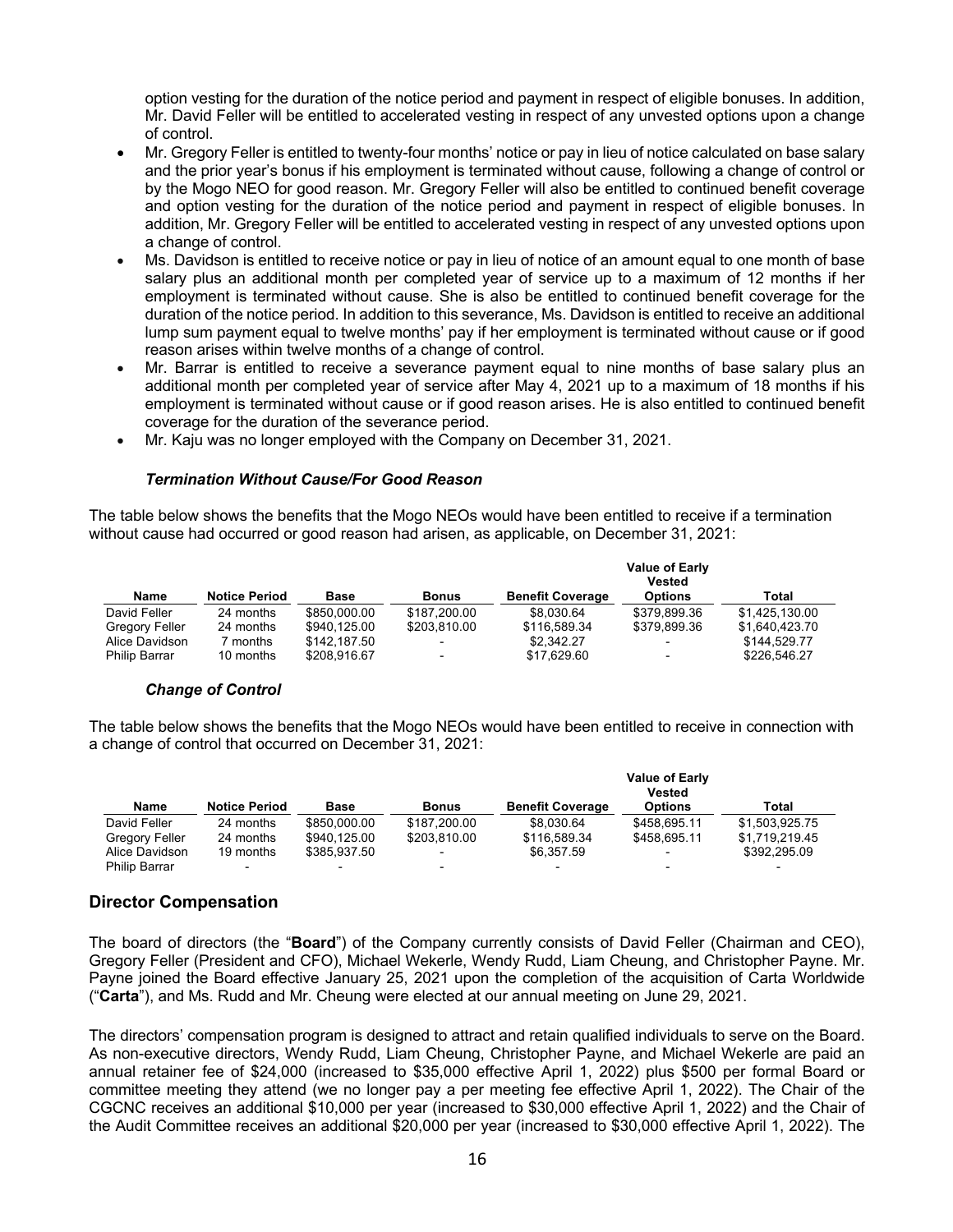Chair of the Investment Committee will receive an additional \$30,000 per year effective April 1, 2022. All directors are entitled to reimbursement for expenses incurred by them in their capacity as directors.

#### *Director Compensation Table*

The following table provides information regarding compensation paid to the Company's non-executive directors during the financial year ended December 31, 2021.

| <b>Name</b>              | Fees<br>earned | Share-<br>based<br>awards<br>(\$) | Option-based<br>Awards $(1)$ | Non-equity<br>incentive plan<br>compensation<br>(\$) | <b>Pension</b><br>value $(\$)$ | <b>All Other</b><br>Compensation | Total<br>Compensation |
|--------------------------|----------------|-----------------------------------|------------------------------|------------------------------------------------------|--------------------------------|----------------------------------|-----------------------|
| Wendy Rudd               | \$15,000.00    | Nil                               | \$299.764.15                 | Nil                                                  | Nil                            | Nil                              | \$314.764.15          |
| Liam Cheung              | \$13.500.00    | Nil                               | \$487.414.91                 | Nil                                                  | Nil                            | Nil                              | \$500.914.91          |
| Michael Wekerle          | \$36.998.00    | Nil                               | \$894.476.86                 | Nil                                                  | Nil                            | Nil                              | \$931.474.86          |
| <b>Christopher Payne</b> | \$39,953.61    | Nil                               | \$541,063.83                 | Nil                                                  | Nil                            | $$245,315.11^{(2)}$              | \$826,332.55          |

Notes:

- (1) The fair value of these stock options has been calculated at the time of grant using the Black-Scholes option pricing model, based on the following assumptions for 2021: risk-free interest rate of 0.58% - 0.71%; expected life of 5 years; weighted expected stock price volatility of 84% and expected dividend yield of Nil for time-based vesting option grants and risk-free interest rate of 0.78%; expected life of 5 years; weighted expected stock price volatility of 87% and expected dividend yield of Nil for performance-based vesting option grants.
- (2) Christopher Payne's Other Compensation refers to the value of 32,866 Common Shares distributed in 2021 through a management incentive plan in connection with the acquisition of Carta Worldwide by Mogo. The value of the Mogo Common Shares is based on the share price of \$7.4641, being the price used to determine the number of Common Shares received in the distribution.

#### *Outstanding Share-based Awards and Option-based Awards*

The following table set out, for each of the non-executive directors, information concerning all option-based awards and all of the share-based awards for Mogo outstanding as of December 31, 2021.

|                          |                                                                                             |                                           | <b>Option-Based Awards</b>                 |                                                                              | <b>Share-Based Awards</b>                                                         |                                                                                                     |                                                                                                               |
|--------------------------|---------------------------------------------------------------------------------------------|-------------------------------------------|--------------------------------------------|------------------------------------------------------------------------------|-----------------------------------------------------------------------------------|-----------------------------------------------------------------------------------------------------|---------------------------------------------------------------------------------------------------------------|
| Name                     | Number of<br><b>Securities</b><br><b>Underlying</b><br>Unexercised<br><b>Options</b><br>(#) | <b>Option</b><br><b>Exercise</b><br>Price | <b>Option</b><br><b>Expiration</b><br>Date | Value of<br>Unexercised<br>In-<br>the-Money<br><b>Options</b><br>$(5)^{(1)}$ | Number of<br>shares or<br>units of<br>shares<br>that have<br>not vested<br>$(\#)$ | <b>Market or</b><br>payout value<br>of share-<br>based awards<br>that have not<br>vested<br>$($ \$) | <b>Market or payout</b><br>value of vested<br>share-based awards<br>not paid out or<br>distributed<br>$($ \$) |
| <b>Wendy Rudd</b>        | 25,000                                                                                      | \$6.83                                    | Aug 24, 2029                               |                                                                              | Nil                                                                               | Nil                                                                                                 | Nil                                                                                                           |
|                          | 50,000                                                                                      | \$5.56                                    | Sept 30, 2029                              |                                                                              | Nil                                                                               | Nil                                                                                                 | Nil                                                                                                           |
| Liam Cheung              | 25,000                                                                                      | \$6.83                                    | Aug 24, 2029                               | Ξ.                                                                           | Nil                                                                               | Nil                                                                                                 | Nil                                                                                                           |
|                          | 100,000                                                                                     | \$5.56                                    | Sept 30, 2029                              | ٠                                                                            | Nil                                                                               | Nil                                                                                                 | Nil                                                                                                           |
| Michael Wekerle          | 20,000                                                                                      | \$6.70                                    | Mar 14, 2026                               |                                                                              | Nil                                                                               | Nil                                                                                                 | Nil                                                                                                           |
|                          | 45,000                                                                                      | \$2.50                                    | Nov 28, 2028                               | \$81.450                                                                     | Nil                                                                               | Nil                                                                                                 | Nil                                                                                                           |
|                          | 137.500                                                                                     | \$1.56                                    | Jun 9, 2028                                | \$378.125                                                                    | Nil                                                                               | Nil                                                                                                 | Nil                                                                                                           |
|                          | 100,000                                                                                     | \$10.72                                   | Mar 31, 2029                               |                                                                              | Nil                                                                               | Nil                                                                                                 | Nil                                                                                                           |
|                          | 50,000                                                                                      | \$5.56                                    | Sept 30, 2029                              | -                                                                            | Nil                                                                               | Nil                                                                                                 | Nil                                                                                                           |
| <b>Christopher Payne</b> | 50,000                                                                                      | \$10.72                                   | Mar 31, 2029                               | Ξ.                                                                           | Nil                                                                               | Nil                                                                                                 | Nil                                                                                                           |
|                          | 50,000                                                                                      | \$5.56                                    | Sept 30, 2029                              |                                                                              | Nil                                                                               | Nil                                                                                                 | Nil                                                                                                           |

Notes:

(1) The value of unexercised in-the-money options is calculated based on the difference between the strike price of the option and the closing market price of the Common Shares on December 31, 2021, being \$4.31 per share.

#### *Value Vested or Earned During the Year*

The following table sets out, for each of the non-executive directors of Mogo, a summary of the value of optionbased awards vested during the fiscal year ended December 31, 2021.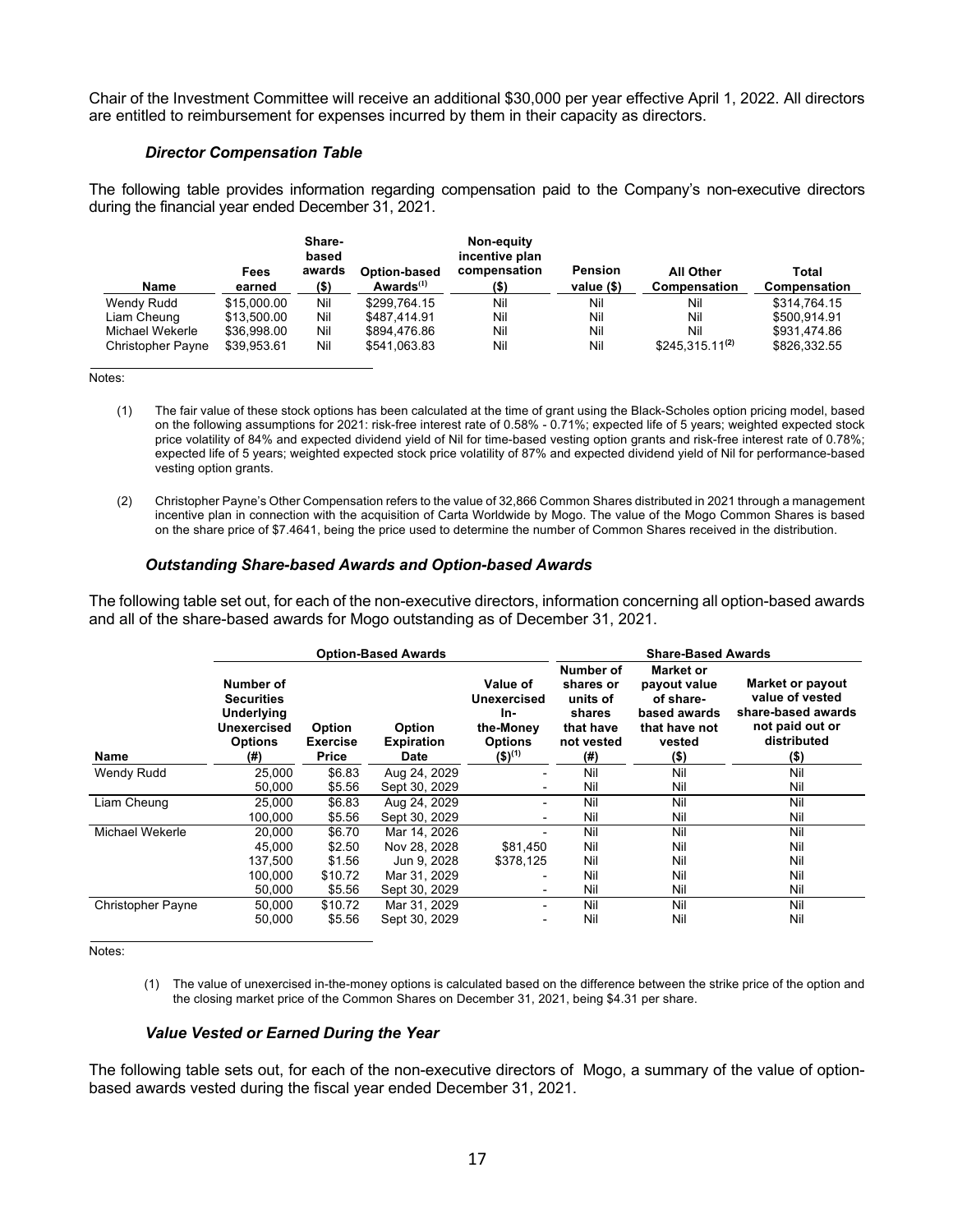| <b>Name</b>              | Option-based awards - Value vested<br>during the year ended December 31, 2021<br>$(5)^{(1)}$ | Share-based awards - Value vested during<br>the year ended December 31, 2021<br>$(S)$ <sup>(2)</sup> |
|--------------------------|----------------------------------------------------------------------------------------------|------------------------------------------------------------------------------------------------------|
| Wendy Rudd               | \$9,291.67                                                                                   | Nil                                                                                                  |
| Liam Cheung              | \$9,291.67                                                                                   | Nil                                                                                                  |
| Michael Wekerle          | \$216,667.08                                                                                 | Nil                                                                                                  |
| <b>Christopher Payne</b> | \$687.50                                                                                     | Nil                                                                                                  |

Notes:

- (1) The value of the vested option-based awards is calculated based on the difference between the closing market price of the Common Shares on the vesting date and the exercise price of the vested option.
- (2) The value of the vested share-based awards is calculated based on the closing market price of the Common Shares on the date the Common Shares vested. The amounts represent the number of vested share-based awards multiplied by the market price of the Common Shares on the vesting date.

## **Indemnification and Insurance**

The Company maintains director and officer liability insurance and errors and omissions insurance. In addition, the Company has entered into indemnification agreements with each of its directors. The indemnification agreements require that the Company indemnify and hold the indemnitees harmless to the greatest extent permitted by law for liabilities arising out of the indemnitees' service to the Company as directors and officers, provided that the indemnitees acted honestly and in good faith and in a manner the indemnitees reasonably believed to be in or not opposed to the Company's best interests and, with respect to criminal and administrative actions or proceedings that are enforced by monetary penalty, the indemnitees had no reasonable grounds to believe that his or her conduct was unlawful. The indemnification agreements also provide for the advancement of defense expenses to the indemnitees by the Company.

# **INDEBTEDNESS OF DIRECTORS, EXECUTIVE OFFICERS AND SENIOR OFFICERS**

There was no indebtedness owed to the Company during the fiscal year ended December 31, 2021 by any individual who was a director, executive officer and senior officer of the Company (and any associate of the foregoing), except that Mr. David Feller borrowed \$35,000 Liquid Money on October 20, 2015 to test the customer experience and as of December 31, 2021, his loan principal outstanding was \$5,055.50 and current interest rate is 5.72%. The loan to Mr. David Feller is considered consumer credit that is made in the ordinary course of the Company's consumer credit business, is of a type that is generally made available by the Company to the public, and was made by the Company on market terms that are no more favorable than those offered by the Company to the general public for such extensions of credit.

# **INTEREST OF INFORMED PERSONS IN MATERIAL TRANSACTIONS**

There are no interests of any directors, officers or holders of over 10% of the Common Shares, or any directors or officers of any holders of over 10% of the Common Shares or any affiliates or associates of any of the foregoing, in any transactions of the Company since the commencement of Company's most recently completed financial year or in any proposed transaction that have materially affected or that would materially affect the Company or any of its subsidiaries.

# **CORPORATE GOVERNANCE**

# **Board of Directors**

#### *Overview*

Our articles provide that the number of directors is determined by the Board from time to time, subject to a minimum of three (3) directors. The number of directors is currently set at six (6). If the number of directors has not been determined by the Board, it will be equal to the number of directors holding office immediately following the most recent election or appointment of directors. The articles also provide the Board with the power to appoint one or more additional directors, provided that the total number of directors so appointed may not exceed one-third of the then-current number of directors.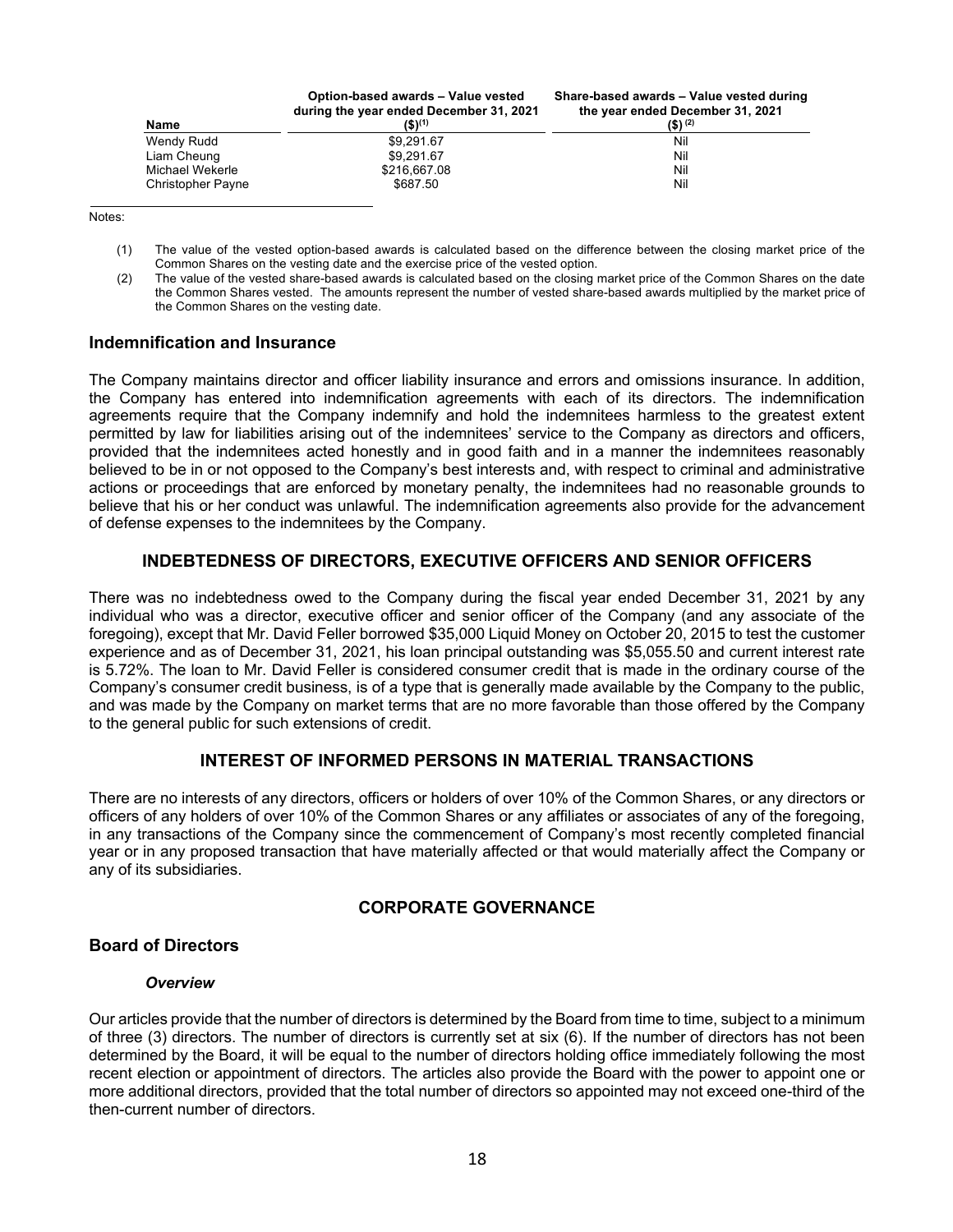Our Board is responsible for supervising the management of our business and affairs. Our Board has adopted a formal mandate setting out its stewardship responsibilities, including its responsibilities for the appointment of management, management of our Board, strategic and business planning, monitoring of financial performance, financial reporting, risk management, and oversight of our policies and procedures, communications and reporting and compliance. A copy of the mandate of our Board is attached as Appendix A to this Circular.

Our Board is currently composed of six directors: David Feller, Gregory Feller, Wendy Rudd, Liam Cheung, Christopher Payne, and Michael Wekerle.

Our Board has established an Audit Committee, the CGCNC, and an Investment Committee, and has approved charters for each of these committees, which are described below. Our Board has delegated to the applicable committee those duties and responsibilities set out in each committee's charter. The mandate of our Board, as well as the charters of the various Board committees, set out in writing the responsibilities of our Board and the Committees for supervising the CEO.

## *Independence*

The Board is currently composed of six directors, three of whom are independent under applicable Canadian and U.S. standards. Under NI 52-110, an independent director is one who is free from any direct or indirect relationship which could, in the view of the Board, be reasonably expected to interfere with a director's exercise of independent judgment. Under the rules of the Nasdaq, an independent director is someone other than an executive officer or employee of the Company or any other individual having a relationship which, in the opinion of the Board, would interfere with the exercise of independent judgment in carrying out the responsibilities of a director. The Board has determined that David Feller and Gregory Feller, executive officers of Mogo, are not considered independent under the foregoing standards. In addition, Liam Cheung is deemed to be not independent under NI 52-110 due to his prior involvement in Moka Finance Technologies Inc. prior to its acquisition by Mogo. Each of Wendy Rudd, Michael Wekerle and Christopher Payne is considered independent under the foregoing standards. David Feller serves as the Board Chair and chairs all Board meetings and, if and when necessary, acts as a spokesperson on behalf of the Board in dealing with the press and members of the public. The responsibilities and duties of the Board Chair are described in detail in the position description developed by the Board.

Our Board delegates a number of responsibilities to the Audit Committee and the CGCNC. Both Committees are comprised solely of independent directors under applicable Canadian and U.S. standards. In addition, where potential conflicts arise during a director's tenure on the Board, such conflicts are expected to be immediately disclosed to the Board.

We have taken steps to ensure that adequate structures and processes are in place to permit our Board to function independently of our management. Our Board holds regularly scheduled meetings as well as ad hoc meetings from time to time. In the course of meetings of the Board or committees of the Board, the independent directors hold in camera sessions at which neither non-independent directors nor officers of the Company are in attendance.

Our Board has also approved written position descriptions for the chair of each of our Board's committees and our CEO.

# *Other Directorships*

Currently, none of Mogo's directors are directors of other reporting issuers (or the equivalent) in Canada or a foreign jurisdiction.

#### *Meeting Attendance*

In 2021, the Board held 11 meetings. There was 100% attendance by all current directors with the exception of David Feller, who missed one meeting. The Audit Committee held 4 meetings with 100% attendance by all committee members. The CGCNC held 2 meetings, with 100% attendance by all committee members. The Investment Committee did not meet in 2021 as it was formed effective April 1, 2022.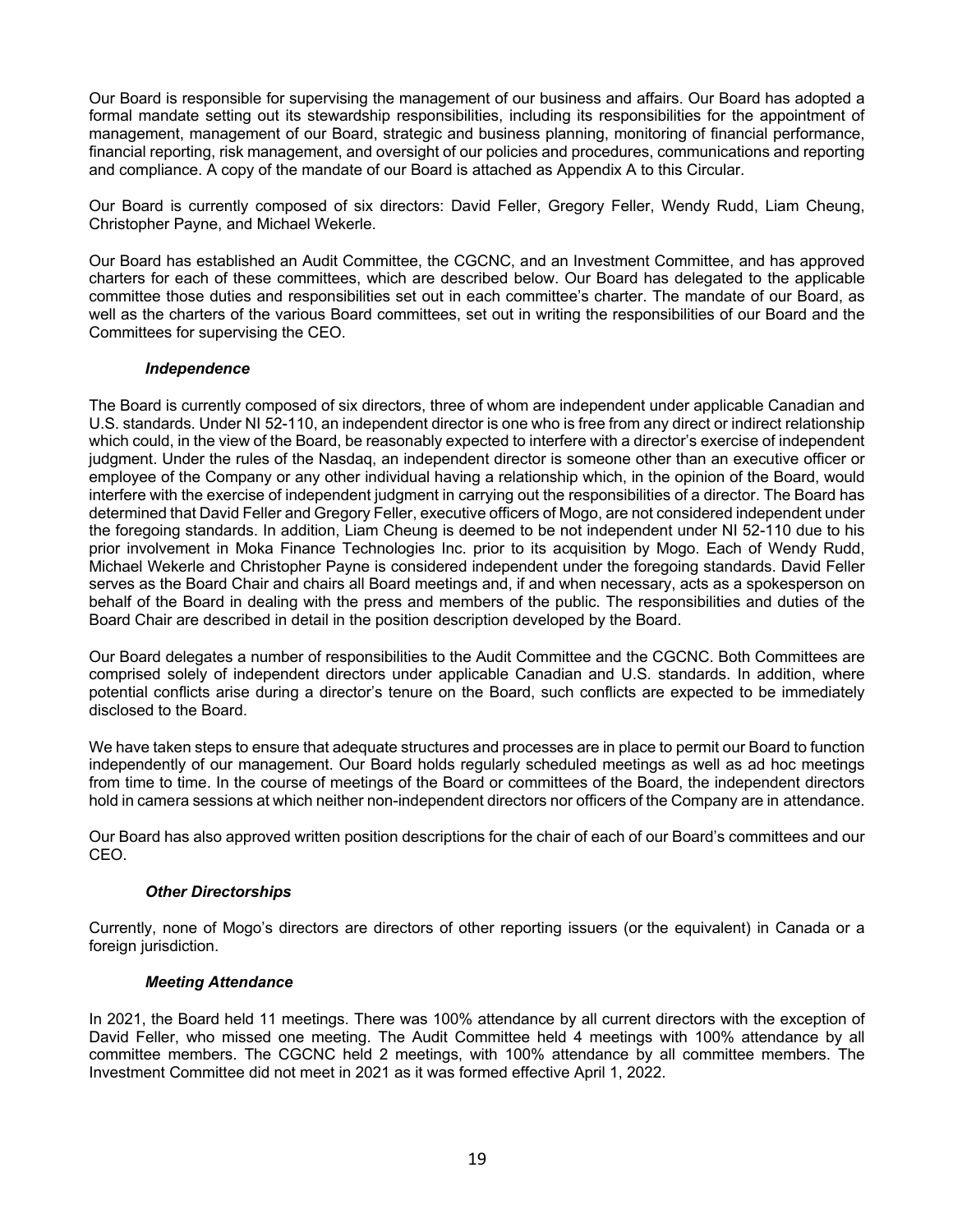#### *Orientation and Continuing Education*

Our CEO and CGCNC are responsible for providing new directors with an orientation program to explain, among other things, our business, our financial situation, our strategic planning, and our approach to corporate governance. New directors are given the opportunity to become familiar with the Company by meeting with other directors as well as officers and employees of the Company and all directors are allowed access to management personnel to discuss matters of interest. All new directors are provided with copies of our written charters and corporate policies. Our CEO is responsible for generating continuing education opportunities that are relevant to their role as directors. Management periodically makes presentations to the directors on various topics, trends and issues related to our activities during meetings of our Board or its committees, which are intended to help the directors constantly improve their knowledge about the Company and our business. In addition, our directors maintain the skill and knowledge necessary to fulfill their obligations from a variety of outside advisors as new issues or opportunities arise, including with respect to corporate governance matters.

# **Code of Conduct**

Our Board has adopted a written Code of Business Conduct and Ethics (the "**Code**") that applies to directors, officers, advisors, and employees. The objective of the Code is to provide guidelines for enhancing our reputation for honesty, integrity, loyalty, and the faithful performance of undertakings and obligations. The Code addresses conflicts of interest, respectful workplace expectations (including the topics of harassment, bullying and discrimination), use of company assets, inventions, use of Company email and internet services, disclosure, corporate opportunities, confidentiality, fair dealing, and compliance with laws. As part of our Code, any person subject to the Code is required to avoid any activity, interest (financial or otherwise) or relationship that would create or appear to create a conflict of interest.

Our directors are responsible for monitoring compliance with the Code, for regularly assessing its adequacy, for interpreting the Code in any particular situation, and for approving changes to the Code from time to time.

Directors, executive officers and employees are required by applicable law and our corporate governance practices and policies to promptly disclose any potential conflict of interest that may arise. If a director or executive officer has a material interest in an agreement or transaction, applicable law and principles of sound corporate governance require them to declare the interest in writing and where required by applicable law, to abstain from voting with respect to such agreement or transaction.

A copy of the Code may be obtained by contacting us and is available for review at http://investors.mogo.ca by clicking on the link entitled *Company*, followed by *Corporate Governance*.

We have also adopted an Insider Trading Policy, a Confidentiality and Disclosure Policy, and a Whistleblower Policy, which complement the obligations of our directors, officers and employees under the Code.

Under our Insider Trading Policy, our directors, officers and employees are prohibited from engaging in the following transactions with respect to our securities of the Company: (a) selling short; or (b) trading in call or put options.

# **Board Committees**

#### *Audit Committee*

The Company's Audit Committee consists of three directors, all of whom are independent under applicable Canadian and U.S. standards. They are also all financially literate in accordance with NI 52- 110 and with the rules of the Nasdaq. The members of the Audit Committee are Christopher Payne (Chair), Wendy Rudd, and Michael Wekerle.

For the purposes of NI 52-110, an individual is financially literate if he or she has the ability to read and understand a set of financial statements that present a breadth and level of complexity of accounting issues that are generally comparable to the breadth and complexity of the issues that can reasonably be expected to be raised by the issuer's financial statements. For the purposes of the rules of the Nasdaq, a member of the Audit Committee must be able to read and understand fundamental financial statements, including the Company's balance sheet, income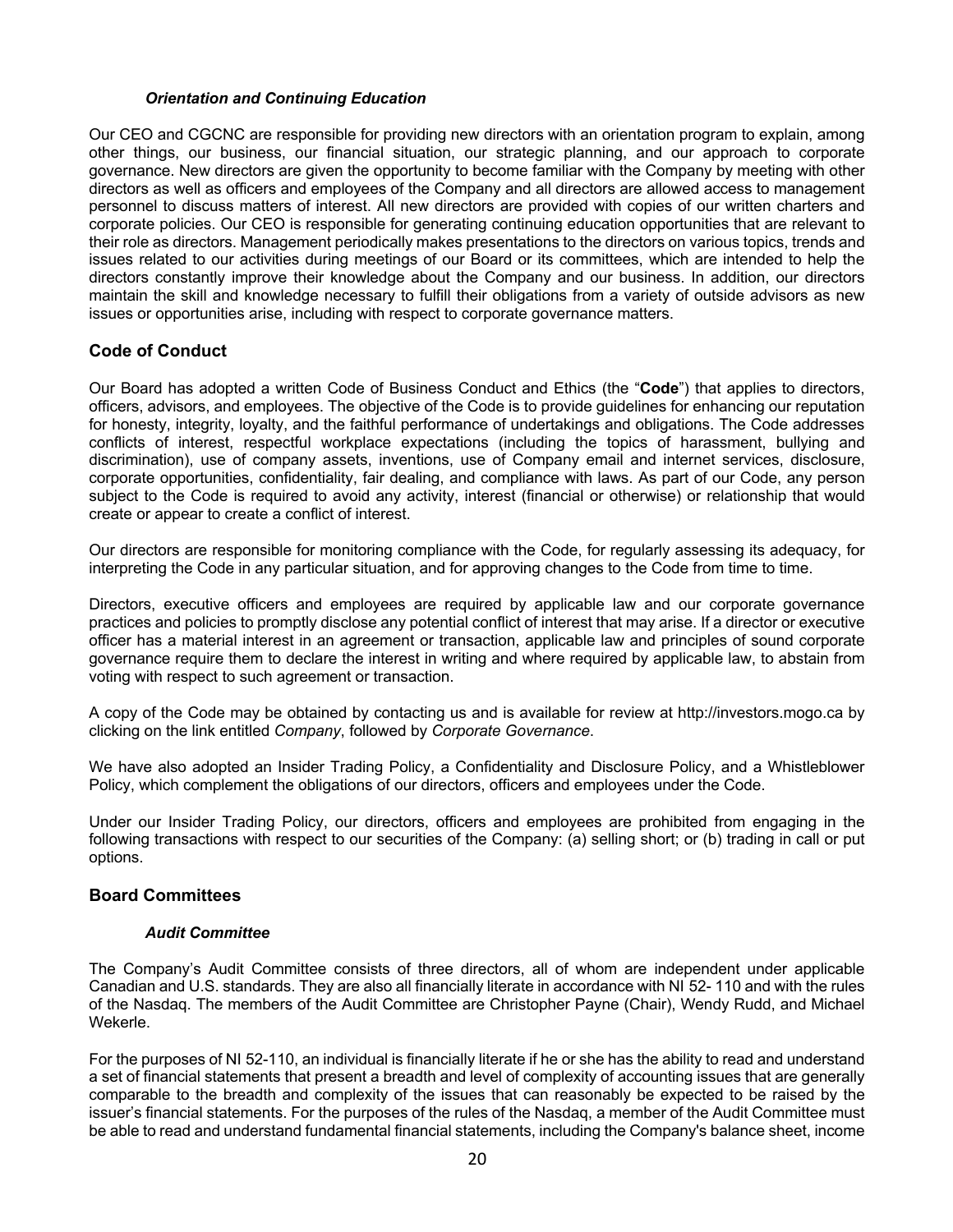statement, and cash flow statement. All members of the Audit Committee have experience reviewing financial statements and dealing with related accounting and auditing issues. The education and experience of each member of the Audit Committee relevant to the performance of his duties as a member of the Audit Committee can be found under the heading "*Business of the Meeting – Election of Directors*".

Our Board has adopted a written charter for the Audit Committee. The mandate of the Audit Committee is to assist our Board in fulfilling its financial oversight obligations, including the responsibility: (1) to identify and monitor the management of the principal risks that could impact the financial reporting of the Company, (2) to monitor the integrity of our financial reporting process and our internal accounting controls regarding financial reporting and accounting compliance; (3) to oversee the work, independence, objectivity, and performance of our external auditor; (4) to review with financial management and the external auditors the quarterly unaudited financial statements and management discussion and analysis before release to the public; and (5) to provide an open avenue of communication between the external auditors, our Board and our management.

A copy of the charter of the Audit Committee is attached as Appendix A to the AIF.

## *Investment Committee*

Effective April 1, 2022, the Board has created and appointed the Investment Committee, at least three of whom must be directors. The director members of the Investment Committee are Michael Wekerle (Chair), Gregory Feller, and Liam Cheung. Our Board has determined that the composition of the Investment Committee is appropriate.

Pursuant to the charter of the Investment Committee, its mandate is to assist our directors in reviewing and evaluating potential acquisitions, strategic investments, and divestitures.

The primary responsibilities of the Investment Committee are to: (1) assist management and the Board with the identification of acquisition, investment, and divestiture opportunities; (2) review the proposed investment, acquisition, or divestiture opportunities identified by or submitted to the Investment Committee for consideration; (3) ensure the proposed opportunities meet the Company's investment objectives and strategy; (4) ensure that environmental, social, and governance factors are considered; (5) consider the accounting treatment of each transaction; (6) assist and advise on the terms of any transaction; (7) review and recommend funding for proposed opportunities; (8) oversee legal, technical, and KYC due diligence of proposed opportunities; (9) identify and manage potential conflicts of interest; and (10) review the performance and outlook of the Mogo Ventures portfolio.

# *Corporate Governance, Compensation and Nominating Committee*

The Board has appointed the CGCNC comprising of three independent directors under applicable Canadian and U.S. standards. The members of the CGCNC are Michael Wekerle (Chair), Christopher Payne, and Wendy Rudd. Our Board has determined that the composition of the CGCNC is appropriate, given that all of the members are independent.

Pursuant to the charter of the CGCNC, its mandate is to assist our directors in carrying out the Board's oversight responsibility for (i) overseeing our human resources and compensation policies and processes, (ii) demonstrating to our shareholders that the compensation of the directors who are also our employees is recommended by directors who have no personal interest in the outcome of decisions of the CGCNC and who will have due regard to the interests of all of our shareholders, (iii) ensuring that our strategic direction is reviewed annually, and (iv) ensuring that the Board and each of its committees carry out their respective functions in accordance with an appropriate process.

The primary responsibilities of the CGCNC with respect to compensation are to make recommendations to our Board in respect of: (1) compensation policies and guidelines; (2) management incentive and perquisite plans and any non-standard remuneration plans; (3) senior management, executive and officer compensation; and (4) Board compensation matters. In carrying out these responsibilities, the CGCNC (1) annually reviews and approves the corporate goals and objectives for the CEO and evaluates the CEO's performance in light of those corporate goals and objectives with respect to the CEO's compensation level; (2) annually assesses and makes a recommendation to the Board with regard to the competitiveness and appropriateness of the compensation package, including regular, incentive and equity-based compensation, of the CEO, all other officers of Mogo and such other key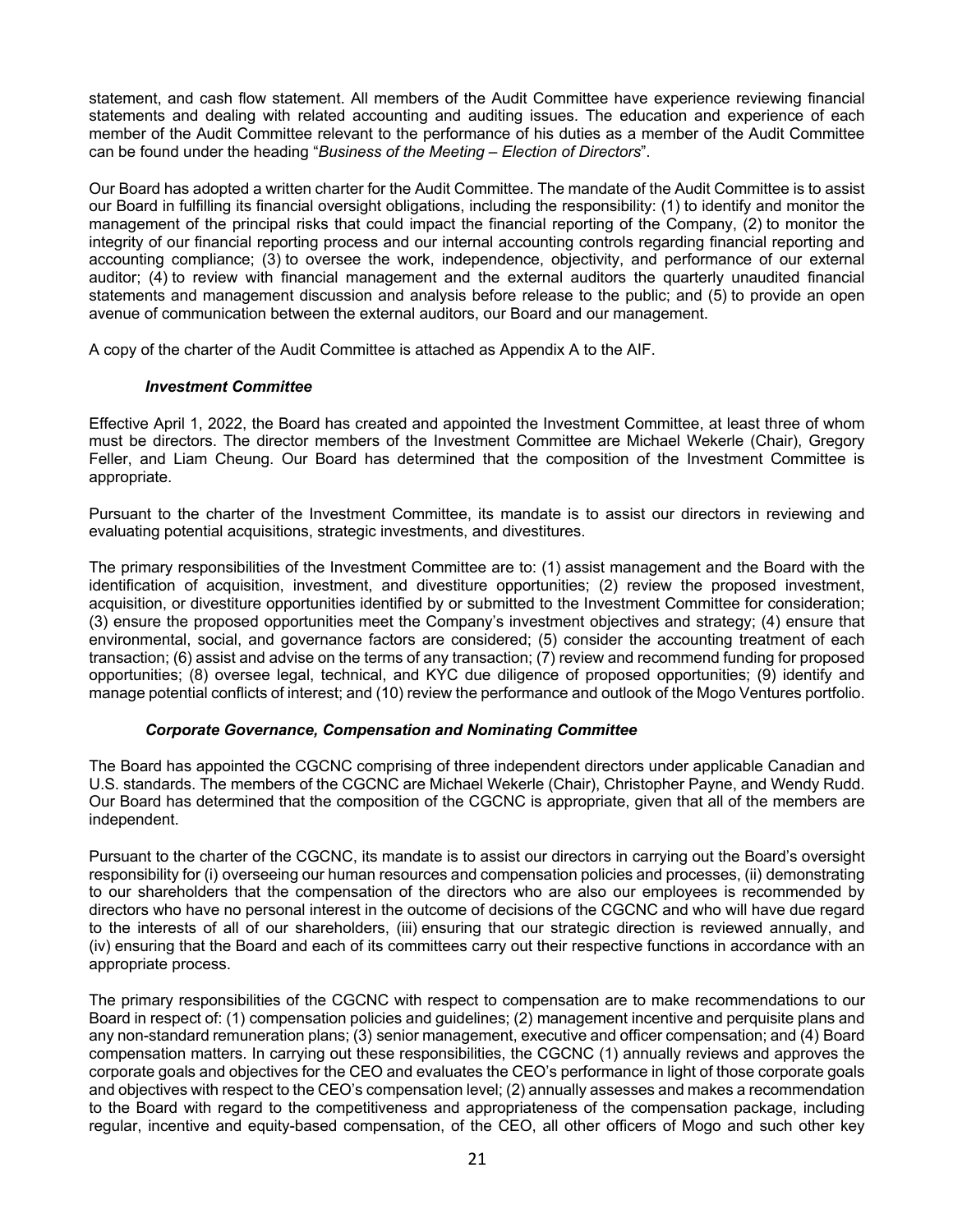employees of Mogo as may be identified by the CEO and approved by the Committee (the "Designated Employees"); (3) annually prepares or reviews the report on executive compensation and compensation discussion and analysis required to be disclosed in Mogo's information circular or any other compensation matter required to be publicly disclosed by Mogo; (4) periodically reviews the compensation philosophy statement of Mogo and makes recommendations for changes to the Board as considered appropriate; (5) annually reviews and recommends the aggregate bonus pools to be made available under Mogo's incentive compensation plans for employees and officers; (6) when requested by the CEO, reviews and makes recommendations to the Board regarding short term incentive or reward plans and, to the extent delegated by the Board, approves awards to eligible participants; and (7) reviews and makes recommendations to the Board regarding the structure and implementation of incentive stock option plans including the grant ranges by position level, restricted share unit plans, performance share unit plans, or any other long term incentive plans. More information on the process by which compensation for our directors and officers is determined as set forth under the headings "*Compensation of Named Executive Officers*" and "*Director Compensation*".

In addition, the CGCNC is responsible for overseeing and assessing the functioning of the Board, its committees and individual directors, and for the development, recommendation to the Board, implementation and assessment of effective corporate governance principles.

# *Identifying New Candidates for our Board*

The Board has delegated to the CGCNC the responsibility for developing and recommending to the Board criteria that are deemed necessary for prospective director candidates. The CGCNC is responsible for identifying candidates for directorship and recommending that the Board select qualified director candidates for election to the Board. To determine the criteria for director selection, the CGCNC maintains a "Competency Matrix" which is reviewed and updated annually. The Competency Matrix along with annual director evaluations allow the CGCNC to consider what competencies and skills our Board should possess and potential candidates are assessed against these criteria with attention to characteristics that would complement the existing Board. Further details about the process by which the Board identifies new candidates for board nomination are set out in the CGCNC Charter and the Company's Diversity Policy.

# *Majority Voting Policy*

The Company has adopted a majority voting policy in director elections that will apply at any meeting of our shareholders where an uncontested election of directors is held. Pursuant to this policy, if the number of proxy votes withheld for a particular director nominee is greater than the votes for such director, the director nominee will be required to submit his or her resignation as a director to the Chair of the Board immediately following the applicable shareholders' meeting. Following receipt of the resignation, the CGCNC will consider whether or not to accept the offer of resignation and make a recommendation to the Board. The CGCNC is required to recommend that the Board accept the resignation absent exceptional circumstances. Within 90 days following the applicable shareholders' meeting, the Board will publicly disclose in a news release their decision to accept or reject the applicable director's resignation, including the reasons for rejecting the resignation, if applicable. The Board is required to accept the resignation absent exceptional circumstances. A director who tenders his or her resignation pursuant to this policy will not be permitted to participate in any meeting of the Board or the CGCNC at which the resignation is considered. A copy of the majority voting policy is available for review at http://investors.mogo.ca by clicking on the link entitled *Company*, followed by *Corporate Governance.*

#### *Assessments*

As described above, the CGCNC is responsible for overseeing and assessing the functioning of the Board and the committees of the Board. The CGCNC must annually review, evaluate and make recommendations to the Board with regard to the size, composition and role of the Board and its committees (including the type of committees to be established) and the methods and processes by which the Board, committees and individual directors fulfill their duties and responsibilities, including the methods and processes for evaluating Board, committee and individual director effectiveness.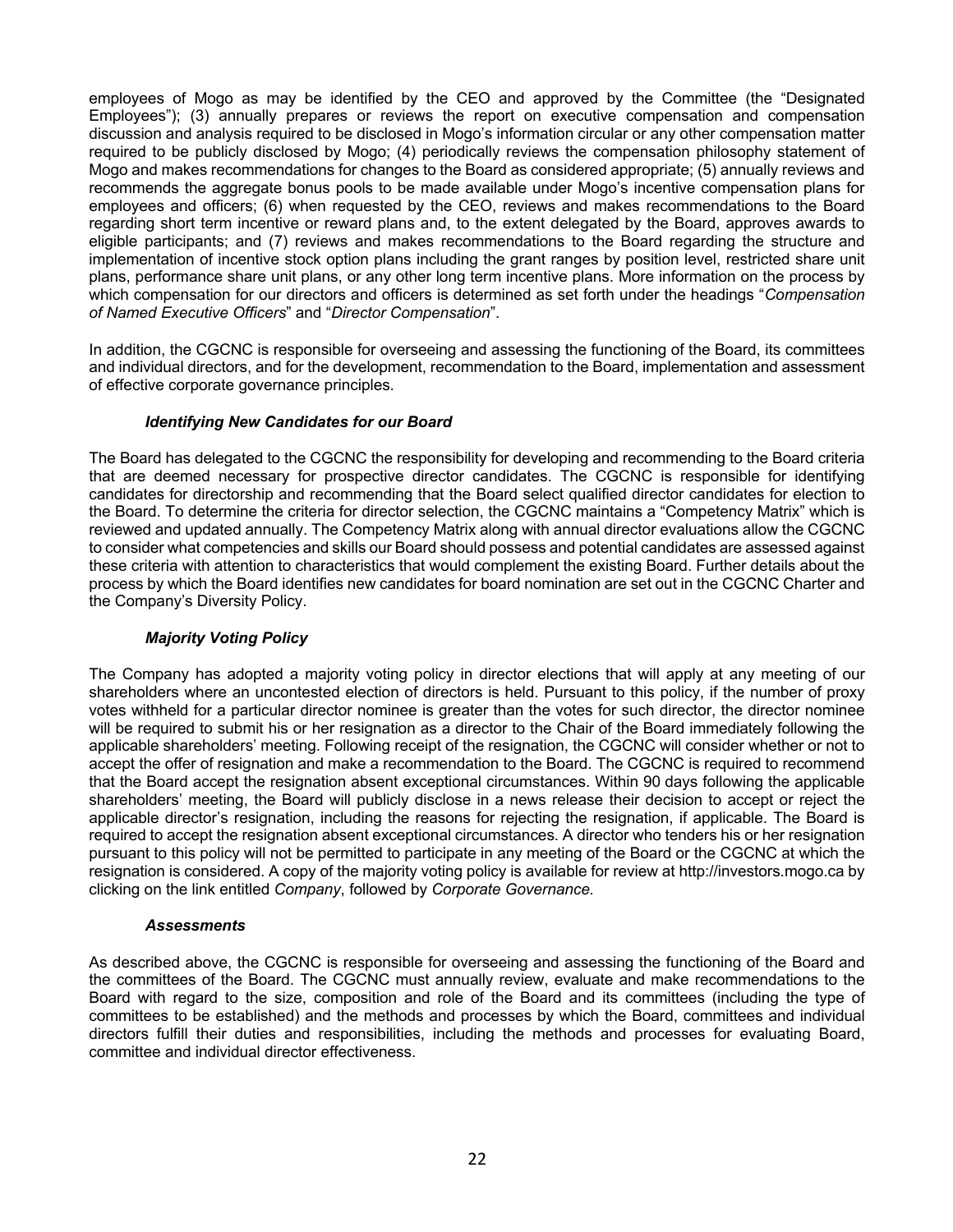## *Term Limits*

The Company has not adopted term limits for directors of the Company. The Board believes that the need to have experienced directors who are familiar with the business of the Company must be balanced with the need for renewal, fresh perspectives and a healthy skepticism when assessing management and its recommendations. In addition, as mentioned above, the Board undertakes an assessment process that evaluates its effectiveness.

While term limits can help ensure the Board gains fresh perspective, imposing this restriction means the Board would lose the contributions of longer serving directors who have developed a deeper knowledge and understanding of the Company over time. The Board believes that term limits have the disadvantage of losing the contribution of directors who have been able to develop, over a period of time, increasing insight into the Company and its operations and thereby provide an increasing contribution to the Board as a whole. There is also little empirical evidence that a director's ability to act independently of management declines after any specific period of service.

## *Diversity*

The Company recognizes and embraces the benefits of having diversity on the Board and in our senior management. Women currently represent 25% of senior management roles based on Executive and Vice President positions, and 17% of the Board.

The Company has adopted a Diversity Policy, which recognizes that it is important to ensure that members of the Board and our senior management provide the necessary range of perspectives, experience and expertise required to achieve our objectives and deliver value for our stakeholders. The Diversity Policy is not limited to the identification and nomination of women directors to the Board but requires that the Board generally considers diversity of race, ethnicity, gender, age, and cultural background in evaluating candidates for Board membership. The Company also recognizes that the Board and its senior management appointments must be based on performance, ability, merit, and potential. Therefore, the Company ensures a merit based competitive process for appointments. The Company's commitment to diversity includes ensuring that diversity is fully considered by the CGCNC in identifying, evaluating and recommending appointees/nominees to the Board.

With respect to Board composition and executive officer appointments, on an annual basis, the CGCNC (i) assesses the effectiveness of the Board and executive officer appointment/nomination processes at achieving the Company's diversity objectives; and (ii) considers and, if determined advisable, recommends to the Board for adoption, measurable objectives for achieving diversity on the Board and the executive management team.

The Company has not adopted targets regarding the representation of women on the Board or in executive officer positions. The Company does not believe that any director nominee or candidate for an executive officer position should be chosen nor excluded solely or largely because of gender. Rather, directors and executive officers are recruited based on their ability and contributions. Moreover, in selecting a director nominee or a candidate for an executive officer position, the Company considers the skills, expertise and background that would complement the existing board or management team, as applicable.

# **BUSINESS OF THE MEETING**

# **Election of Directors**

Six directors will stand for election at the Meeting, each of which is proposed as nominee for election as director of the Company to hold office until the next annual meeting of Shareholders or until their successor is duly elected or appointed. An affirmative vote of a majority of the votes cast at the Meeting is sufficient for the election of directors.

**UNLESS AUTHORITY HAS BEEN WITHHELD, THE COMMON SHARES REPRESENTED BY PROXIES IN FAVOUR OF MANAGEMENT NOMINEES WILL BE VOTED FOR THE ELECTION OF THE PROPOSED NOMINEES. IF FOR ANY REASON, ANY OF THE PROPOSED NOMINEES DOES NOT STAND FOR ELECTION OR IS UNABLE TO SERVE AS SUCH, PROXIES IN FAVOUR OF MANAGEMENT NOMINEES WILL BE VOTED FOR ANOTHER NOMINEE AT THEIR DISCRETION UNLESS AUTHORITY HAS BEEN WITHHELD IN THE PROXY.**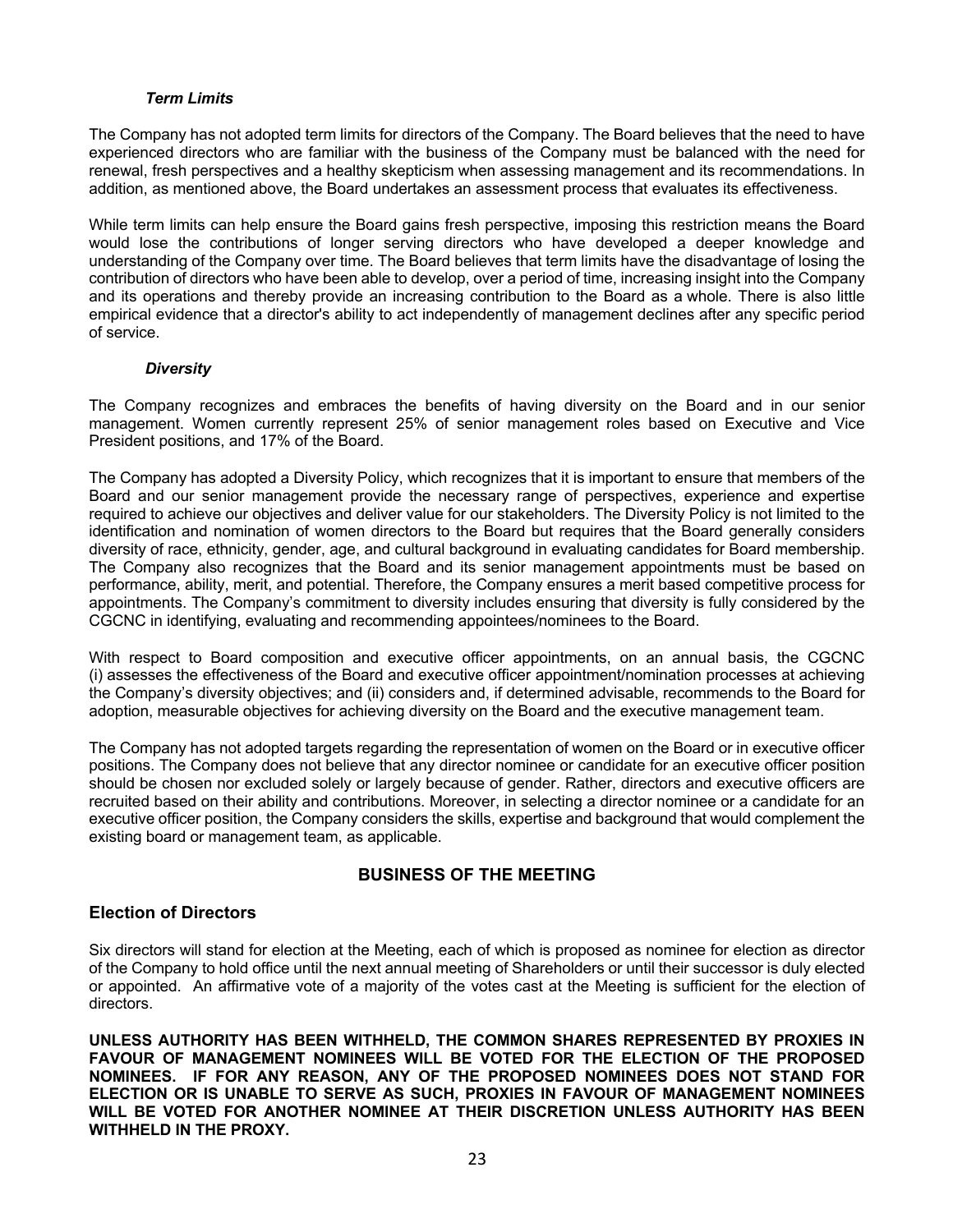#### The director nominees follow:

| Name and Province or State<br>and Country or Residence        | <b>Position with the</b><br>Company | <b>Director Since</b>                                 | <b>Principal Occupation</b>                                           | <b>Number of Common</b><br><b>Shares Beneficially</b><br><b>Owned, Controlled</b><br>or Directed |
|---------------------------------------------------------------|-------------------------------------|-------------------------------------------------------|-----------------------------------------------------------------------|--------------------------------------------------------------------------------------------------|
| David Feller<br>British Columbia, Canada                      | Chair, Director, CEO                | August 26, 2003 -<br>March 20, 2006<br>April 12, 2013 | CEO of Mogo                                                           | $2,059,320^{(7)}$                                                                                |
| Gregory Feller <sup>(3)</sup><br>New York, United States      | Director, President & CFO           | April 10, 2015                                        | President & CFO of<br>Mogo                                            | $1,466,861^{(8)}$                                                                                |
| Michael Wekerle <sup>(1)(2)(3)(4)(6)</sup><br>Ontario, Canada | Director                            | June 21, 2019                                         | Chairman of Waterloo<br><b>Innovation Network</b>                     | $4,982,652^{(9)}$                                                                                |
| Christopher Payne <sup>(1)(2)(5)</sup><br>Ontario, Canada     | Director                            | January 25, 2021                                      | Managing Partner and<br>Founder of Hawthorn<br><b>Equity Partners</b> | 340,755                                                                                          |
| Liam Cheung $(3)$<br>Quebec, Canada                           | Director                            | June 29, 2021                                         | Managing Director,<br>Tactico Inc.                                    | 35,894                                                                                           |
| Wendy Rudd $(1)(2)$<br>Ontario, Canada                        | Director                            | June 29, 2021                                         | Consultant                                                            | Nil                                                                                              |

Notes:

- (2) Member of the CGCNC.
- (3) Member of the Investment Committee.
- (4) Chair of the CGCNC.<br>(5) Chair of the Audit Cor
- Chair of the Audit Committee.
- (6) Chair of the Investment Committee.<br>(7) Includes 257,756 Common Shares
- Includes 257,756 Common Shares owned directly or indirectly by David Feller's spouse (including her holdings in Bluestone Partners Inc.).

(8) Includes 356,674 Common Shares owned directly or indirectly by Gregory Feller's spouse and 174,937 Common Shares owned directly or indirectly by a grantor retained annuity trust of which Mr. Feller is trustee.

(9) Includes 82,001 Common Shares owned by Wek Corp.

#### *Biographies*

# **David Feller, CEO, Board Chair and Director**

David Feller founded Mogo in 2003 and currently serves as the Company's Chief Executive Officer and Chair of our Board. Over the past 19 years, Mr. Feller has grown Mogo into Canada's leading digital wallet and payments company with over 1.8 million members, annual revenues exceeding \$57 million and more than 300 team members including Carta. During that time, he led the Company through equity and debt financings totaling more than \$500 million, securing two credit facilities with a leading global investment firm, the Company's IPO on the TSX and subsequent public offerings. Mr. Feller is passionate about using technology and design to deliver innovative digital solutions that help consumers improve their financial health. He is a former member of the Young Entrepreneurs Organization (YEO) of Canada and is a graduate of the University of Western Ontario with a Bachelor of Arts degree. Mr. Feller's experience leading the business along with his responsibilities for the strategic direction, product innovation and management of Mogo's day to day operations, bring broad industry and specific institutional knowledge and experience to the Board.

#### **Gregory Feller, President, CFO and Director**

Gregory Feller is a co-founder of Mogo, has served as the Company's Chief Financial Officer since August 2011, and has served as a member of our Board and President of the Company since April 2015. Prior to his appointment, Mr. Feller was a Managing Director and Co-Head of the Technology Investment Banking Group at Citadel Securities, a financial services group. From 2008 to 2010, Mr. Feller was a Managing Director at UBS Investment Bank, a global financial institution. Prior to joining UBS, Mr. Feller was a Managing Director with Lehman Brothers where he worked from 2001 to 2008 and a Vice President at Goldman Sachs & Co. from 1998 to 2000. Mr. Feller has a Bachelor of Administrative and Commercial Studies from the University of Western

<sup>(1)</sup> Member of the Audit Committee.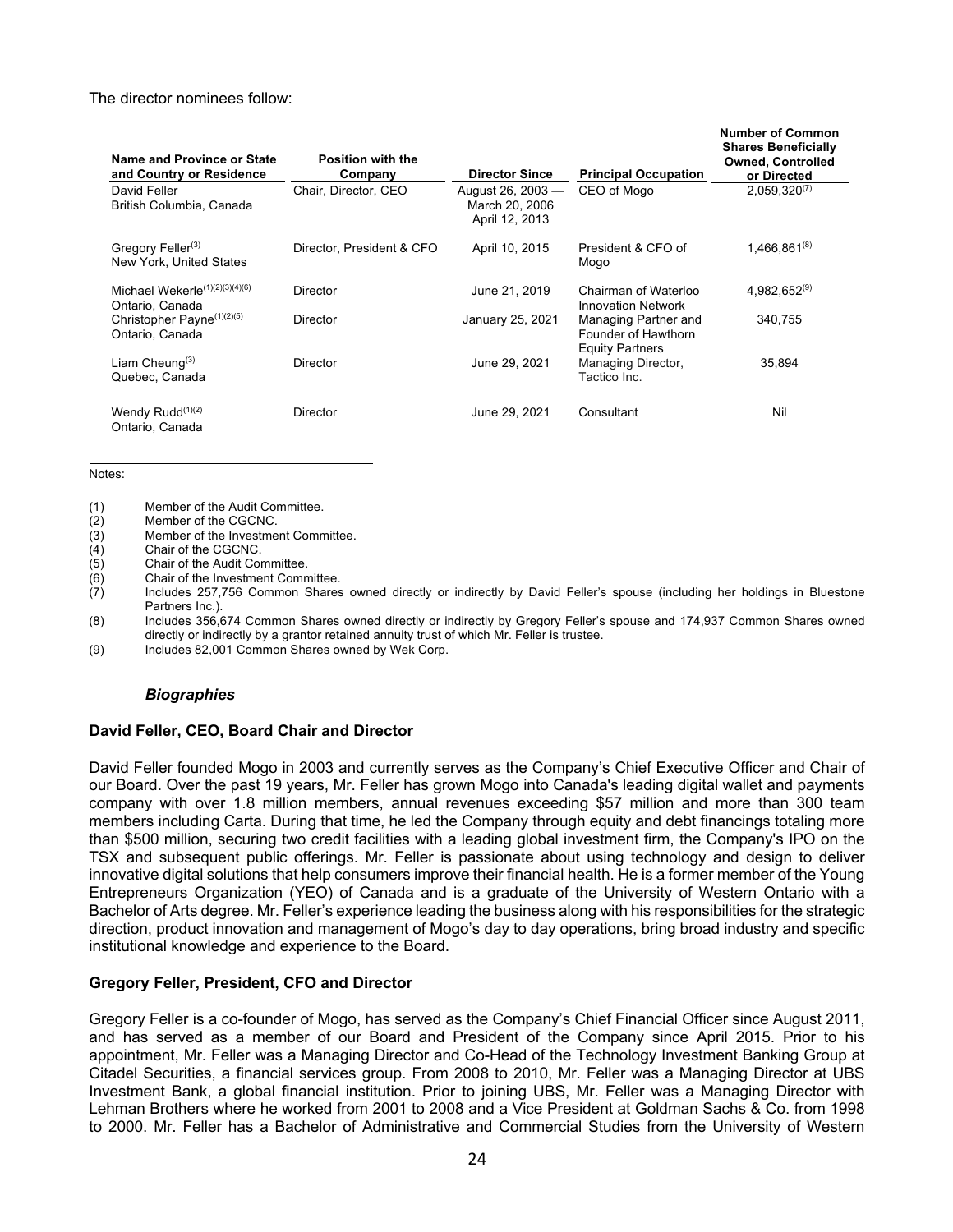Ontario and a Masters of Management from the Kellogg School of Management at Northwestern University, where he graduated Beta Gamma Sigma.

## **Michael Wekerle, Director**

Michael Wekerle was a co-founder and partner of Griffiths McBurney & Partners' sales and trading operations in 1995. He served as Vice Chairman of Institutional Trading at GMP Securities L.P. until August 2011 where he was widely considered a leading investment advisor in Canada. During his time, he helped establish the firm's hedge fund and institutional trading desk and developed a reputation for assisting clients in profiting from large-scale transactions. Prior to his tenure at GMP, Mr. Wekerle was head of institutional trading at First Marathon Securities Ltd.

## **Christopher Payne, Director**

Christopher Payne has deep experience in M&A and private equity with a strong focus on the technology sector. He is the Managing Partner and Founder of Hawthorn Equity Partners, a leading middle market private equity firm launched in 2005. Previously, Mr. Payne was a Managing Director within the Merchant Banking Group of CIBC. Prior to CIBC, he was an entrepreneur working with a group of investors and executives in Silicon Valley on the formation of a business that ultimately became PayPal. Mr. Payne also worked at BMO Nesbitt Burns in M&A and later helped start BMO Nesbitt Burns Equity Partners, a North American mid-market focused merchant bank. He holds an Honour's Bachelor's Degree in Commerce from Queen's University and an MBA from The Wharton School.

## **Liam Cheung, Director**

Liam Cheung has over 30 years of hands-on expertise in the financial services and technology sectors. He has held senior and executive positions relating to corporate strategy, technology and operations for brokerage and trading businesses throughout North America, Asia and Europe. Most recently, Dr. Cheung served as Executive Chairman of Moka Financial Technologies Inc. and CEO of Tactex Asset Management Inc. and continues to be a director of both companies. He was the founder of Tactico Inc., where he successfully managed a portfolio of investments including Fidelity Clearing Canada, Omega ATS, Pointus Trading, Verticlear and JitneyTrade. Prior to founding Tactico, Dr. Cheung was instrumental in successfully establishing new businesses, divisions or other strategic initiatives for several brokerage and trading technology companies, including an execution routing technology firm, a direct market access division for global equity, options, foreign exchange and fixed income trading, an automated algorithmic trading technologies division, a hedge fund infrastructure firm, and the implementation of a representative office in Asia. Dr. Cheung is an associate of the Society of Actuaries and holds the chartered financial analyst designation. He additionally holds a Ph.D. in Economics from McGill University, as well as a M.Sc. in Management from Boston University and a BMath from University of Waterloo.

#### **Wendy Rudd, Director**

Wendy Rudd is an innovative securities industry leader, with demonstrated accomplishment in the introduction of leading-edge electronic trading products and services to the Canadian market. Most recently, as a senior executive at the Investment Industry Regulatory Organization of Canada (IIROC), she was instrumental in modernizing the regulation of Canadian equity and debt markets, as well as the conduct and prudential regulation of investment dealers. Ms. Rudd's past positions include Partner - Capital Markets for Capco, Chief Executive Officer at TriAct Canada Marketplace, and senior management roles in business development at ITG Canada, CIBC World Markets and the Toronto Stock Exchange. She has also served as President of the Canadian Capital Markets Association, and as a member of the IIROC Board of Directors. Ms. Rudd holds a Bachelor of Mathematics degree in Computer Science from the University of Waterloo, and a Masters of Business Administration from Wilfrid Laurier University.

#### *Orders, Bankruptcies, Penalties or Sanctions*

To the knowledge of the Company, no proposed director is, as at the date of this Circular, or has been within the 10 years before the date of this Circular, a director, chief executive officer or chief financial officer of any company (including the Company) that: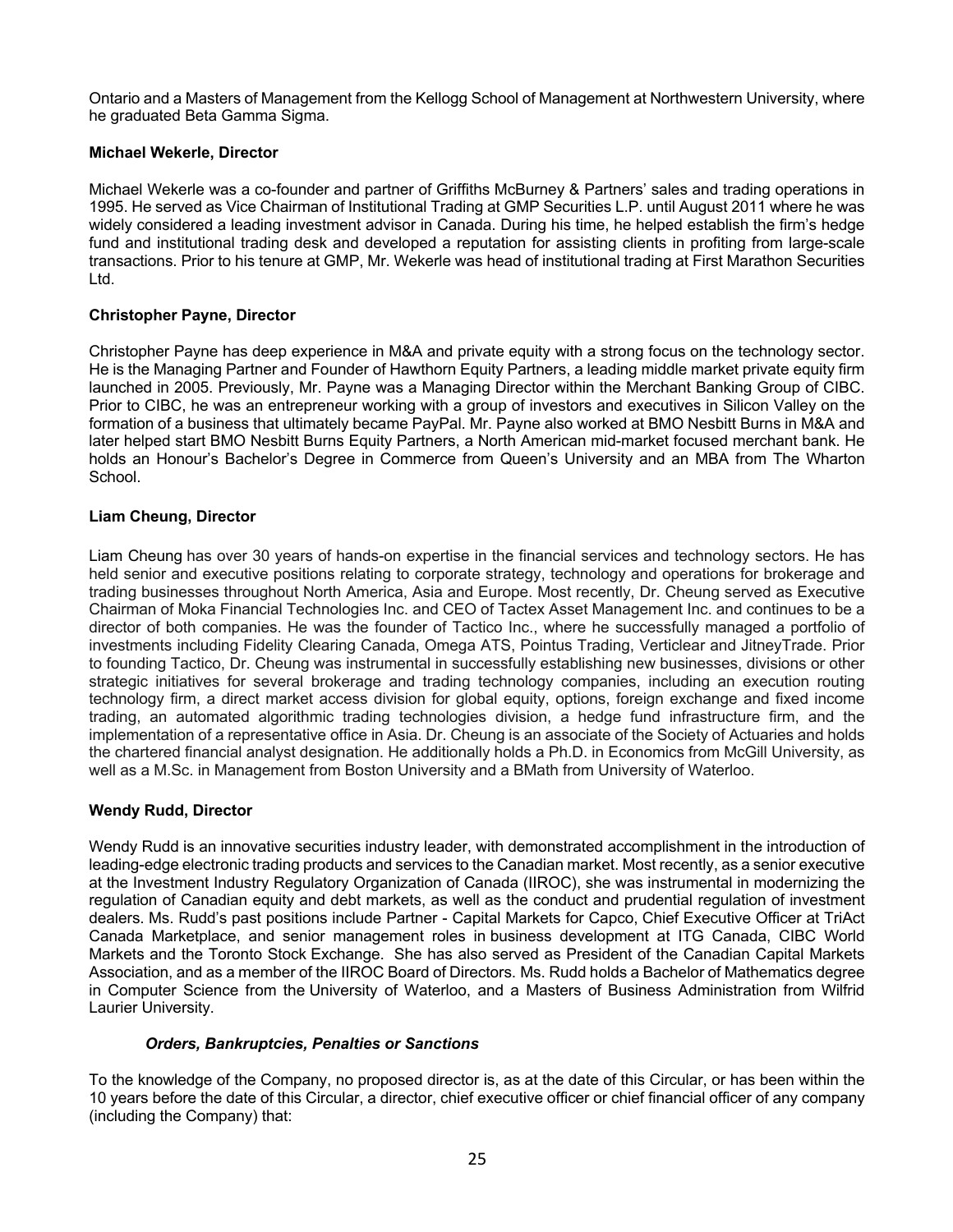- (a) was subject to a cease trade order, an order similar to a cease trade order, or an order that denied the relevant company access to any exemption under securities legislation, and which in all cases was in effect for a period of more than 30 consecutive days (an "**Order**"), which Order was issued while the proposed director was acting in the capacity as director, chief executive officer or chief financial officer of such company; or
- (b) was subject to an Order that was issued after the proposed director ceased to be a director, chief executive officer or chief financial officer and which resulted from an event that occurred while that person was acting in the capacity as director, chief executive officer or chief financial officer of such company.

To the knowledge of the Company, no proposed director:

- (a) is, as at the date of this Circular, or has been within 10 years before the date of this Circular, a director or executive officer of any company (including the Company) that, while that person was acting in that capacity, or within a year of that person ceasing to act in that capacity, became bankrupt, made a proposal under any legislation relating to bankruptcy or insolvency or was subject to or instituted any proceedings, arrangement or compromise with creditors or had a receiver, receiver manager or trustee appointed to hold its assets;
- (b) has, within 10 years before the date of this Circular, become bankrupt, made a proposal under any legislation relating to bankruptcy or insolvency or become subject to or instituted any proceedings, arrangement or compromise with creditors or had a receiver, receiver manager or trustee appointed to hold his assets;
- (c) has been subject to any penalties or sanctions imposed by a court relating to securities legislation or by a securities regulatory authority or has entered into a settlement agreement with a securities regulatory authority; or
- (d) has been subject to any penalties or sanctions imposed by a court or regulatory body that would likely be considered important to a reasonable securityholder in deciding whether to vote for a proposed director.

# **Appointment of Auditor**

It is proposed that KPMG LLP, Chartered Accountants, which firm has been auditor of the Company since September 2019, be nominated as auditor of the Company to hold office until the next annual meeting of shareholders. An affirmative vote of a majority of the votes cast at the Meeting is sufficient for the appointment of the auditor.

**UNLESS AUTHORITY HAS BEEN WITHHELD, THE COMMON SHARES REPRESENTED BY PROXIES IN FAVOUR OF MANAGEMENT NOMINEES WILL BE VOTED FOR THE APPOINTMENT OF KPMG LLP, CHARTERED ACCOUNTANTS, AS AUDITOR OF THE COMPANY, AND TO AUTHORIZE THE DIRECTORS TO FIX ITS REMUNERATION.** 

#### **Approval of Unallocated Options**

At the Meeting, Shareholders will be asked to pass an ordinary resolution to approve the renewal of the Stock Option Plan and all unallocated options under the Stock Option Plan.

Subject to adjustment in certain circumstances, the aggregate number of Common Shares reserved for issuance under the Stock Option Plan cannot exceed the greater of (i) 15% of the total number of all issued and outstanding Common Shares at the time of grant, and (ii) 3,800,000. Any issuance of Common Shares from treasury pursuant to the exercise of options will automatically replenish the number of Common Shares available for grants under the Stock Option Plan.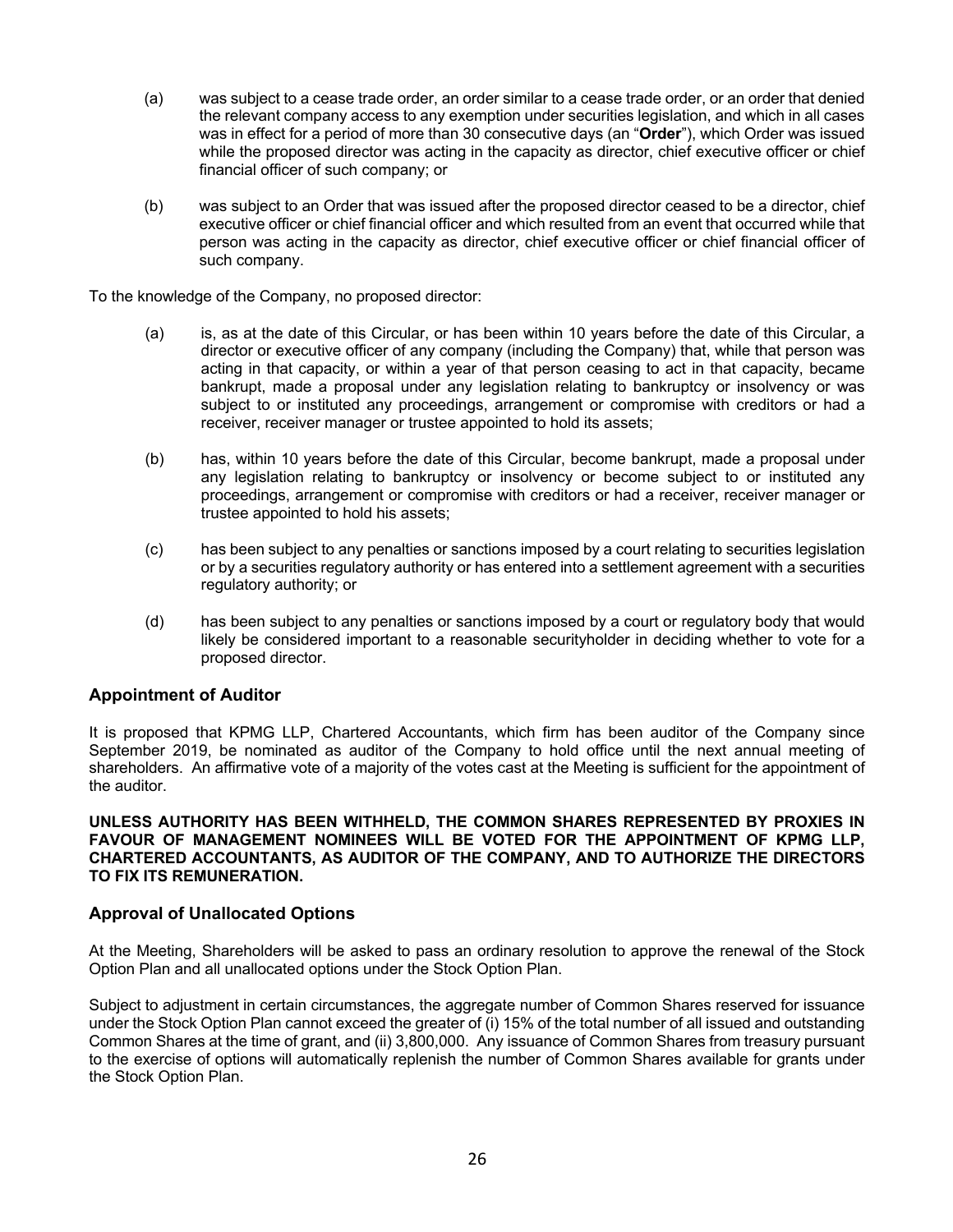A copy of the Stock Option Plan is attached as Appendix B to this Circular and a summary of the Stock Option Plan is set out under the heading "*Statement of Executive Compensation – Compensation Discussion and Analysis – Stock Option Plan*".

Pursuant to certain rules of the TSX, all unallocated options, rights or other entitlements under a security based compensation arrangement which does not have a fixed maximum aggregate of securities issuable (such as the Stock Option Plan) must be specifically approved by a majority of a listed issuer's directors and its shareholders every three years after institution.

The Stock Option Plan was instituted by Mogo shareholders on June 8, 2016. The Mogo shareholders last approved unallocated options under the Stock Option Plan on June 18, 2019.

The Board approved the renewal of the Stock Option Plan and all unallocated options under the Stock Option Plan on May 25, 2022, and all unallocated options under the Stock Option Plan must also be approved by a majority of votes cast by the shareholders present in person or by proxy at the Meeting.

If shareholder approval is obtained at the Meeting, Mogo will not be required to seek further approval of the grant of unallocated options under the Stock Option Plan until June 28, 2025. In the event that the resolution approving the unallocated options under the Stock Option Plan is not passed by the requisite number of votes cast by shareholders at the Meeting, all unallocated options will be cancelled, and Mogo will not be permitted to award further options under the Stock Option Plan. All previously granted options under the Stock Option Plan will continue unaffected.

At the Meeting, shareholders will be asked to consider, and if deemed appropriate, pass the following ordinary resolution to approve all unallocated options under the Stock Option Plan (the "**Stock Option Resolution**"):

"BE IT RESOLVED, AS AN ORDINARY RESOLUTION, THAT:

- 1. the continued use of the Stock Option Plan until June 28, 2025, being the date that is three years from the date of the meeting of shareholders of the Company at which shareholder approval is being sought, is hereby authorized and approved;
- 2. all unallocated options permitted under the Stock Option Plan are hereby approved and authorized until June 28, 2025;
- 2. the Company is hereby authorized to continue granting options under the Stock Option Plan until June 28, 2025, being the date that is three years from the date of the meeting of shareholders of the Company at which shareholder approval is being sought; and
- 3. any one or more directors or officers of the Company is hereby authorized, for and on behalf and in the name of the Company, to execute and deliver, whether under corporate seal of the Company or otherwise, all such agreements, forms waivers, notices, certificates, confirmations and other documents and instruments and to do or cause to be done all such other acts and things as in the opinion of such director or officer may be necessary, desirable or useful for the purpose of giving effect to these resolutions, including all actions required to be taken by or on behalf of the Company, and all necessary filings and obtaining the necessary approvals, consents and acceptances of appropriate regulatory authorities; and such determination to be conclusively evidenced by the execution and delivery of such document, agreement or instrument or the doing of any such act or thing."

The Board recommends that shareholders vote **FOR** the Stock Option Resolution.

## **UNLESS AUTHORITY HAS BEEN WITHHELD, THE COMMON SHARES REPRESENTED BY PROXIES IN FAVOUR OF MANAGEMENT NOMINEES WILL BE VOTED FOR THE STOCK OPTION RESOLUTION.**

# **OTHER MATTERS**

Management knows of no other matters to come before the Meeting other than the matters referred to in the Notice of Meeting, however, if any other matters which are not now known to management should properly come before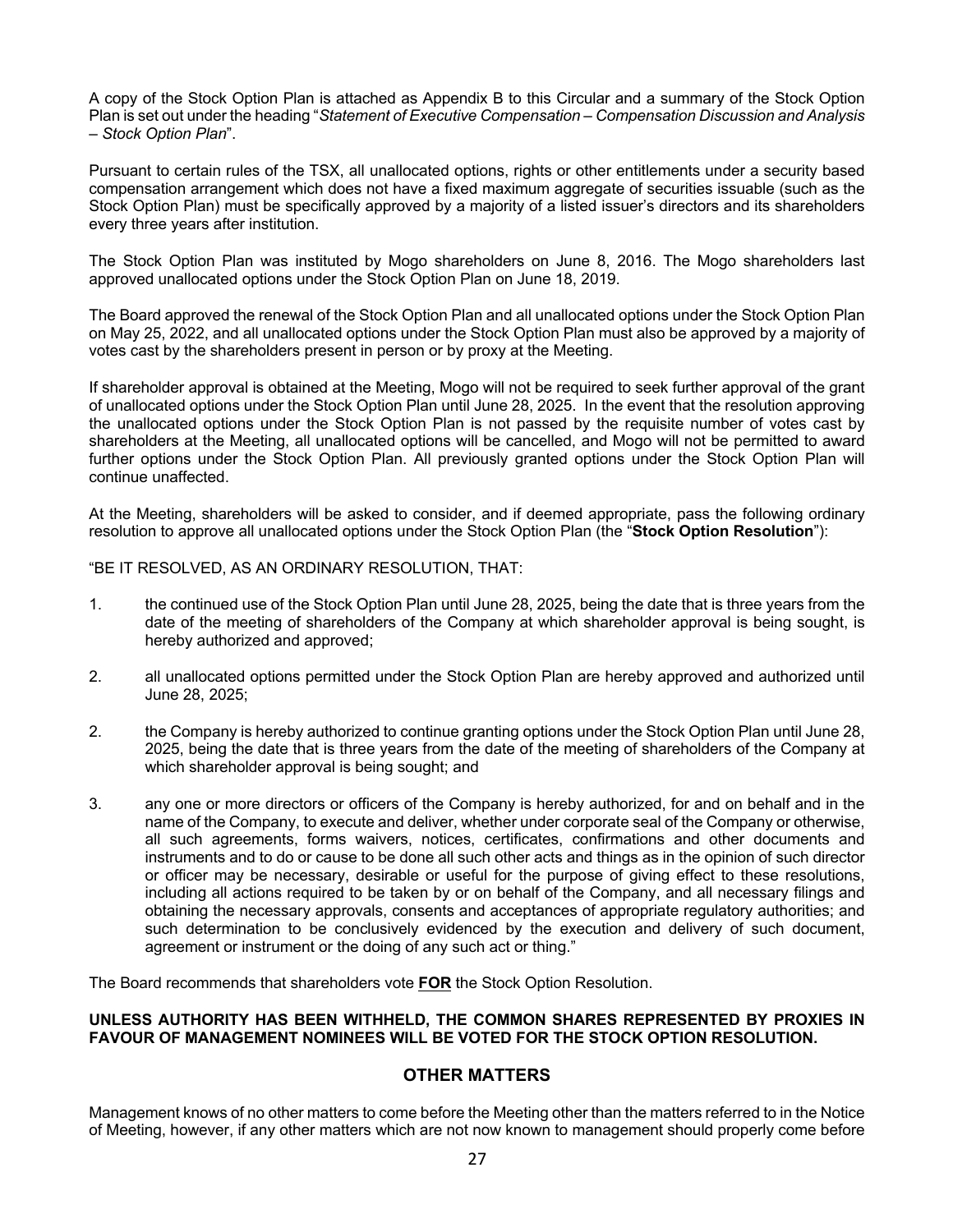the Meeting, the Proxy will be voted upon such matters in accordance with the best judgment of the person voting the Proxy.

# **DEADLINE FOR SHAREHOLDER PROPOSALS**

If any person entitled to vote at an annual meeting of the Company's shareholders wishes to propose any matter for consideration at the next annual meeting, in order for such proposal to be considered for inclusion in the materials made available to shareholders in respect of such meeting, such proposal must be received by the Company at least 3 months before the anniversary date of the current year's annual meeting. In addition, such person must meet the definition of a "qualified shareholder" and otherwise comply with the requirements for shareholder proposals set out in sections 187 to 191 of the *Business Corporations Act* (British Columbia).

In addition, our Articles contain an advance notice requirement for director nominations (the "**Advance Notice Provisions**"). Shareholders who wish to nominate candidates for election as directors must provide timely notice in writing to the Company's Secretary at its principal executive offices.

The notice must be given not less than 30 days and no more than 65 days prior to the date of the annual Meeting; provided, however, that in the event that the annual meeting is to be held on a date that is less than 50 days after the date on which the first public announcement of the date of the annual meeting was made, notice may be given not later than the close of business on the 10th day following such public announcement. In the case of a special meeting of Shareholders (which is not also an annual meeting) called for the purpose of electing directors, notice must be given not later than the close of business on the 15th day following the day on which the announcement in respect of such meeting was made. The Advance Notice Provisions also prescribe the proper written form for the notice. The Board may, in its sole discretion, waive any requirement of the Advance Notice Provisions.

The foregoing description of the Advance Notice Provisions is intended as a summary only and does not purport to be complete and is subject to, and is qualified in its entirety by reference to, all of the provisions of the Articles, which contain the full text of the Advance Notice Provisions, and which are available SEDAR at www.sedar.com.

# **ADDITIONAL INFORMATION**

Financial Information is provided in the Company's financial statements and management's discussion and analysis for its most recently completed financial year. Copies of such documents can be requested from the Chief Legal Officer of Mogo at 2100 – 401 West Georgia Street, Vancouver, British Columbia, telephone: (604) 659-4380.

Additional information relating to the Company can also be found on SEDAR at www.sedar.com and in the Company's filings with the SEC at www.sec.gov.

# **DIRECTORS' APPROVAL**

The undersigned hereby certifies that the directors of the Company have approved the contents and the sending of this Circular.

DATED: May 24, 2022

("*David Feller*")

 David Feller Chief Executive Officer and Board Chair Mogo Inc. Vancouver, British Columbia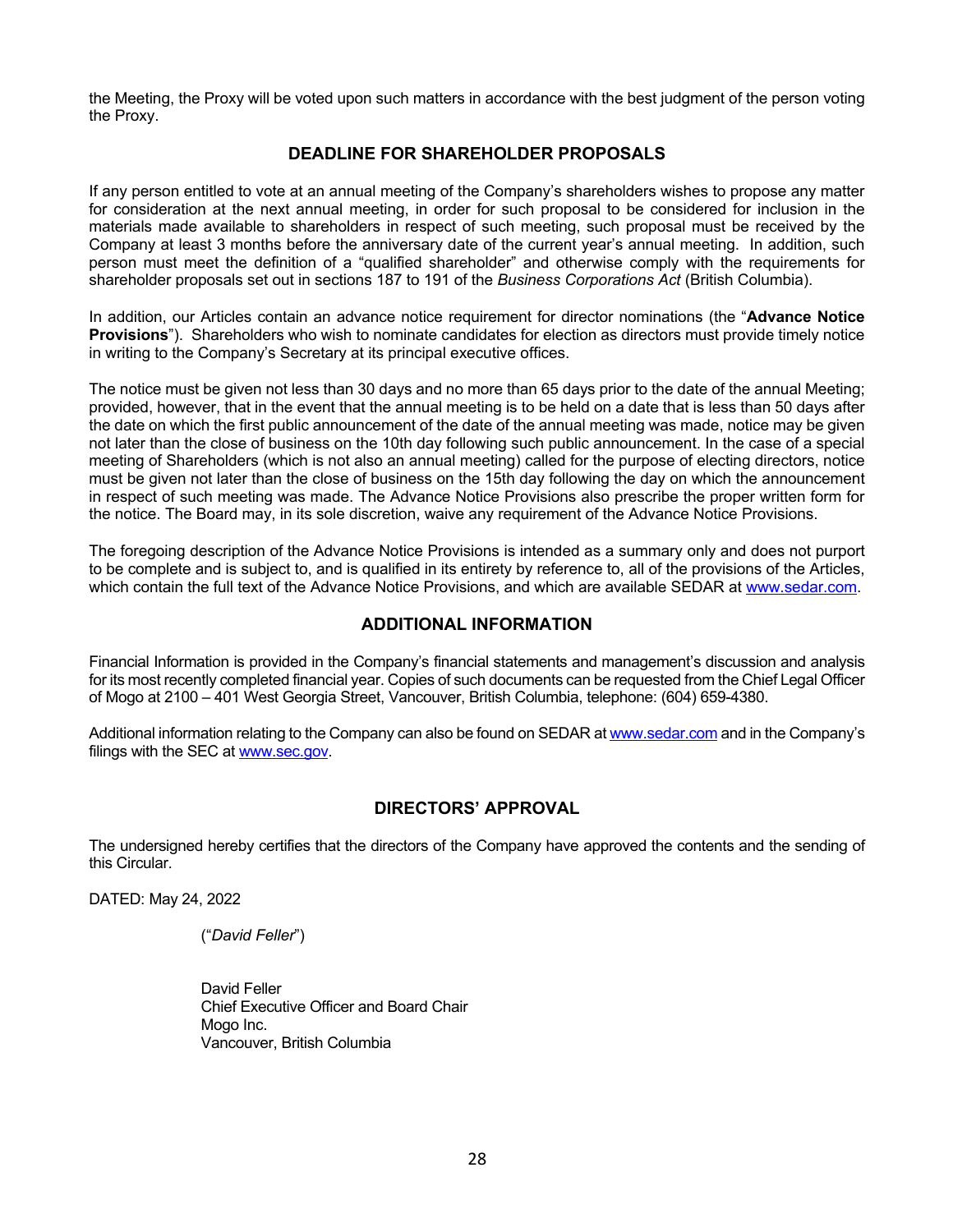# **APPENDIX A MANDATE OF THE DIRECTORS**

#### **Key Messages**

- The primary function of the Directors of Mogo is to supervise the management of the business and affairs of Mogo.
- The fundamental objectives of the Board are to enhance and preserve long-term shareholder value and to ensure that Mogo conducts business in an ethical and safe manner.
- The Board has the responsibility to ensure that there are long-term goals and a strategic planning process in place for Mogo and to participate with management directly or through committees in developing and approving the strategy by which Mogo proposes to achieve these goals.
- The Board operates by delegating certain responsibilities and duties set out below to management or committees of the Board and by reserving certain responsibilities and duties for the Board.

## **1. Purpose**

**Purpose** The primary function of the Directors of Mogo Inc., including its subsidiaries and affiliates (collectively, "Mogo"), is to supervise the management of the business and affairs of Mogo.

> Management is responsible for the day-to-day conduct of the business of Mogo. The fundamental objectives of the Board are to enhance and preserve long-term shareholder value and to ensure that Mogo conducts business in an ethical and safe manner. In performing its functions, the Board considers the legitimate interests that stakeholders, such as employees, customers and communities, may have in Mogo. In carrying out its stewardship responsibility, the Board, through Mogo's Chief Executive Officer (the "CEO"), sets the standards of conduct for Mogo.

# **2. Procedure and Organization**

**Board and management delegation of duties** The Board operates by delegating certain responsibilities and duties set out below to management or committees of the Board and by reserving certain responsibilities and duties for the Board. The Board retains the responsibility for managing its affairs, including selecting its chair (the "Chair of the Board") and constituting committees of the Board. **Independence** A majority of the members of the Board must be independent within the meaning of National Instrument 58-101 – *Disclosure of Corporate Governance Practices*  and the rules of any stock exchange or market on which Mogo's shares are listed or posted for trading (collectively, "Applicable Governance Rules"). In the event the Board selects a non-independent Director to serve as the Chair of the Board, it will also consider selecting an independent Director to serve as the independent lead Director (the "Lead Director"). For more information, see the Lead Director Position Description.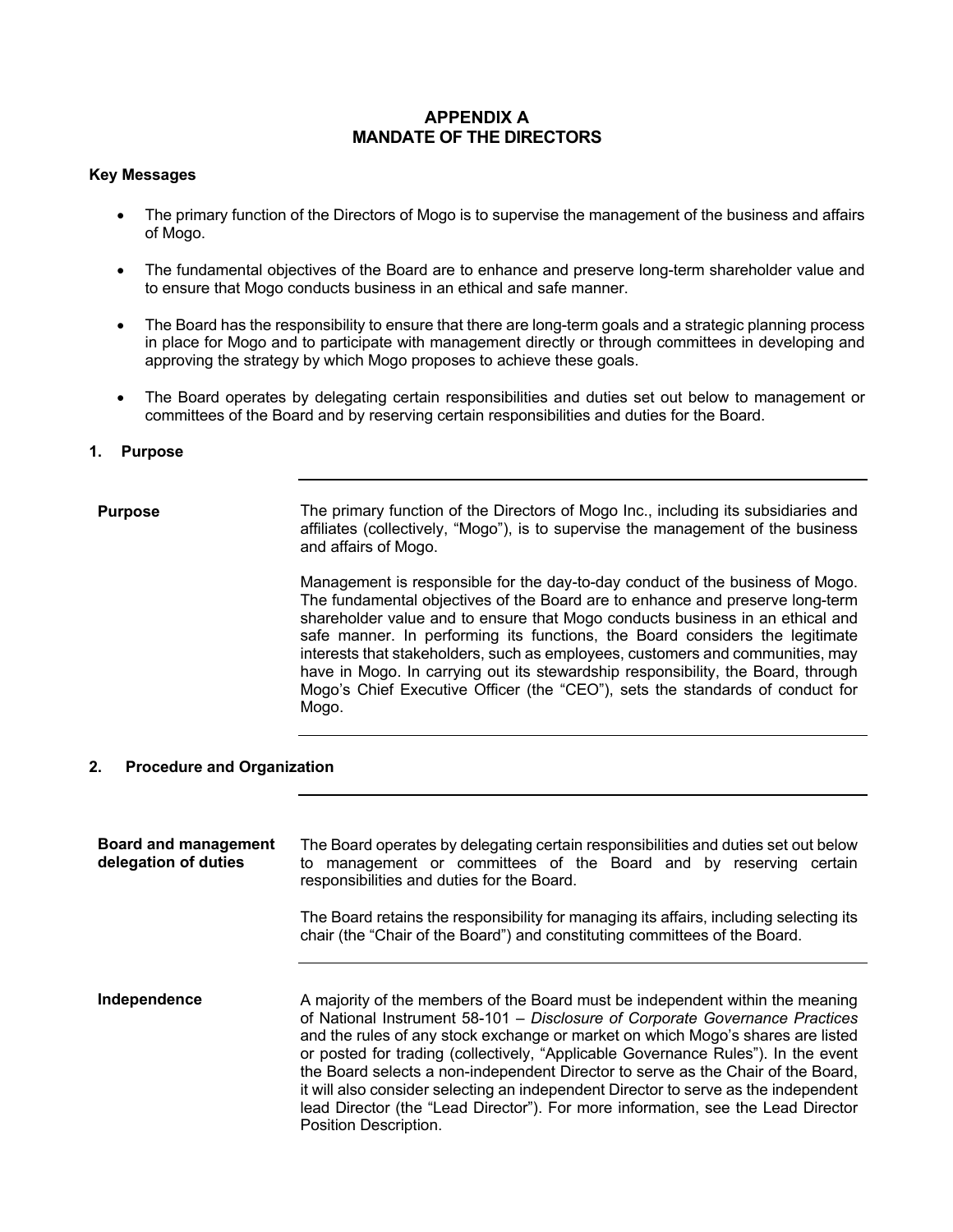In this Mandate, the term "independent" includes the meanings given to similar terms by Applicable Governance Rules, including the terms "non-executive", "outside" and "unrelated" to the extent such terms are applicable under Applicable Governance Rules. The Board assesses, on an annual basis, the adequacy of this Mandate.

## **3. Principal Responsibilities and Duties**

The principal responsibilities and duties of the Board fall into a number of categories which are summarized below.

#### **(a) Legal Requirements**

| <b>Overall responsibility</b>                | The Board has the overall responsibility to ensure that applicable legal<br>requirements are complied with and documents and records have been properly<br>prepared, approved and maintained.                                                                                                                       |  |  |
|----------------------------------------------|---------------------------------------------------------------------------------------------------------------------------------------------------------------------------------------------------------------------------------------------------------------------------------------------------------------------|--|--|
|                                              |                                                                                                                                                                                                                                                                                                                     |  |  |
| <b>Statutory responsibility</b>              | The Board has the statutory responsibility to, among other things:                                                                                                                                                                                                                                                  |  |  |
|                                              | supervise the management of, the business and affairs of Mogo;                                                                                                                                                                                                                                                      |  |  |
|                                              | act honestly and in good faith with a view to the best interests of Mogo;<br>٠                                                                                                                                                                                                                                      |  |  |
|                                              | declare conflicts of interest, whether real or perceived <sup>1</sup> ;                                                                                                                                                                                                                                             |  |  |
|                                              | exercise the care, diligence and skill that a reasonably prudent individual<br>would exercise in comparable circumstances; and                                                                                                                                                                                      |  |  |
|                                              | act in accordance with the obligations contained in the Business<br>٠<br>Corporations Act (British Columbia), the regulations thereunder, the<br>memorandum and articles of Mogo, applicable securities laws and<br>policies, applicable stock exchange rules, and other applicable legislation<br>and regulations. |  |  |
| <b>Matters which may not</b><br>be delegated | The Board has the responsibility for considering the following matters as a Board<br>which may not be delegated to management or to a committee of the Board:                                                                                                                                                       |  |  |
|                                              | any submission to the shareholders of any question or matter requiring<br>the approval of the shareholders;                                                                                                                                                                                                         |  |  |
|                                              | the filling of a vacancy among the Directors or in the office of auditor, the<br>$\bullet$<br>appointment of any additional Directors and the appointment or removal<br>of any of the CEO, the Chair of the Board or the President of Mogo;                                                                         |  |  |
|                                              | the issue of securities except as authorized by the Board;<br>٠                                                                                                                                                                                                                                                     |  |  |
|                                              | the declaration of dividends;<br>٠                                                                                                                                                                                                                                                                                  |  |  |
|                                              |                                                                                                                                                                                                                                                                                                                     |  |  |

<sup>&</sup>lt;sup>1</sup> The Chair of the Corporate Governance, Compensation and Nominating Committee is responsible for receiving and reviewing any matters that may pose a potential or actual conflict of interest. Directors will declare actual or potential conflicts to the Chair of this Committee. If the conflict involves the Chair of this Committee, the matter can be disclosed to the Chair of the Board.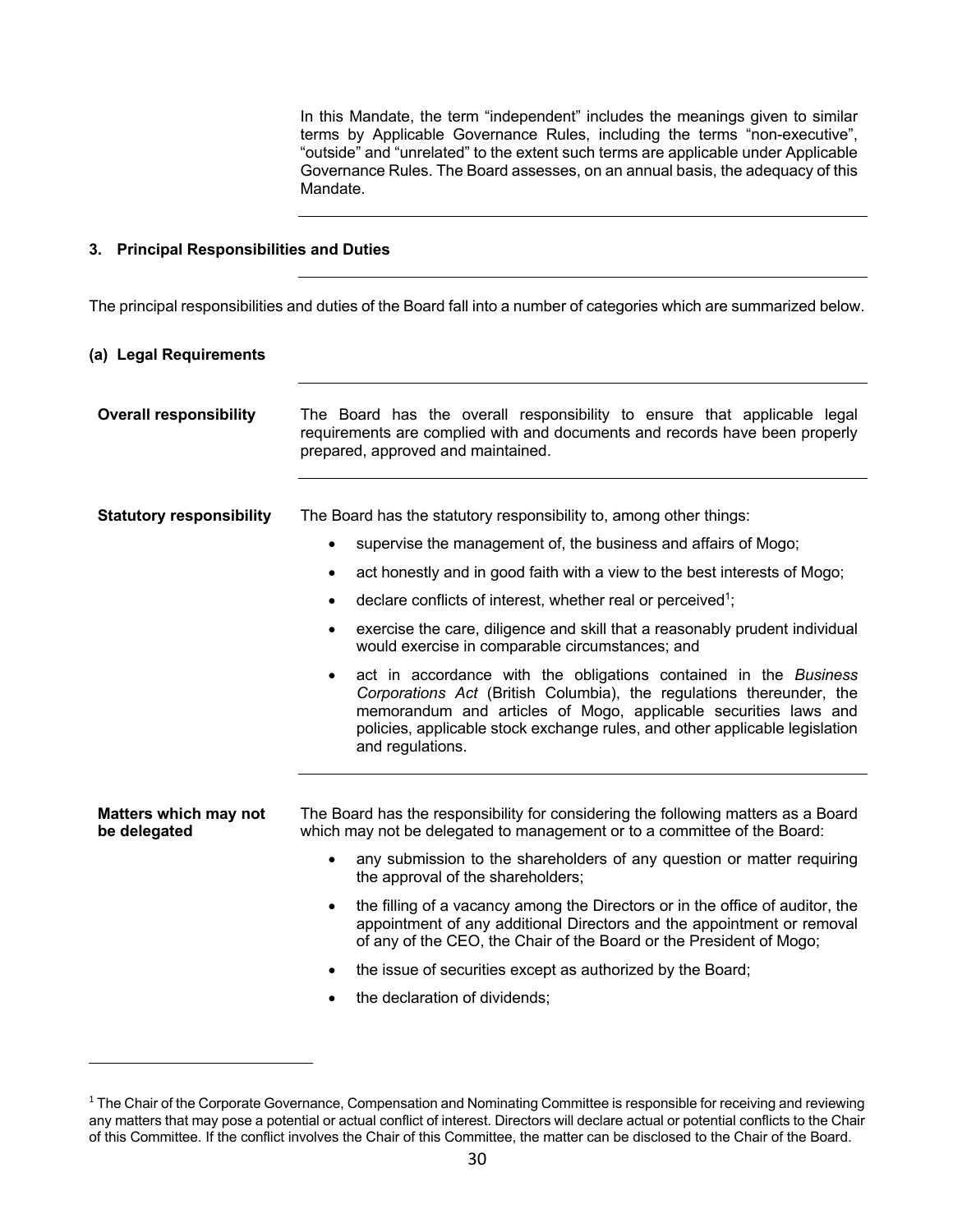|                                           | the purchase, redemption or any other form of acquisition of shares issued<br>by Mogo;                                                                                                                                                                                                                                                                                                    |
|-------------------------------------------|-------------------------------------------------------------------------------------------------------------------------------------------------------------------------------------------------------------------------------------------------------------------------------------------------------------------------------------------------------------------------------------------|
|                                           | the payment of a commission to any person in consideration of the person<br>$\bullet$<br>purchasing or agreeing to purchase shares of Mogo from Mogo or from<br>any other person, or procuring or agreeing to procure purchasers for any<br>such shares except as authorized by the Board;                                                                                                |
|                                           | the approval of a management information circular;<br>٠                                                                                                                                                                                                                                                                                                                                   |
|                                           | the approval of a take-over bid circular, Directors' circular or issuer bid<br>٠<br>circular                                                                                                                                                                                                                                                                                              |
|                                           | the approval of an amalgamation of Mogo;<br>٠                                                                                                                                                                                                                                                                                                                                             |
|                                           | the approval of an amendment to the memorandum or articles of Mogo;<br>٠                                                                                                                                                                                                                                                                                                                  |
|                                           | the approval of annual financial statements of Mogo; and<br>٠                                                                                                                                                                                                                                                                                                                             |
|                                           | any other matter which is required under the Applicable Governance<br>Rules or applicable corporate laws to be decided by the Board as a whole.                                                                                                                                                                                                                                           |
|                                           | In addition to those matters which at law cannot be delegated, the Board must<br>consider and approve all major decisions affecting Mogo, including all material<br>acquisitions and dispositions, material capital expenditures, material debt<br>financings, issue of shares and granting of options.                                                                                   |
| (b) Strategy Development                  |                                                                                                                                                                                                                                                                                                                                                                                           |
| Long-term goals and<br>strategic planning | The Board has the responsibility to ensure that there are long-term goals and a<br>strategic planning process in place for Mogo and to participate with management<br>directly or through committees in developing and approving the strategy by which<br>Mogo proposes to achieve these goals (taking into account, among other things,<br>the opportunities and risks of the business). |
| (c) Risk Management                       |                                                                                                                                                                                                                                                                                                                                                                                           |
| <b>Principal risks</b>                    | The Board has the responsibility to safeguard the assets and business of Mogo,<br>identify and understand the principal risks of the business, and to ensure that there<br>are appropriate systems in place which effectively monitor and manage those risks<br>with a view to the long-term viability of Mogo.                                                                           |
|                                           | (d) Appointment, Training and Monitoring Senior Management                                                                                                                                                                                                                                                                                                                                |
| <b>Senior Management</b><br>oversight     | The Board has the responsibility to:                                                                                                                                                                                                                                                                                                                                                      |
|                                           | appoint the CEO, and together with the CEO, to develop a position<br>٠<br>description for the CEO;                                                                                                                                                                                                                                                                                        |
|                                           | with the advice of the Corporate Governance, Compensation and<br>$\bullet$<br>Nominating Committee, develop corporate goals and objectives that the<br>CEO is responsible for meeting and to monitor and assess the<br>performance of the CEO in light of those corporate goals and objectives<br>and to determine the compensation of the CEO;                                           |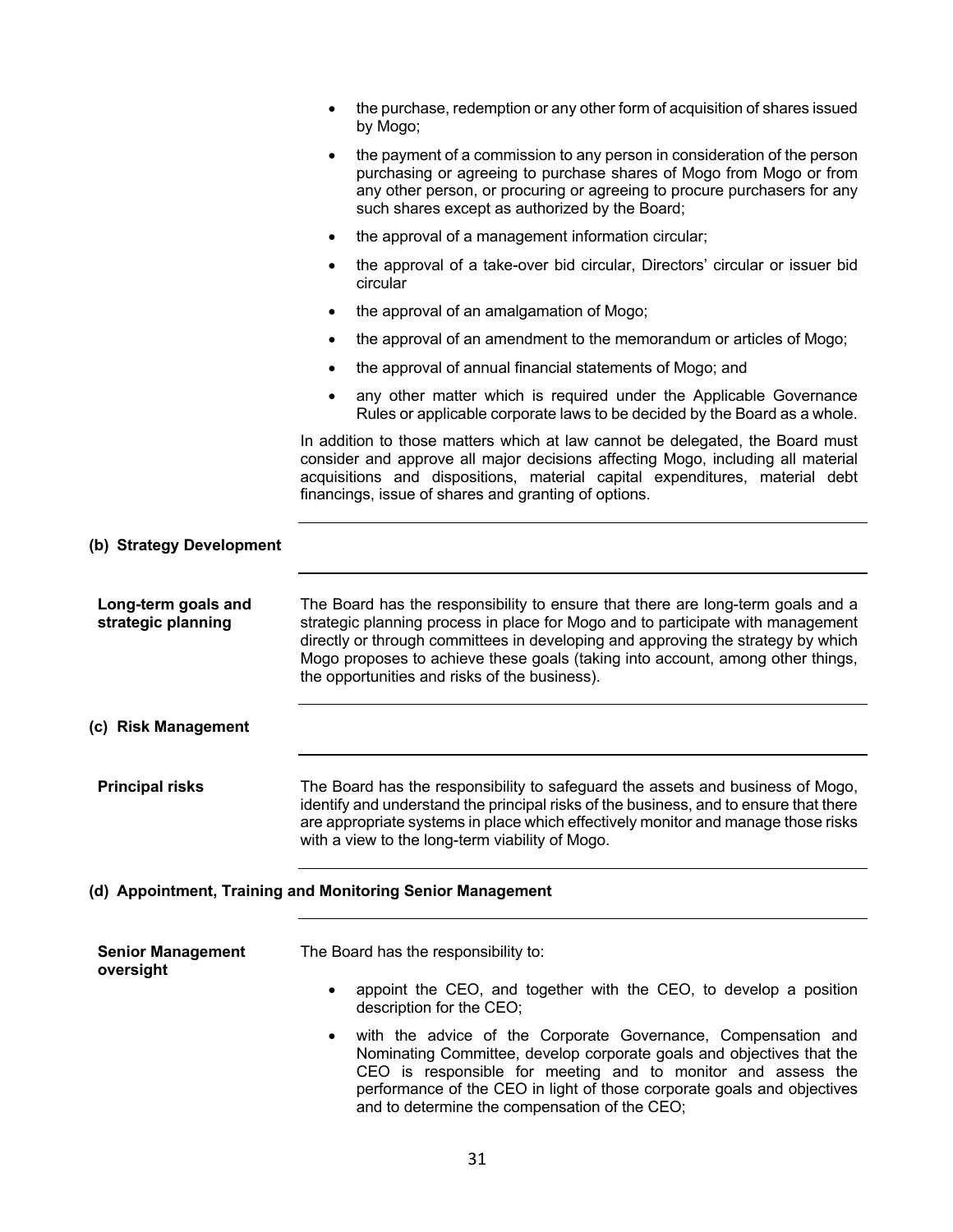- provide advice and counsel to the CEO in the execution of the duties of the CEO;
- develop, to the extent considered appropriate, position descriptions for the Chair of the Board and the chair of each committee of the Board;
- approve the appointment of all corporate officers;
- in consultation with the CEO or CFO, approve the termination of officers and/or any other positions where employees have board reporting responsibilities;
- consider, and if deemed appropriate, approve, upon the recommendation of the Corporate Governance, Compensation and Nominating Committee and the CEO, the remuneration of all corporate officers;
- consider, and if deemed appropriate, approve, upon the recommendation of the Corporate Governance, Compensation and Nominating Committee, incentive-compensation plans and equity-based plans;
- subject to any necessary input from the Corporate Governance, Compensation and Nominating Committee, approve grants to participants and the magnitude and terms of their participation; and
- ensure that adequate provision has been made to train and develop management and for the orderly succession of management, including the CEO.

**(e) Ensuring Integrity of Management** 

| Integrity of management | The Board has the responsibility, to the extent considered appropriate, to satisfy  |
|-------------------------|-------------------------------------------------------------------------------------|
|                         | itself as to the integrity of the CEO and other officers of Mogo and to ensure that |
|                         | the CEO and such other officers are creating a culture of integrity throughout      |
|                         | Mogo.                                                                               |

**(f) Policies, Procedures and Compliance** 

| Policies, procedures and<br>compliance | The Board is responsible for the oversight and review of the following matters and<br>may rely on management to the extent appropriate in connection with addressing<br>such matters: |
|----------------------------------------|---------------------------------------------------------------------------------------------------------------------------------------------------------------------------------------|
|                                        |                                                                                                                                                                                       |

- ensuring that Mogo operates at all times within applicable laws and regulations and to appropriate ethical and moral standards;
- approving and monitoring compliance with significant policies by which the business of Mogo is conducted;
- ensuring that Mogo sets appropriate environmental standards for its operations and operates in material compliance with environmental laws and legislation;
- ensuring that Mogo has a high regard for the health and safety of its employees in the workplace and has in place appropriate programs and policies relating thereto;
- developing the approach of Mogo to corporate governance, including to the extent appropriate, developing a set of governance principles and guidelines that are specifically applicable to Mogo; and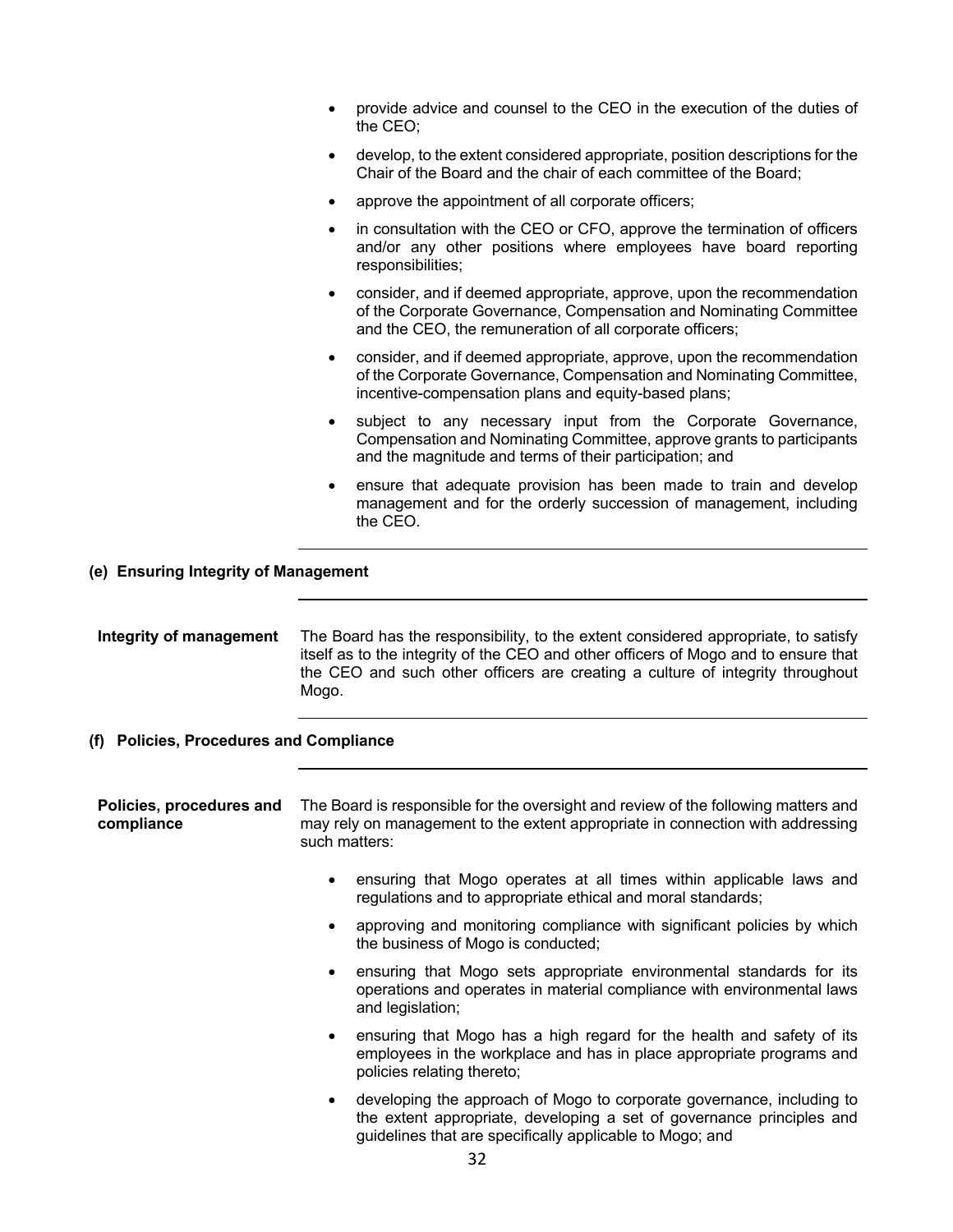• examining the corporate governance practices within Mogo and altering such practices when circumstances warrant.

# **(g) Reporting and Communication**

| <b>Reporting and</b><br>communication  | The Board is responsible for the oversight and review of the following matters and<br>may rely on management to the extent appropriate in connection with addressing<br>such matters:<br>ensuring that Mogo has in place policies and programs to enable Mogo<br>$\bullet$<br>to communicate effectively with management, shareholders, other<br>stakeholders and the public generally;<br>ensuring that the financial results of Mogo are adequately reported to<br>$\bullet$<br>shareholders, other security holders and regulators on a timely and<br>regular basis;<br>ensuring that the financial results are reported fairly and in accordance<br>$\bullet$<br>with applicable generally accepted accounting standards; |  |
|----------------------------------------|-------------------------------------------------------------------------------------------------------------------------------------------------------------------------------------------------------------------------------------------------------------------------------------------------------------------------------------------------------------------------------------------------------------------------------------------------------------------------------------------------------------------------------------------------------------------------------------------------------------------------------------------------------------------------------------------------------------------------------|--|
|                                        | ensuring the timely and accurate reporting of any developments that could<br>$\bullet$<br>have a significant and material impact on the value of Mogo; and                                                                                                                                                                                                                                                                                                                                                                                                                                                                                                                                                                    |  |
|                                        | reporting annually to the shareholders of Mogo on the affairs of Mogo for<br>٠<br>the preceding year.                                                                                                                                                                                                                                                                                                                                                                                                                                                                                                                                                                                                                         |  |
| (h) Monitoring and Acting              |                                                                                                                                                                                                                                                                                                                                                                                                                                                                                                                                                                                                                                                                                                                               |  |
| <b>Monitoring and taking</b><br>action | The Board is responsible for the oversight and review of the following matters<br>and may rely on management to the extent appropriate in connection with<br>addressing such matters:                                                                                                                                                                                                                                                                                                                                                                                                                                                                                                                                         |  |
|                                        | monitoring the Mogo's progress in achieving its goals and objectives<br>$\bullet$<br>and, if necessary, revising and altering, through management, the<br>direction of Mogo in response to changing circumstances;                                                                                                                                                                                                                                                                                                                                                                                                                                                                                                            |  |
|                                        | considering taking action when performance falls short of the goals and<br>$\bullet$<br>objectives of Mogo or when other special circumstances warrant;                                                                                                                                                                                                                                                                                                                                                                                                                                                                                                                                                                       |  |
|                                        | reviewing and approving material transactions involving Mogo;<br>٠                                                                                                                                                                                                                                                                                                                                                                                                                                                                                                                                                                                                                                                            |  |
|                                        | ensuring that Mogo has implemented adequate internal control and<br>management information systems;                                                                                                                                                                                                                                                                                                                                                                                                                                                                                                                                                                                                                           |  |
|                                        | assessing the individual performance of each Director and the collective<br>performance of the Board; and                                                                                                                                                                                                                                                                                                                                                                                                                                                                                                                                                                                                                     |  |
|                                        | overseeing the size and composition of the Board as a whole to facilitate<br>more effective decision-making.                                                                                                                                                                                                                                                                                                                                                                                                                                                                                                                                                                                                                  |  |

## **(i) Voting on Board Matters**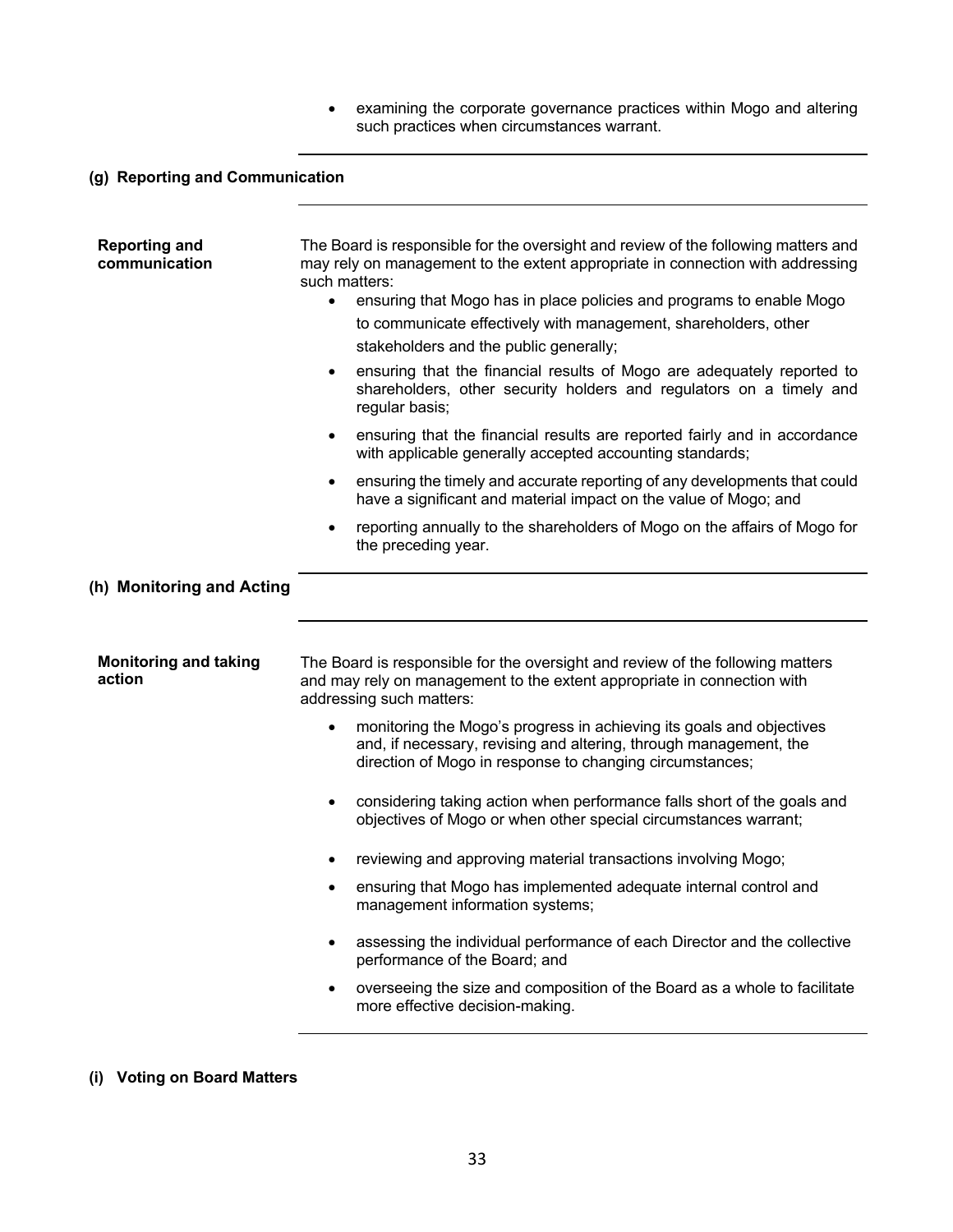**Voting The Constant Voting Constant As it relates to voting on matters of the Board, Mogo's Articles state:** 

- *"Questions arising at any meeting of directors are to be decided by a majority of votes and, in the case of an equality of votes, the chair of the meeting does not have a second or casting vote.*"
- *"A director who holds a disclosable interest in a contract or transaction into which the Company has entered or proposes to enter is not entitled to vote on any directors' resolution to approve that contract or transaction, unless all the directors have a disclosable interest in that contract or transaction, in which case any or all of those directors may vote on such resolution."*

#### **4. Board's Expectations of Management**

#### **What the Board expects of management**  The Board expects each member of management to perform such duties, as may be reasonably assigned by the Board from time to time, faithfully, diligently, to the best of their ability, and in the best interests of Mogo. Each member of management is expected to devote substantially all of their business time and efforts to the performance of such duties. Management is expected to act in compliance with and to ensure that Mogo is in compliance with all laws, rules and regulations applicable to Mogo.

#### **5. Responsibilities and Expectations of Directors**

The responsibilities and expectations of each Director are as follows:

## **(a) Commitment and Attendance**

**Attend meetings** All Directors should make every effort to attend all meetings of the Board and meetings of committees of which they are members. Members may attend by telephone.

#### **(b) Participation in Meetings**

| Be prepared and<br>participate | Each Director should be sufficiently familiar with the business of Mogo, including<br>its financial position and capital structure and the risks and competition it faces, to<br>actively and effectively participate in the deliberations of the Board and of each<br>committee on which he or she is a member.                                                     |
|--------------------------------|----------------------------------------------------------------------------------------------------------------------------------------------------------------------------------------------------------------------------------------------------------------------------------------------------------------------------------------------------------------------|
|                                | Upon request, management should make appropriate personnel available to<br>answer any questions a Director may have about any aspect of the business.<br>Directors should also review the materials provided by management and Mogo's<br>advisors in advance of meetings of the Board and committees and should arrive<br>prepared to discuss the matters presented. |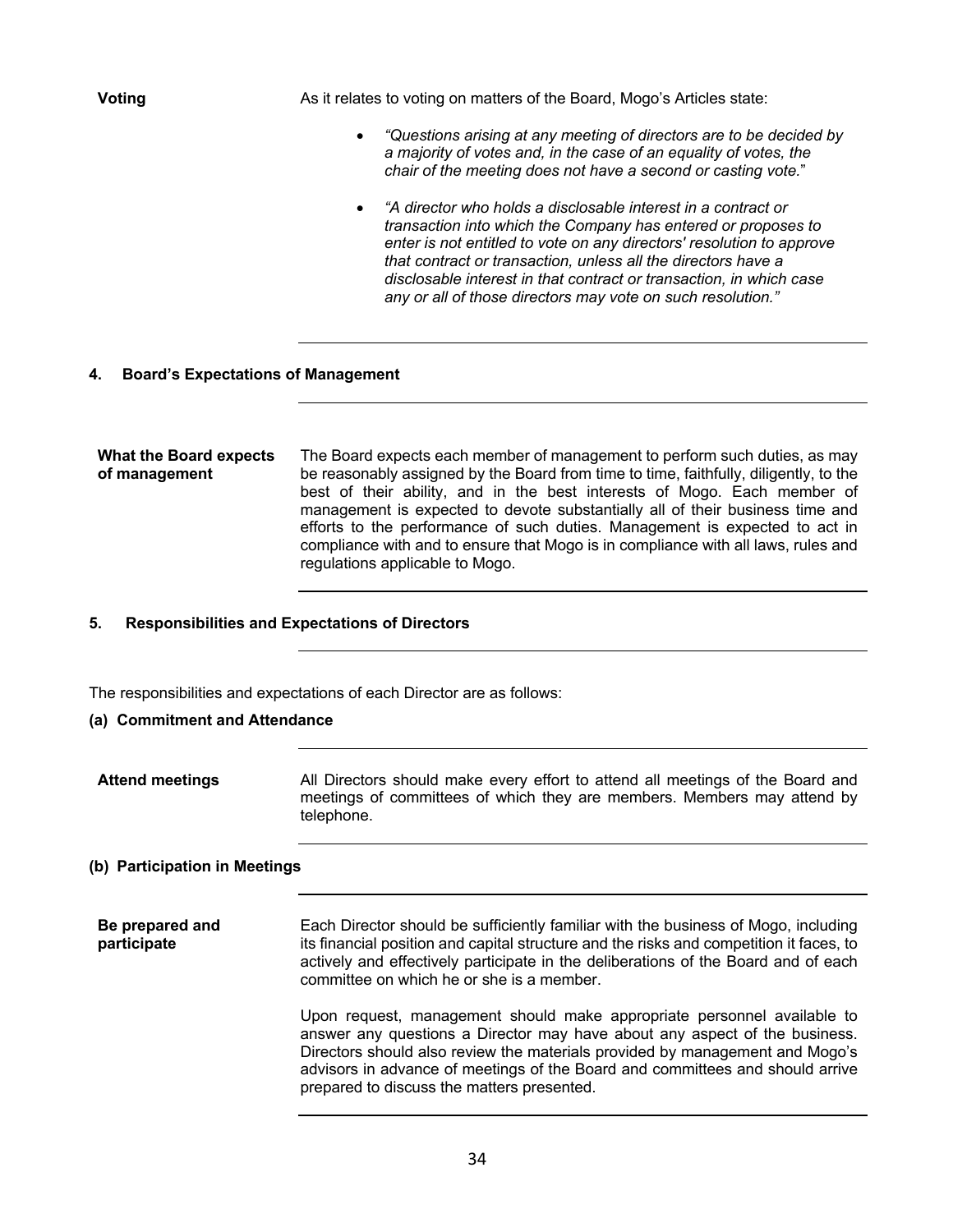| <b>Code of Business</b><br><b>Conduct and Ethics</b> | Mogo has adopted a Code of Business Conduct and Ethics (the "Code") to outline<br>business conduct expectations of Directors, officers, employees, contractors and<br>consultants of Mogo. Directors should be familiar with the provisions of the Code<br>of Business Conduct and Ethics. The Board periodically reviews the Code and<br>approves all material amendments. Through reporting from management, the<br>Board monitors compliance with the Code. Each Director should also strive to<br>perform their duties in keeping with current and emerging corporate governance<br>best practices for directors of publicly-traded corporations. |
|------------------------------------------------------|-------------------------------------------------------------------------------------------------------------------------------------------------------------------------------------------------------------------------------------------------------------------------------------------------------------------------------------------------------------------------------------------------------------------------------------------------------------------------------------------------------------------------------------------------------------------------------------------------------------------------------------------------------|
|                                                      | The Board periodically reviews Mogo's compliance and ethics programs, including<br>consideration of legal and regulatory requirements, and reviews with management<br>its periodic evaluation of the effectiveness of such programs.                                                                                                                                                                                                                                                                                                                                                                                                                  |
| (d) Other Directorships                              |                                                                                                                                                                                                                                                                                                                                                                                                                                                                                                                                                                                                                                                       |
| <b>Participation on other</b><br>boards              | Mogo values the experience Directors bring from other boards on which they<br>serve, but recognizes that those boards may also present demands on a Director's<br>time and availability, and may also present conflict of interest issues.                                                                                                                                                                                                                                                                                                                                                                                                            |
|                                                      | Directors should advise the chair of the Corporate Governance, Compensation<br>and Nominating Committee before accepting any new membership on other<br>boards of directors or any other affiliation with other businesses or governmental<br>bodies which involve a significant commitment by the Director.                                                                                                                                                                                                                                                                                                                                          |
| (e) Contact with Management                          |                                                                                                                                                                                                                                                                                                                                                                                                                                                                                                                                                                                                                                                       |
| <b>Access to management</b>                          | All Directors may contact the CEO at any time to discuss any aspect of the<br>business of Mogo. Directors also have complete access to other members of<br>management.                                                                                                                                                                                                                                                                                                                                                                                                                                                                                |
|                                                      | The Board expects that there will be frequent opportunities for Directors to meet<br>with the CEO and other members of management in Board and committee<br>meetings and in other formal or informal settings.                                                                                                                                                                                                                                                                                                                                                                                                                                        |
| <b>Confidentiality</b><br>(f)                        |                                                                                                                                                                                                                                                                                                                                                                                                                                                                                                                                                                                                                                                       |
| <b>Maintain confidentiality</b>                      | The proceedings and deliberations of the Board and its committees are, and shall<br>remain, confidential. Each Director must maintain the confidentiality of information<br>received in connection with their services as a Director of Mogo.                                                                                                                                                                                                                                                                                                                                                                                                         |
| (g) Evaluating Board Performance                     |                                                                                                                                                                                                                                                                                                                                                                                                                                                                                                                                                                                                                                                       |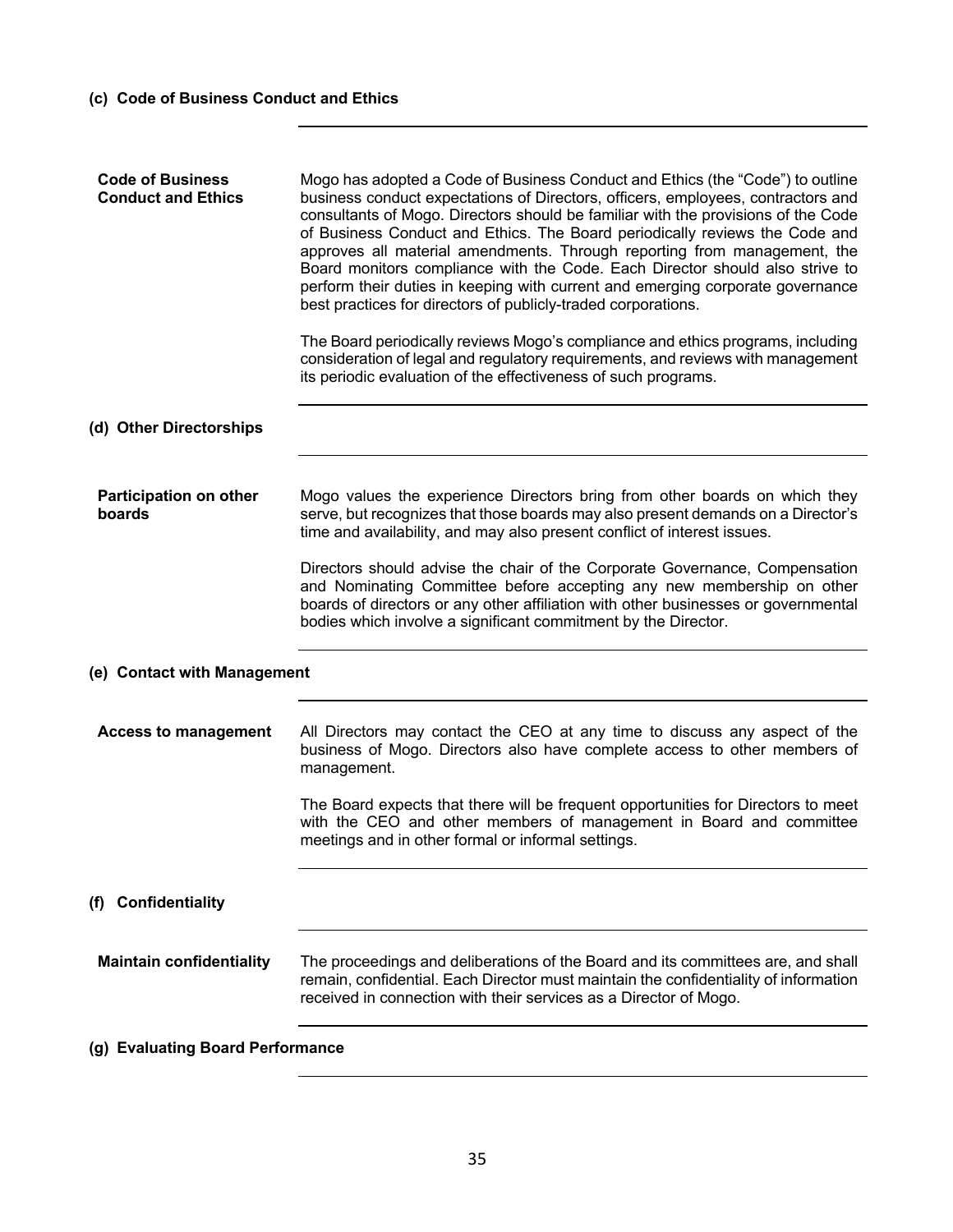| <b>Board performance self-</b><br>evaluation | The Board, in conjunction with the Corporate Governance, Compensation and<br>Nominating Committee, and each of the committees of the Board should conduct<br>a self-evaluation periodically to assess their effectiveness.                                                                                                                                                                                 |  |
|----------------------------------------------|------------------------------------------------------------------------------------------------------------------------------------------------------------------------------------------------------------------------------------------------------------------------------------------------------------------------------------------------------------------------------------------------------------|--|
|                                              | In addition, the Corporate Governance, Compensation and Nominating<br>Committee should periodically consider the mix of skills and experience that<br>Directors bring to the Board and assess, on an ongoing basis, whether the Board<br>has the necessary composition to perform its oversight function effectively.                                                                                      |  |
|                                              | The Board may, as appropriate, consult with an external firm to evaluate the<br>necessary composition and competencies of the collective Board.                                                                                                                                                                                                                                                            |  |
| (h) Individual Evaluation                    |                                                                                                                                                                                                                                                                                                                                                                                                            |  |
| Individual evaluation                        | Each Director will be subject to a periodic evaluation of their individual<br>performance. The collective performance of the Board and of each committee of<br>the Board will also be subject to review from time to time. Directors should be<br>encouraged to exercise their duties and responsibilities in a manner that is<br>consistent with this Mandate and with the best interests of Mogo and its |  |

#### **6. Qualifications and Directors' Orientation**

shareholders generally.

| <b>Qualifications and</b><br>orientation | Directors should have the highest personal and professional ethics and values<br>and be committed to advancing the interests of Mogo. They should possess skills<br>and competencies in areas that are relevant to the business of Mogo.                                                                                                                                                                                                                                                   |
|------------------------------------------|--------------------------------------------------------------------------------------------------------------------------------------------------------------------------------------------------------------------------------------------------------------------------------------------------------------------------------------------------------------------------------------------------------------------------------------------------------------------------------------------|
|                                          | The CEO, the Chair of the Board and the Corporate Governance, Compensation<br>and Nominating Committee are jointly responsible for the provision of an<br>orientation program for new Directors to explain Mogo's approach to corporate<br>governance and the nature and operation of its business. The CEO is also<br>responsible for generating continuing education opportunities for all Directors so<br>that members of the Board may maintain and enhance their skills as Directors. |

## **7. Meetings**

**Meeting frequency** The Board should meet on at least a quarterly basis and should hold additional meetings as required or appropriate to consider other matters. In addition, the Board should meet as it considers appropriate to consider strategic planning for Mogo. Financial and other appropriate information should be made available to the Directors in advance of Board meetings. Attendance at each meeting of the Board should be recorded. Management may be asked to participate in any meeting of the Board, provided that the CEO must not be present during deliberations or voting regarding the CEO's compensation.

> Independent Directors should meet separately from non-independent Directors and management at least twice per year in conjunction with regularly scheduled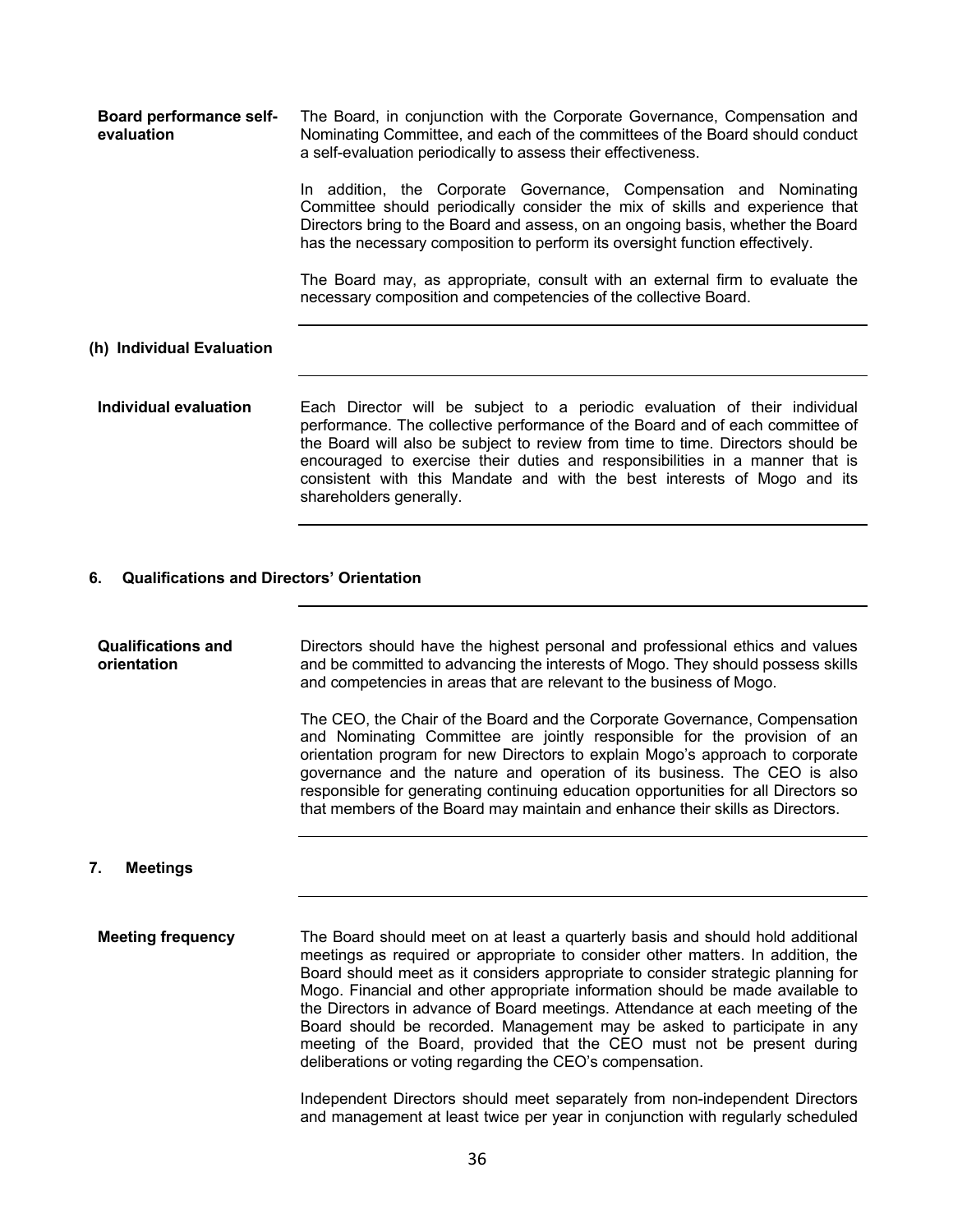Board meetings, and at such other times as the independent Directors consider appropriate to ensure that the Board functions in an independent manner. **8. Committees Board committees** The Board has established an Audit Committee and a Corporate Governance, Compensation and Nominating Committee to assist the Board in discharging its responsibilities. Special committees of the Board may be established from time to time to assist the Board in connection with specific matters. The chair of each committee should report to the Board following meetings of the committee. The charter of each standing committee should be reviewed annually by the Board. **9. Resources** 

**Resources** The Board has the authority to retain independent legal, accounting and other consultants. The Board may request any officer or employee of Mogo or outside counsel or the external/internal auditors to attend a meeting of the Board or to meet with any member of, or consultant to, the Board.

> Directors are permitted to engage an outside legal or other adviser at the expense of Mogo where for example he or she is placed in a conflict position through activities of Mogo, but any such engagement shall be subject to the prior approval of the Corporate Governance, Compensation and Nominating Committee.

**Related documentation** • Code of Business Conduct and Ethics

**Issue Date:** May 14, 2015 **Authorized By: Authorized By:** 

**Revised Date:** September 2020 Board of Directors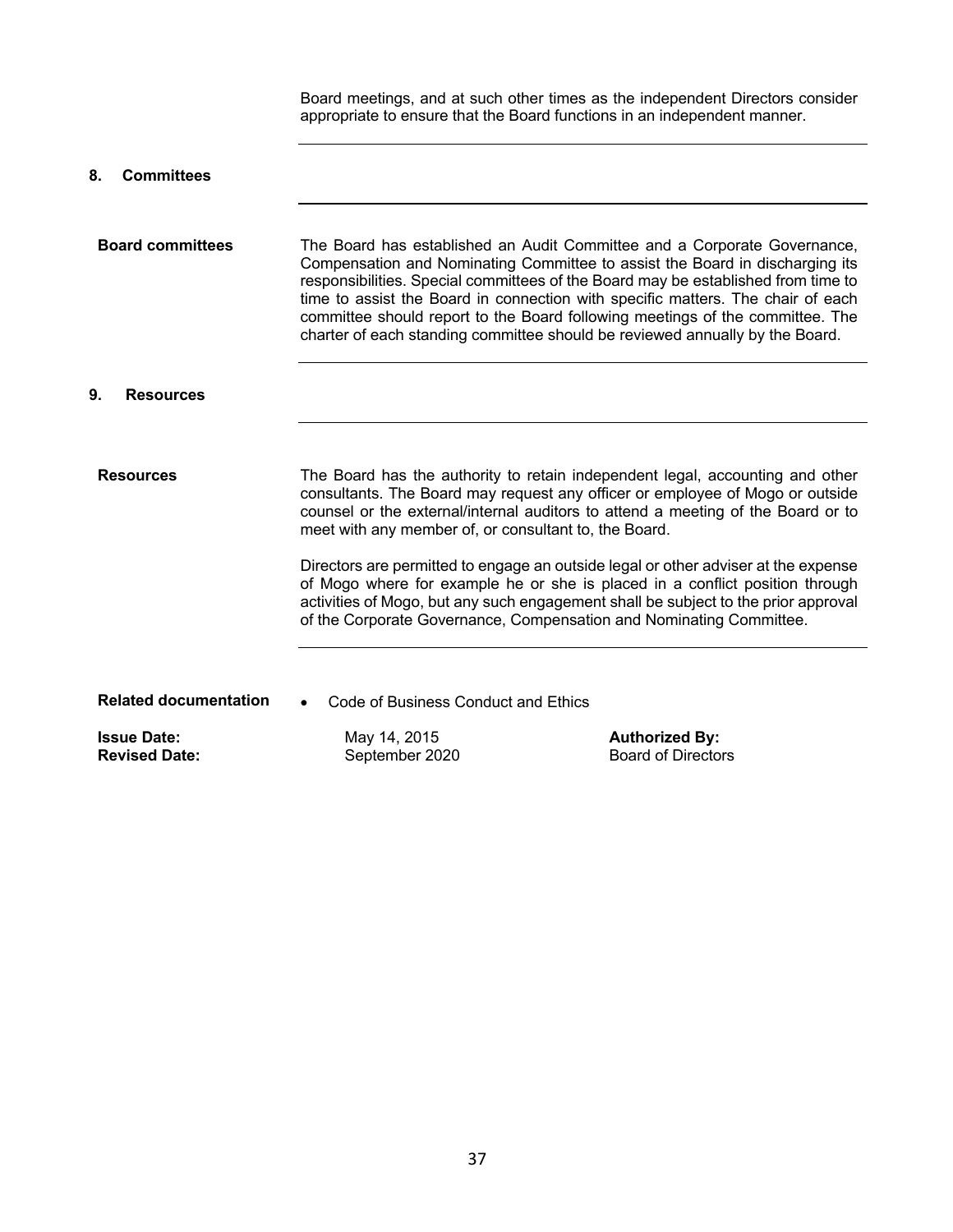# **APPENDIX B STOCK OPTION PLAN**

See attached.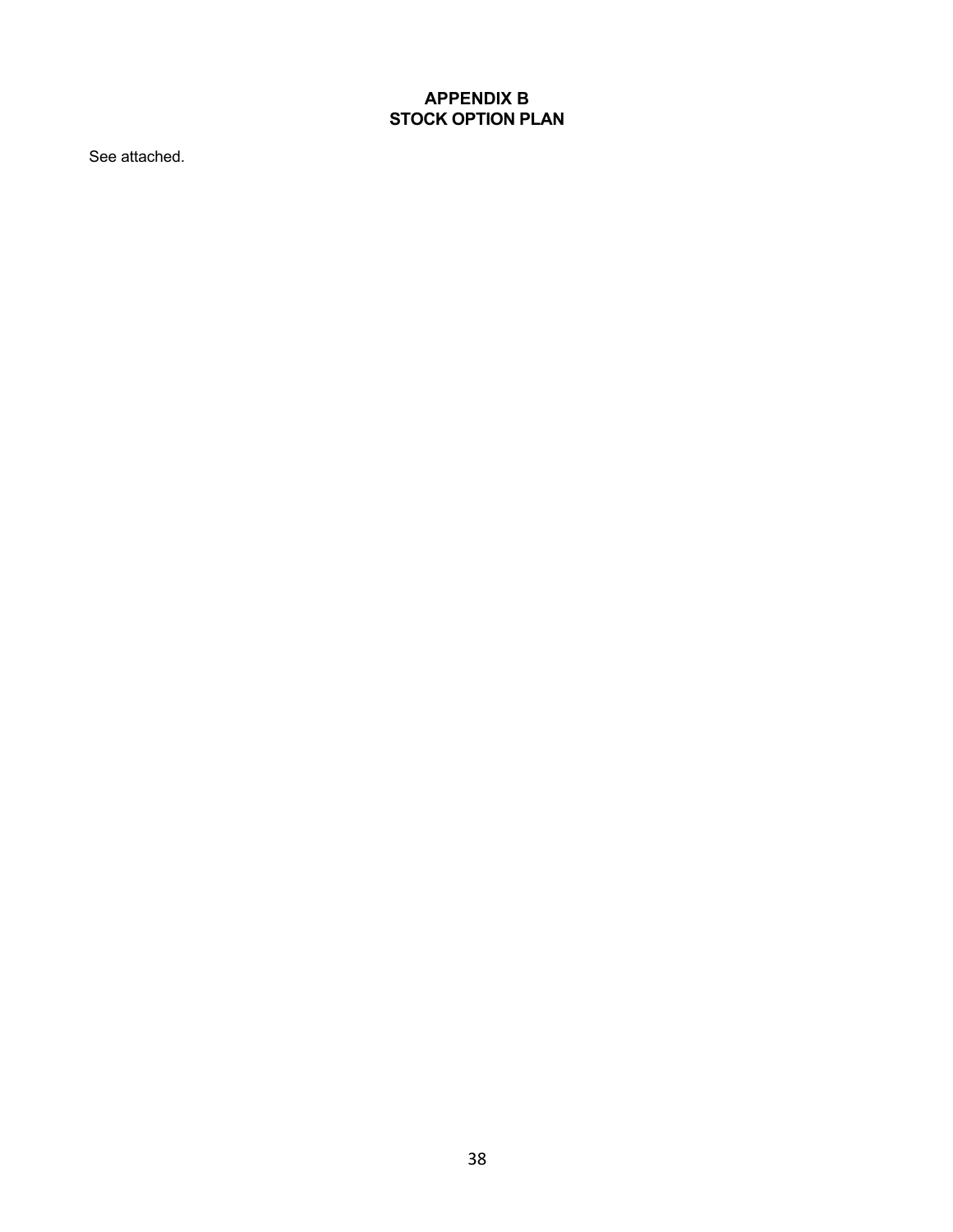## **STOCK OPTION PLAN**

#### **MOGO INC.**

#### **1. Purpose**

The purpose of the stock option plan (the "**Plan**") is to advance the interests of Mogo Inc. (the "**Corporation**") and its shareholders by providing to the directors, officers, employees and consultants of the Corporation and its affiliates a performance incentive for continued and improved services with the Corporation and its affiliates. The terms of the Plan shall govern each option issued hereunder.

## **2. Term of Plan**

The Plan is effective on June 21, 2019. Options may be granted under the Plan until the earlier of (i) the  $10<sup>th</sup>$  anniversary of the effective date of the Plan, or (ii) the date on which the Board terminates the Plan.

## **3. Shares**

- (a) The shares ("**Shares**") that may be issued pursuant to the exercise of options ("**Options**") granted under the Plan are common shares (the "**Common Shares**") of the Corporation.
- (b) The aggregate number of Shares reserved for issuance under the Plan shall not exceed the greater of (i) 15% of the issued and outstanding Common Shares of the Corporation as at the date of grant (on a non-diluted basis), and (ii) 3,800,000. Any issuance of Shares from treasury pursuant to the exercise of Options shall automatically replenish the number of Shares available for Option grants under the Plan. No Option may be granted if such grant would have the effect of causing the total number of Shares subject to Options to exceed the above-noted total percentage of Shares reserved for issuance pursuant to the exercise of Options.
- (c) Subject to the rules of the Toronto Stock Exchange (the "**TSX**"), if Options granted under this Plan expire, terminate or cease to be exercisable without having been exercised in full, the Shares which were reserved for issue pursuant to such Options but which were not issued become available for issue pursuant to the exercise of other Options under the Plan.

#### **4. Administration**

- (a) The Plan shall be administered by the board of directors of the Corporation (the "**Board**") or any committee of directors of the Corporation designated by the Board (such designated directors being the "**Administrators**"). The Board or the Administrators, as the case may be, shall have full and complete authority to interpret the Plan and to prescribe such rules and regulations and make such other determinations as it or they deem necessary or desirable for the administration of the Plan, including without limitation the full power and authority to:
	- (i) adopt rules and regulations for implementing the Plan;
	- (ii) determine the eligibility of persons to participate in the Plan, the number of Shares subject to Options, the fair market value of such Shares, and the vesting period of the Options;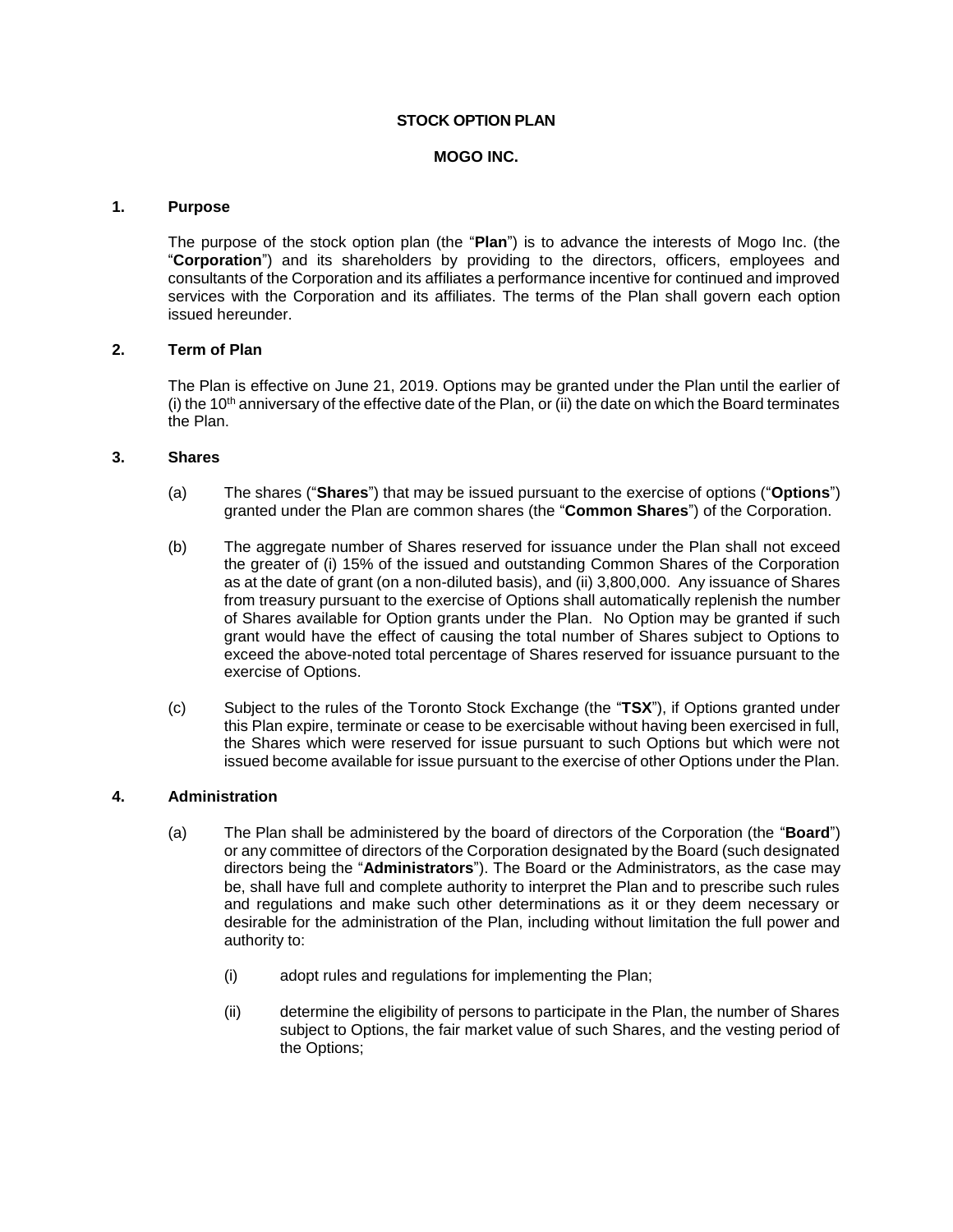- (iii) determine when Options shall be granted, which eligible persons will be granted Options, the number of Shares subject to each Option granted to a Participant and the vesting for each Option;
- (iv) interpret and construe the provisions of the Plan;
- (v) restrict or limit the Shares and the nature of such restrictions and limitations, if any;
- (vi) accelerate the exercisability or waive the termination of any Options, based on such factors as the Board or the Administrators may determine;
- (vii) make exceptions to the Plan in circumstances which it or they determine to be exceptional; and
- (viii) take such other steps as it or they determine to be necessary or desirable to give effect to the Plan.
- (b) Decisions of the Board or the Administrators shall be recorded in writing and shall be binding on the Corporation and on all persons eligible to participate in the Plan.
- (c) The Board or the Administrators may make changes to the terms of any granted Options or the Plan to the extent necessary or desirable to comply with any rules, regulations or policies of the TSX, provided that the value of previously granted Options and the rights of Participants are not materially adversely affected by any such changes.
- (d) The Board or the Administrators may also require that any participant in the Plan provide certain representations, warranties and certifications to the Corporation to satisfy the requirements of applicable securities laws, including without limitation exemptions from the registration requirements of the United States Securities Act of 1933, as amended (the "**U.S. Securities Act**"), and applicable state securities laws.

#### **5. Granting of Options to Participants**

The only persons to whom Options may be granted ("**Participants**") shall be directors, officers, employees and consultants (as that term is defined in National Instrument 45-106) of the Corporation or its subsidiaries designated from time to time by the Board or the Administrators.

The Board or the Administrators may, from time to time, subject to the provisions of this Plan and such other terms and conditions as the Board or the Administrators may prescribe, grant Options to any Participant.

Notwithstanding the foregoing, the number of Common Shares:

- (a) issued to Insiders of the Corporation within any one year period, and
- (b) issuable to Insiders of the Corporation, at any time,

under the Plan, when combined with all of the Corporation's other security-based compensation arrangements, must not exceed 10% of the Corporation's total issued and outstanding Common Shares as at the applicable date of grant. For the purposes of this Plan the term "**Insider**" shall have the meaning given to such term in the TSX Company Manual.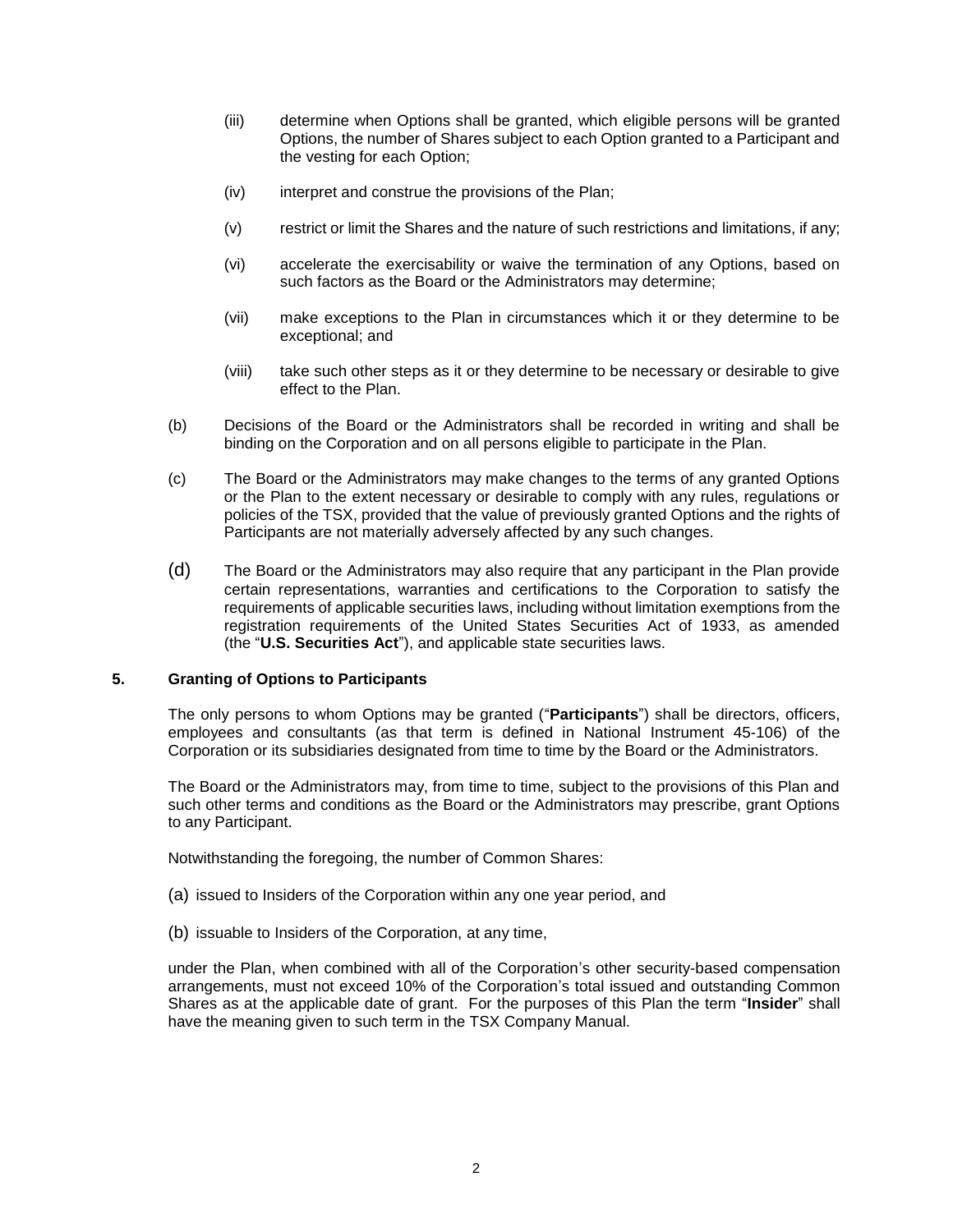## **6. Exercise Price**

Subject to the rules of the TSX, the Board or the Administrators shall determine the exercise price (the "**Exercise Price**") for an Option but in any event the Exercise Price will be no less than the last closing price of the Shares on the TSX prior to the date of grant of such Option.

## **7. Term and Vesting**

- (a) Subject to any accelerated termination under this Plan, unless otherwise determined by the Board or Administrators at the time of grant, each Option shall be exercisable until the eighth anniversary of the date on which it is granted. Each Option that has not been exercised pursuant thereto on or before the close of business on its date of expiry shall forthwith expire and terminate and be of no further force or effect whatsoever.
- (b) Unless otherwise specified by the Board at the time of granting Options or subsequent to such grant, and except as otherwise provided in this Plan, each Option will vest and be exercisable as follows:

| <b>Fraction of Total Number of</b><br><b>Shares that may be Purchased</b> | <b>Exercise Period</b>                                                                                                                                          |
|---------------------------------------------------------------------------|-----------------------------------------------------------------------------------------------------------------------------------------------------------------|
| 1/4                                                                       | Shall vest on the first anniversary of the date of<br>grant; and                                                                                                |
| 1/48                                                                      | Shall vest at the end of each month following the first<br>anniversary of the date of grant up to and including<br>the fourth anniversary of the date of grant; |

with the result that the entire Option subject to the grant shall be vested and exercisable as of the fourth anniversary of the date of grant. Notwithstanding the foregoing, the Board may at the time of granting Options or subsequent to such grant specify a different timebased vesting schedule and/or performance-based vesting.

- (c) Once a portion of an Option that has vested becomes exercisable, it remains exercisable until expiration or termination of the Option, unless otherwise specified by the Board in connection with the grant of such Option or pursuant to Section 16. Each Option or portion of an Option that has vested may be exercised at any time or from time to time, in whole or in part, for up to the total number of Shares with respect to which it is then exercisable. The Board or the Administrators has/have the right to accelerate the date upon which any portion of an Option that has vested becomes exercisable.
- (d) In the event that the expiry date of any Option occurs during, or within ten (10) business days following, a period when the Participant is prohibited by the blackout policies of the Corporation from trading in Common Shares (a "**Blackout Period**"), the expiry date of the Option shall be automatically extended to the date which is ten (10) business days immediately following the end of the Blackout Period.

#### **8. Termination of Employment**

Unless otherwise specified by the Board at the time of granting Options:

(a) If, at any time, a Participant ceases to be a full-time employee of the Corporation or a subsidiary as a result of the Participant's retirement, either with the concurrence of the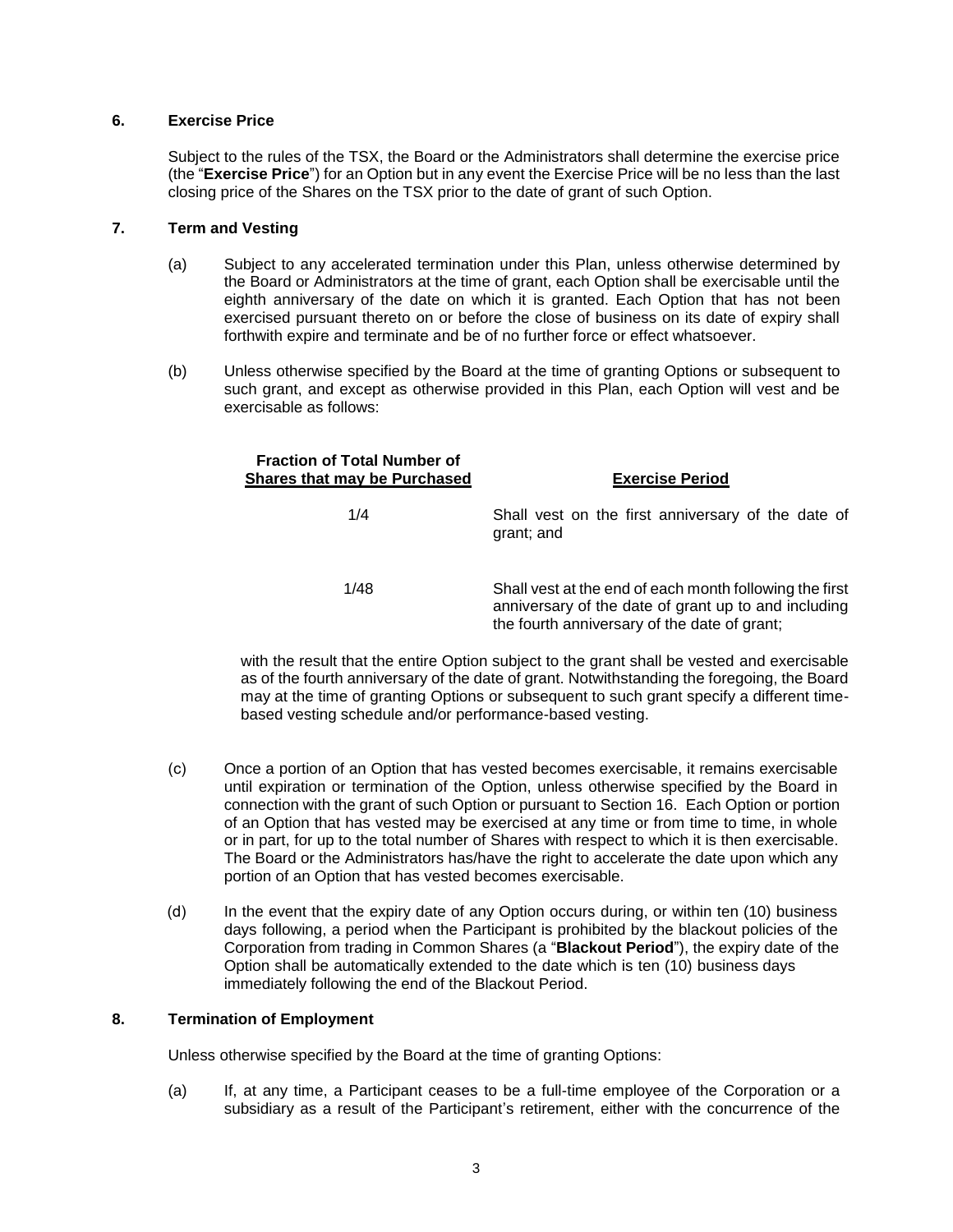Board or the Administrators at any time or after the person reaches the age of 65 years, any Options granted to such Participant and vested as of the Termination Date (as defined below) shall remain exercisable by such Participant until the earlier of: (i) 90 days following the Termination Date, and (ii) the expiration of such vested Options in accordance with their terms. As of the Termination Date, all unvested Options of such Participant shall expire and such Participant shall no longer be eligible for a grant of Options.

- (b) If, at any time, a Participant ceases to be a full-time employee of the Corporation or a subsidiary as a result of the Participant's death or physical or psychological Incapacity (as defined directly below), any Options granted to such Participant and vested as of the Termination Date shall remain exercisable by such Participant (or, in accordance with clause 14(b)(ii), the Participant's legal representative) until the earlier of: (i) 120 days following the date of death or the date on which the Board or the Administrators determine(s) that the Incapacity will prevent the employee from fulfilling his or her full-time duties with the Corporation, and (ii) the expiration of such vested Options in accordance with their terms. As of the Termination Date, all unvested Options of such Participant shall expire. **"Incapacity"** means the permanent and total incapacity of a Participant as determined in accordance with procedures established by the Board or the Administrators for purposes of this Plan.
- (c) If, at any time, a Participant ceases to be a full-time employee of the Corporation or a subsidiary as a result of the Participant's termination for cause, then, as of the Termination Date, the vested and unvested Options granted to such Participant shall expire and be of no further force or effect whatsoever and such Participant shall no longer be eligible for a grant of Options.
- (d) If, at any time, a Participant ceases to be a full-time employee of the Corporation or a subsidiary as a result of the Participant's resignation, then any Options granted to such Participant and vested as of the Termination Date shall remain exercisable by such Participant until the earlier of: (i) 30 days following the Termination Date, and (ii) the expiration of such vested Options in accordance with their terms. As of the Termination Date, all unvested Options granted to such Participant shall expire and be of no further force or effect whatsoever and such Participant shall no longer be eligible for a grant of Options.
- (e) If, at any time, a Participant ceases to be a full-time employee of the Corporation or a subsidiary as a result of the Participant's dismissal without cause, any Options granted to such Participant and vested as of the Termination Date shall remain exercisable by such Participant until the earlier of: (i) 90 days following the Termination Date, and (ii) the expiration of such vested Options in accordance with their terms. As of the Termination Date, all unvested Options of such Participant shall expire and such Participant shall no longer be eligible for a grant of Options.
- (f) Where, in the case of a consultant, the Participant's consulting agreement or arrangement terminates by reason of: (i) termination by the Corporation or an affiliated corporation for any reason whatsoever other than for material breach of the consulting agreement or arrangement (whether or not such termination is effected in compliance with any termination provisions contained in the Participant's consulting agreement or arrangement); or (ii) voluntary termination by the Participant; or (iii) the death or incapacity of the Participant, then any Options held by the Participant that are exercisable at the Termination Date, or at the date of the death or incapacity of the Participant, as the case may be, continue to be exercisable by the Participant until the earlier of: (A) the date that is 90 days from the Termination Date, or from the date of the death or incapacity of the Participant, as the case may be; and (B) the date on which the particular Options expire in accordance with their terms. Any Options held by the Participant that are not exercisable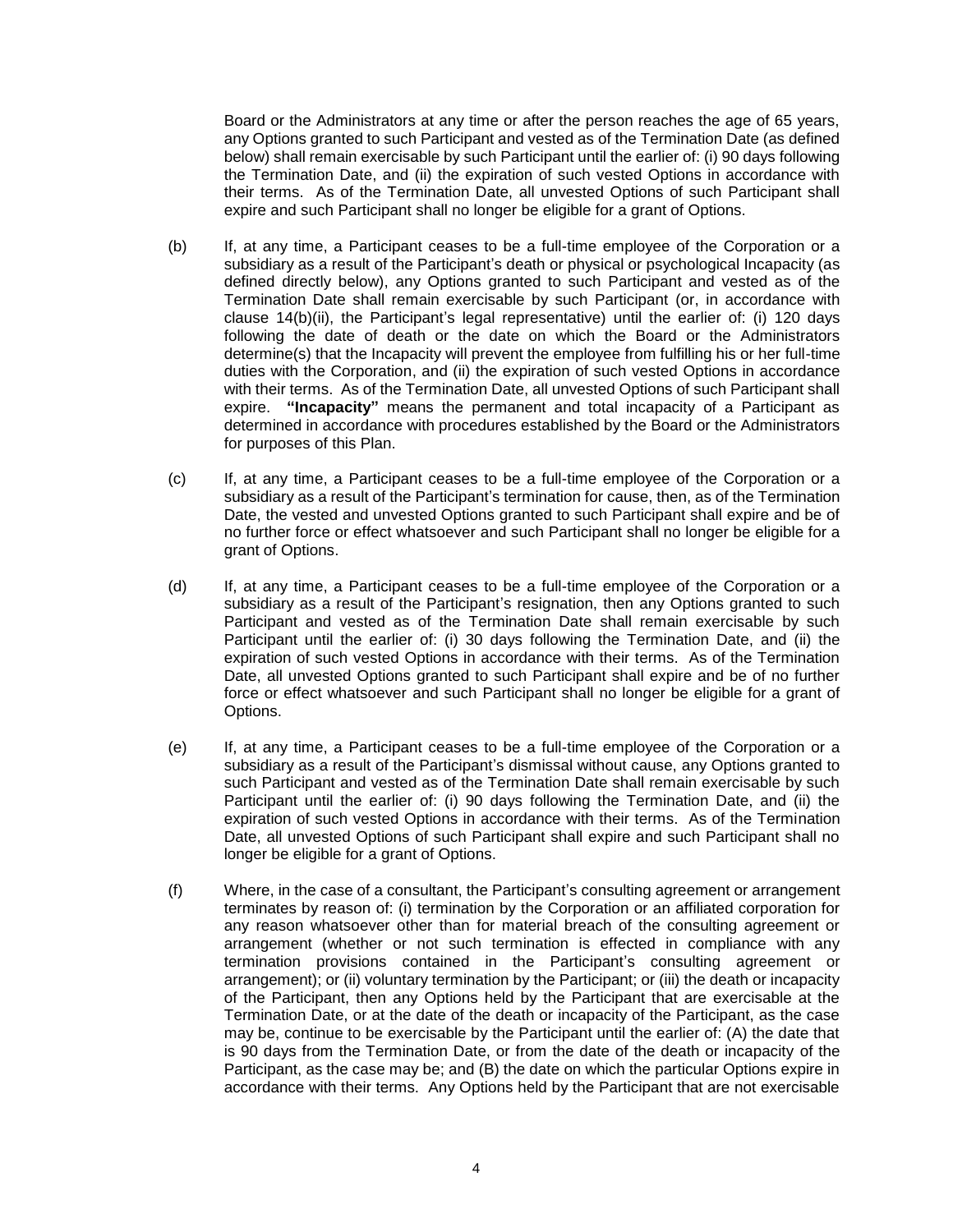at the Termination Date, or at the date of the death or incapacity of the Participant, as the case may be, immediately expire and are cancelled on such date.

- (g) Where, in the case of a consultant, the Participant's consulting agreement or arrangement is terminated by the Corporation or an affiliated corporation for material breach of the consulting agreement or arrangement (whether or not such termination is effected in compliance with any termination provisions contained in the Participant's consulting agreement or arrangement), then any Options held by the Participant, whether or not such Options are exercisable at the Termination Date, immediately expire and are cancelled on the Termination Date at a time determined by the Board, in its discretion.
- (h) If, at any time, a Participant ceases to be a director or officer of the Corporation or a subsidiary (and is not or does not continue as a full-time employee of the Corporation or a subsidiary), the Options granted to such Participant and vested as of the Termination Date may be exercised by such Participant until the earlier of: (i) 90 days following the Termination Date, and (ii) the expiration of such vested Options in accordance with their terms. As of the Termination Date, all unvested Options granted to such Participant shall cease and terminate and be of no further force or effect whatsoever.
- (i) Notwithstanding any other provisions of this Section 8 but subject to the rules of the TSX, the Board or the Administrators may extend the expiration date of vested and unvested Options of a Participant who ceases to be a full-time employee, consultant, officer or director of the Corporation or a subsidiary beyond the expiry dates set out above, provided that such extended dates are not later than the assigned expiry date of any such Option.

## "**Termination Date**" means:

- (i) in the case of a Participant whose employment or term of office with the Corporation or a subsidiary terminates in the circumstances set out in Section 8, the date that is designated by the Corporation or a subsidiary, as the case may be, as the last day of the Participant's active employment or term of office with the Corporation or a subsidiary, as the case may be, provided that in the case of termination of employment by voluntary resignation by the Participant, such date shall not be earlier than the date notice of resignation was given, and "Termination Date" specifically does not mean the date on which any period of non-working reasonable notice that the Corporation or a subsidiary, as the case may be, may be required at law to provide to the Participant, would expire; and
- (ii) in the case of a Participant who is a consultant and whose consulting agreement or arrangement with the Corporation or a subsidiary, as the case may be, terminates in the circumstances set out in Section 8, the date that is designated by the Corporation or a subsidiary, as the case may be, as the date on which the Participant's consulting agreement or arrangement is terminated, provided that in the case of voluntary termination by the Participant, such date shall not be earlier than the date notice of voluntary termination was received by the Corporation, and "Termination Date" specifically does not mean the date on which any non-working period of notice of termination that the Corporation or a subsidiary, as the case may be, may be required to provide to the Participant under the terms of the consulting agreement or arrangement, would expire.

# **9. Stock Option Plan Agreement**

The Corporation shall enter into an agreement with each Participant on the date of grant of Options substantially in the form of Schedule 1 (or such other form as may be acceptable to the Board or the Administrators) evidencing the Participant's right to acquire Shares in accordance with the Plan. Each agreement will specify the number of Shares that are subject to the Options and will provide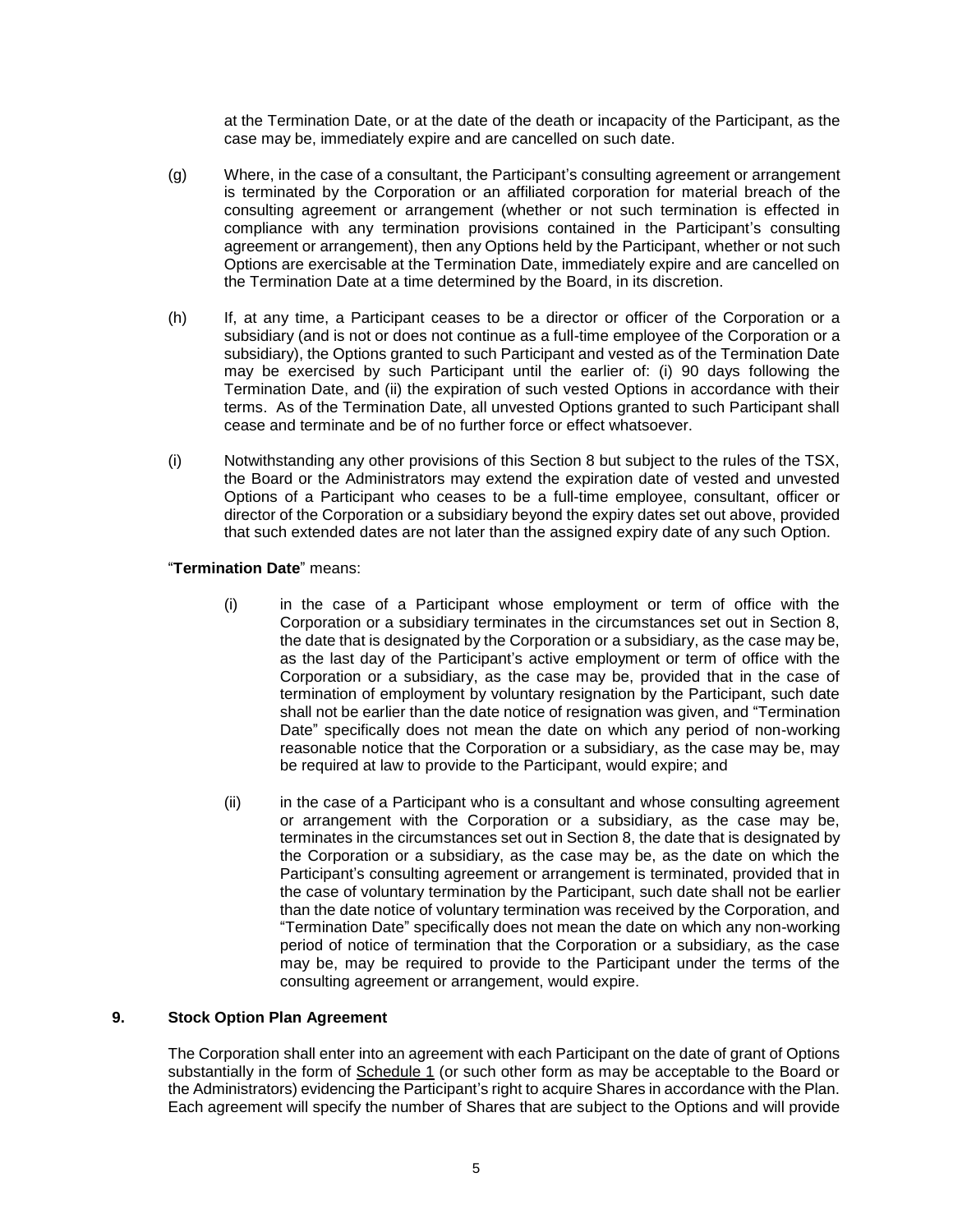for the adjustment of that number in accordance with Section 15. The Participant acknowledges that such agreement will include a provision that, in certain circumstances as set out in the agreement, will require the Participant to sell its Shares to a party making an offer to purchase all of the Shares of the Corporation.

## **10. Right to Employment**

Nothing contained in this Plan or in any Option granted under this Plan shall confer upon any person any right to continued employment with the Corporation or a subsidiary or interfere in any way with the rights of the Corporation or a subsidiary in connection with the employment or termination of any such person.

## **11. Status as Shareholder**

The Participant or the Participant's legal representative shall not, by reason of the grant of any Option, be considered to be a stockholder of the Corporation until an Option has been duly exercised. No person shall enjoy any of the rights or privileges of a holder of Shares subject to Options until that person becomes the holder of record of those Shares.

## **12. Exercise of Option**

- (a) Subject to Subsection 12(b), the vested portion of an Option may be exercised at any time, or from time to time, during its term. A person electing to exercise an Option shall give written notice of the election to the Secretary of the Corporation substantially in the form of Exhibit A to Schedule 1, or such other form acceptable to the Board or the Administrators. A cash payment equal to the Exercise Price for each Share to be acquired pursuant to the exercise of Options shall accompany the written notice.
- (b) The exercise of any Option shall be subject to the condition that if at any time the Corporation shall determine in its sole discretion that it is necessary or desirable to comply with any legal requirement or the requirements of the TSX or other regulatory authority as a condition of, or in connection with, such exercise or the issue of Shares as a result thereof, then in any such event such exercise shall not be effective unless such compliance shall have been effected on conditions satisfactory to the Corporation.
- (c) Upon actual receipt by the Corporation of written notice addressed to the Secretary of the Corporation and payment for the Shares to be purchased, the person exercising the Option shall be registered in the books of the Corporation as the holder of the appropriate number of Shares and a share certificate shall be issued to such person.
- (d) The exercise of any Option may be made conditional on the Participant becoming a party to an escrow agreement as required by the rules of the TSX and will otherwise be subject to the rules of the TSX.
- (e) Any exercise of an Option issued pursuant to the Plan must be exempt or not subject to registration under applicable United States federal and state securities laws. Any Options exercised by or on behalf of a person in the United States (as such term is defined in Regulation S promulgated under the U.S. Securities Act) will result in the certificate representing the Common Shares bearing a United States restrictive legend restricting transfer of the Common Shares under United States federal and state securities laws, in substantially the following form: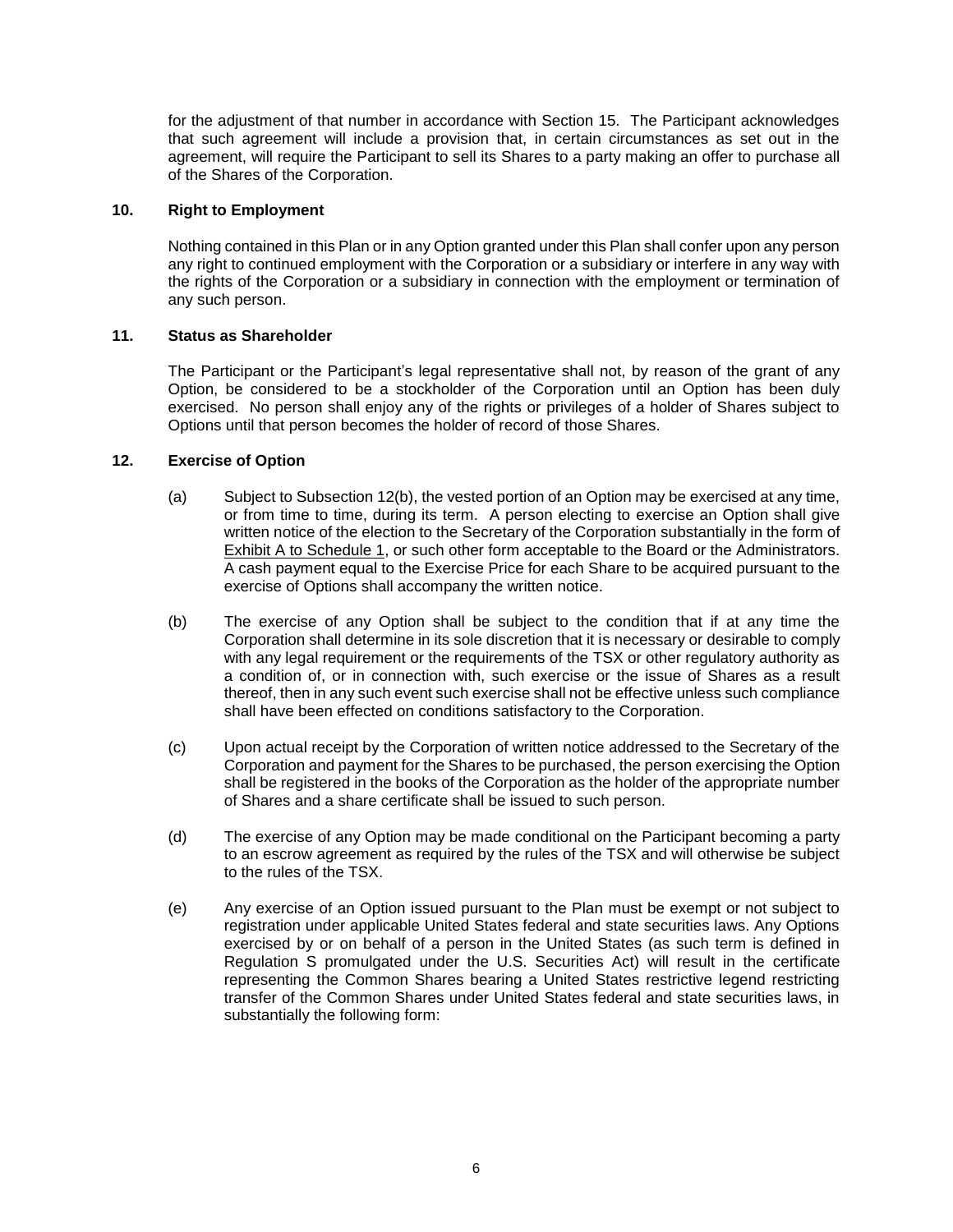"THE SECURITIES REPRESENTED HEREBY HAVE NOT BEEN AND WILL NOT BE REGISTERED UNDER THE UNITED STATES SECURITIES ACT OF 1933, AS AMENDED (THE "U.S. SECURITIES ACT"), OR ANY STATE SECURITIES LAWS. THE HOLDER HEREOF, BY PURCHASING SUCH SECURITIES, AGREES FOR THE BENEFIT OF THE CORPORATION THAT SUCH SECURITIES MAY BE OFFERED, SOLD, PLEDGED OR OTHERWISE TRANSFERRED ONLY (A) TO THE CORPORATION; (B) OUTSIDE THE UNITED STATES IN ACCORDANCE WITH RULE 904 OF REGULATION S UNDER THE U.S. SECURITIES ACT; (C) IN ACCORDANCE WITH THE EXEMPTION FROM REGISTRATION PROVIDED BY (1) RULE 144 OF THE U.S. SECURITIES ACT, IF AVAILABLE, OR (2) RULE 144a THEREUNDER, IF AVAILABLE, AND IN EACH CASE IN COMPLIANCE WITH APPLICABLE STATE SECURITIES LAWS; OR (D) IN A TRANSACTION THAT DOES NOT REQUIRE REGISTRATION UNDER THE U.S. SECURITIES ACT OR ANY APPLICABLE STATE SECURITIES LAWS, AND, IN THE CASE OF PARAGRAPH (C)(1) OR (D), THE SELLER FURNISHES TO THE CORPORATION AN OPINION OF COUNSEL OF RECOGNIZED STANDING IN FORM AND SUBSTANCE OR OTHER EVIDENCE SATISFACTORY TO THE CORPORATION TO SUCH EFFECT. DELIVERY OF THIS CERTIFICATE MAY NOT CONSTITUTE GOOD DELIVERY IN SETTLEMENT OF TRANSACTIONS ON STOCK EXCHANGES IN CANADA."

#### **13. Intentionally Left Blank**

#### **14. Transferability**

- (a) Except as set forth in Subsection 14(b), Options are not transferable.
- (b) Options may be exercised only by:
	- (i) the Participant to whom the Options were granted; or
	- (ii) (A) upon the Participant's death, by the legal representative of the Participant's estate; or
		- (B) upon the Participant becoming mentally incapable, the legal representative having authority to deal with the property of the Participant;

provided that any such legal representative shall first deliver evidence satisfactory to the Corporation of entitlement to exercise any Option.

(c) A person exercising an Option may subscribe for Shares only in the person's own name or in the person's capacity as a legal representative.

#### **15. Adjustment of Options**

(a) The existence of any Options does not affect in any way the right or power of the Corporation or its shareholders to make, authorize or determine any adjustment, recapitalization, reorganization or any other change in the Corporation's capital structure or its business, or any amalgamation, combination, merger or consolidation involving the Corporation, to create or issue any bonds, debentures, shares or other securities of the Corporation or to determine the rights and conditions attaching thereto, to effect the dissolution or liquidation of the Corporation or any sale or transfer of all or any part of its assets or business, or to effect any other corporate act or proceeding, whether of a similar character or otherwise, whether or not any such action referred to in this section would have an adverse effect on this Plan or any Option granted hereunder.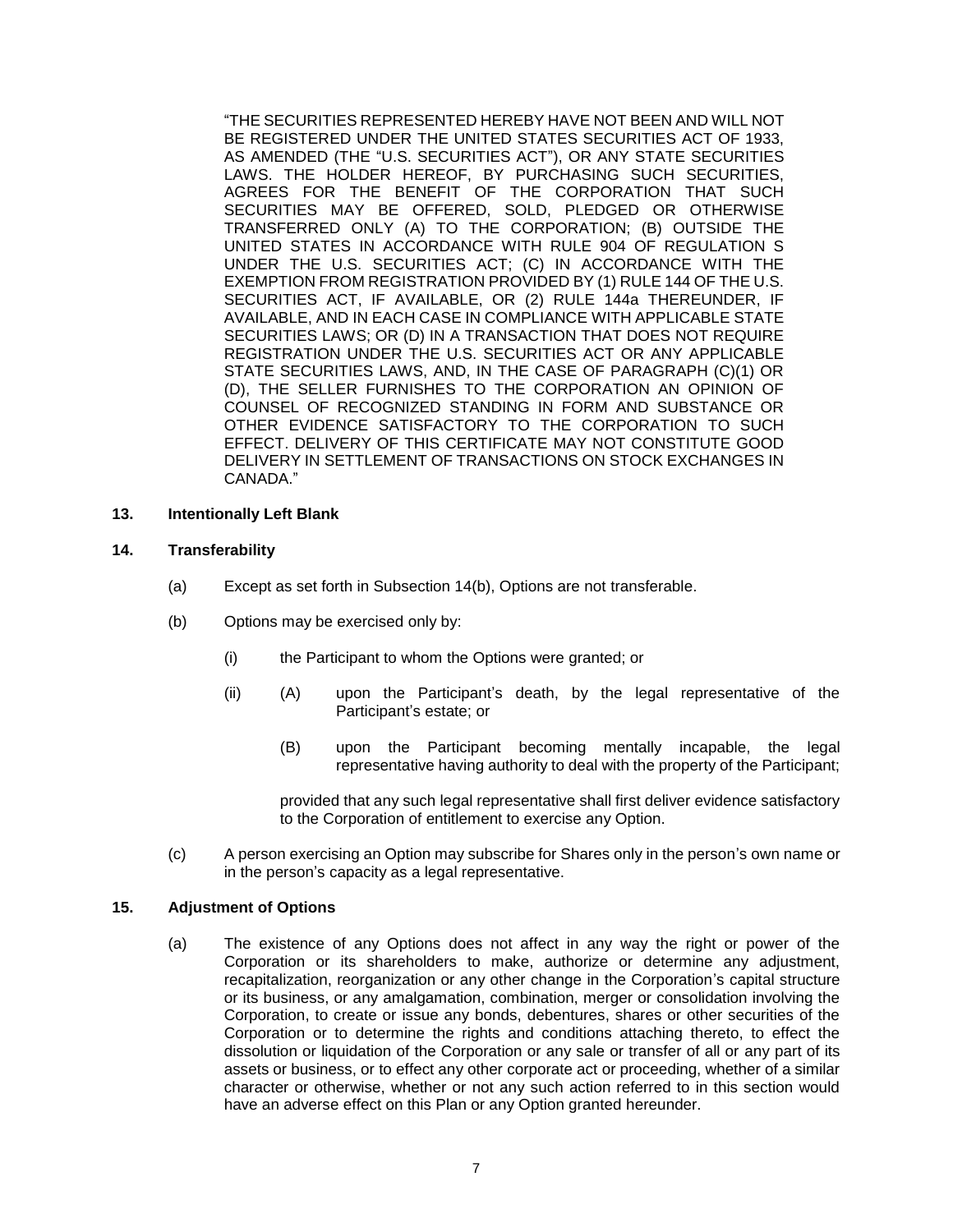- (b) In the event of any subdivision, redivision or other similar change in the Shares at any time prior to the termination of an Option into a greater number of Shares, the Corporation shall deliver at the time of any exercise thereafter of an Option such additional number of Shares as would have resulted from such subdivision, redivision or change if such exercise of an Option had taken place prior to the date of such subdivision, redivision or change and the Exercise Price for such Shares shall be adjusted accordingly.
- (c) In the event of any merger, consolidation, recapitalization or other similar corporate change affecting the Shares at any time prior to the termination of an Option, the Board shall make such adjustments as each deems equitable to the number and kind of shares or other property to be delivered by the Corporation on any exercise thereafter of an Option, the Exercise Price of an Option and any other term of the Option as it deems necessary to prevent the dilution or enlargement of the rights of Participants thereunder.
- (d) No fractional Shares shall be issued upon the exercise of an Option. If, as a result of any adjustment under this Section 15 a Participant would be entitled to a fractional Share, the Participant shall have the right to acquire only the adjusted number of full Shares and no payment or other adjustment shall be made with respect to the fractional Shares so disregarded.

# **16. Change in Control**

- (a) Notwithstanding anything else in this Plan or any Stock Option Plan Agreement, the Board has the right to provide for the conversion or exchange of any outstanding Options into or for options, rights or other securities in any entity participating in or resulting from a Change in Control (as defined below).
- (b) Upon the Corporation entering into a binding agreement relating to a transaction which, if completed, would result in a Change in Control, the Corporation shall give written notice of the proposed Change in Control to the Participants, together with a description of the effect of such Change in Control on outstanding Options, not less than 10 days prior to the closing of the transaction resulting in the Change in Control.
- (c) In the event of and in connection with a transaction that would constitute a Change in Control, notwithstanding anything else in this Plan but subject to the specific terms of any Stock Option Plan Agreement to the contrary, the Board shall have the right, in its discretion, to deal with any or all Options (or any portion thereof) issued under this Plan in the manner it deems fair and reasonable in the circumstances of the Change in Control. Without limiting the generality of the foregoing, in connection with a Change in Control, the Board, without any action or consent required on the part of any Participant, shall have the right to:
	- (i) determine that the Options, in whole or in part and whether vested or unvested, shall remain in full force and effect in accordance with their terms after the Change in Control;
	- (ii) provide for the conversion or exchange of any or all Options (or any portion thereof, whether vested or unvested) into or for options, rights or other securities in any entity participating in or resulting from a Change in Control;
	- (iii) cancel any unvested Options (or any portions thereof) without payment of any kind to any Participant;
	- (iv) accelerate the vesting of outstanding Options;
	- (v) provide for outstanding Options to be purchased;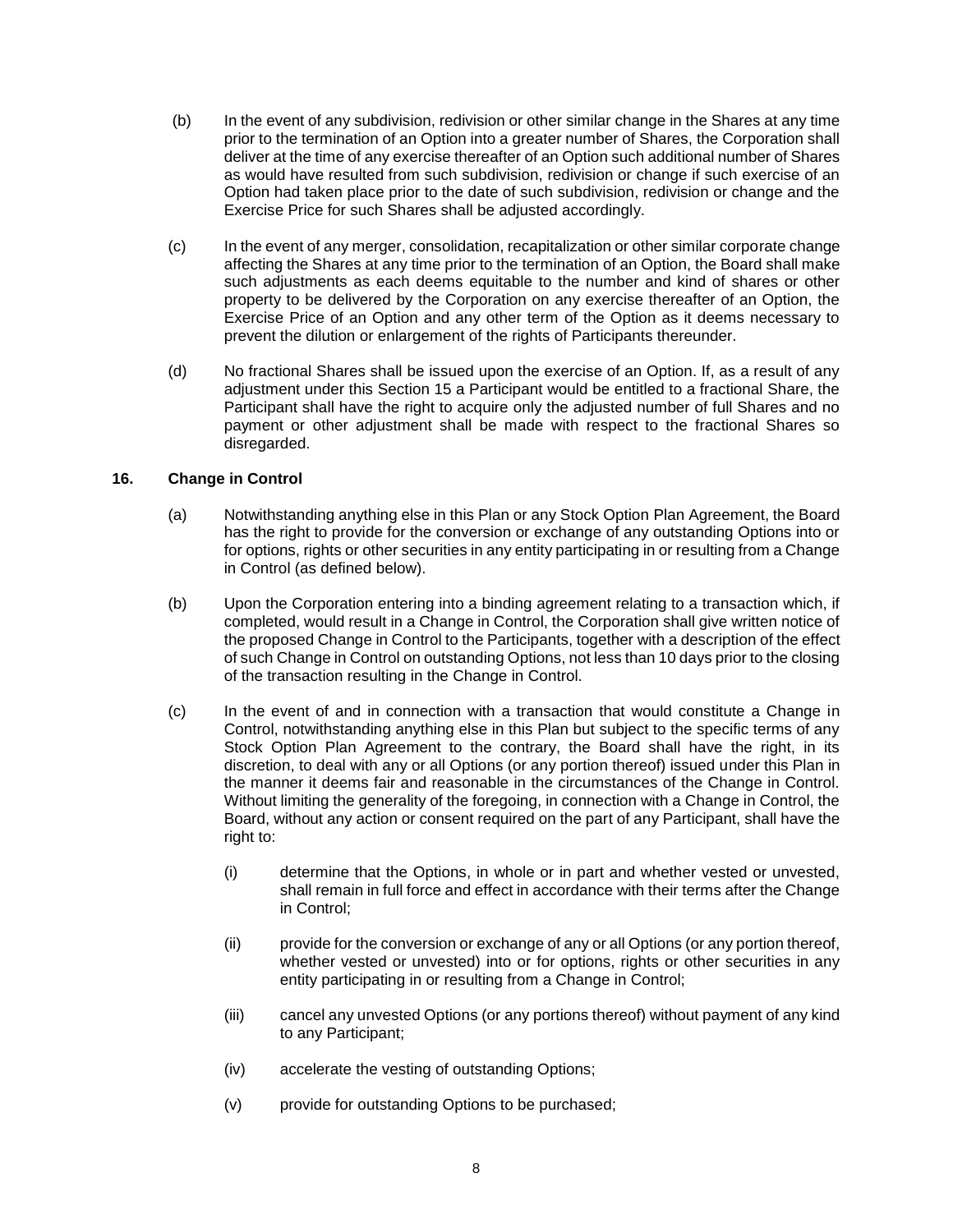- (vi) accelerate the date by which any or all Options or any portion thereof, whether vested or unvested, must be exercised either in whole or in part;
- (vii) deem any or all Options or any portion thereof, whether vested or unvested (including those accelerated pursuant to this Plan) to have been exercised in whole or in part, tender, on behalf of the Participant, the underlying Shares that would have been issued pursuant to the exercise of such Options to any third party purchaser in connection with the Change in Control, and pay to the Participant on behalf of such third party purchaser an amount per underlying Share equal to the positive difference between the Change in Control price of the Shares and the applicable Exercise Price;
- (viii) cancel any or all outstanding Options (including those accelerated under pursuant to this Plan) either in whole or in part and pay to the Participant an amount per underlying Share equal to the positive difference between the Change in Control price of the Shares and the applicable Exercise Price; or
- (ix) take such other actions, and combinations of the foregoing actions or any other actions permitted under this Section 16(c), as it deems fair and reasonable under the circumstances.
- (d) For purposes of this Agreement, a **"Change in Control"** means the happening of any of the following events: (i) any transaction pursuant to which (A) the Corporation goes out of existence, or (B) any person, or any associate or affiliated corporation of such person (as those terms are defined in the *Business Corporations Act* (British Columbia) (the "BCBCA")), (other than the Corporation, a subsidiary of the Corporation or an employee benefit plan of the Corporation (including any trustee of such plan acting as trustee)) hereafter acquires the direct or indirect "beneficial ownership" (as defined in the BCBCA) of securities of the Corporation representing 50% or more of the aggregate voting power of all of the Corporation's then issued and outstanding securities; (ii) the sale of all or substantially all of the Corporation's assets to a person other than a person that was an affiliated corporation of the Corporation; (iii) the dissolution or liquidation of the Corporation except in connection with the distribution of assets of the Corporation to one or more persons which were affiliated corporations prior to such event; or (iv) the occurrence of a transaction requiring approval of the Corporation's shareholders involving the acquisition of the Corporation by an entity through purchase of assets, by amalgamation or otherwise.

#### **17. Alterations in Plan**

- (a) Subject to Section 17(b), the Board or the Administrators may at any time or from time to time without shareholder approval alter, amend, vary, suspend, terminate or cancel the Plan or amend any Options issued pursuant to the Plan. The foregoing ability to alter, amend, vary, suspend, terminate or cancel the Plan or amend ay Options issued pursuant to the Plan shall be subject to the rules of the TSX.
- (b) Subject to any additional requirements of the rules of the TSX, the following amendments to the Plan or to Options issued pursuant to the Plan shall not be made without prior approval of the TSX and approval of the shareholders of the Corporation:
	- i) a reduction in the Exercise Price of an Option held by an Insider of the Corporation;
	- ii) an extension of the term of an Option held by an Insider of the Corporation;
	- iii) any amendment to remove the Insider participation limits set out in Section 5;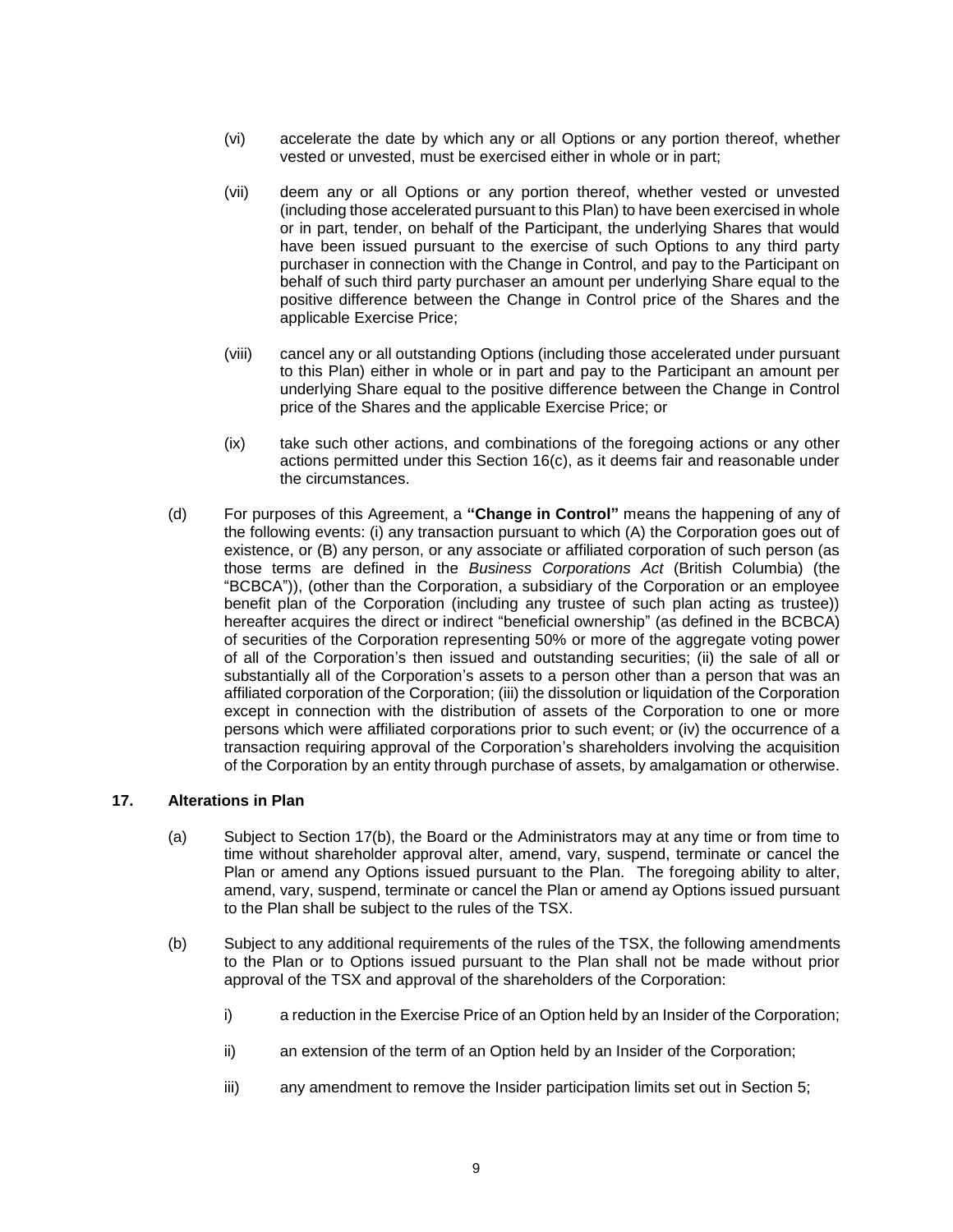- iv) an increase in the maximum number of Common Shares issuable pursuant to Options granted under this Plan; and
- v) amendments to this Section 17.

## **18. Termination of Plan**

The Board may terminate the Plan at any time in its discretion. If the Plan is so terminated, no further Options shall be granted but the Options then outstanding shall continue in full force and effect in accordance with the provisions set out above.

## **19. Compliance with Statutes and Regulations**

The granting of Options and the sale of Shares under the Plan shall be carried out in compliance with applicable statutes and with the regulations of governmental authorities.

#### **20. Participant's Entitlement**

Except as otherwise provided in this Plan, Options previously granted under this Plan, whether or not then exercisable, are not affected by any change in the relationship between, or ownership of, the Corporation and an affiliated corporation. For greater certainty, all Options remain valid and exercisable in accordance with the terms and conditions of this Plan and are not affected by reason only that, at any time, an affiliated corporation ceases to be an affiliated corporation.

## **21. Withholding Taxes**

The exercise of each Option granted under this Plan is subject to the condition that if at any time the Corporation determines, in its discretion, that the satisfaction of withholding tax or other withholding liabilities is necessary or desirable in respect of such exercise, such exercise is not effective unless such withholding has been effected to the satisfaction of the Corporation. In such circumstances, the Corporation may require that a Participant pay to the Corporation, in addition to and in the same manner as the Exercise Price for the Shares, such amount as the Corporation is obliged to remit to the relevant taxing authority in respect of the exercise of the Option. Any such additional payment is due no later than the date as of which any amount with respect to the Option exercised first becomes includable in the gross income of the Participant for tax purposes.

# **22. Rights of Participant**

No Participant has any claim or right to be granted an Option (including, without limitation, an Option granted in substitution for any Option that has expired pursuant to the terms of this Plan), and the granting of any Option is not to be construed as giving a Participant a right to remain in the employ of the Corporation or an affiliated corporation. No Participant has any rights as a shareholder of the Corporation in respect of Shares issuable on the exercise of rights to acquire Shares under any Option until the allotment and issuance to the Participant of certificates representing such Shares.

#### **23. Indemnification**

Every Director will at all times be indemnified and saved harmless by the Corporation from and against all costs, charges and expenses whatsoever including any income tax liability arising from any such indemnification, that such Director may sustain or incur by reason of any action, suit or proceeding, taken or threatened against the Director, otherwise than by the Corporation, for or in respect of any act done or omitted by the Director in respect of this Plan, such costs, charges and expenses to include any amount paid to settle such action, suit or proceeding or in satisfaction of any judgement rendered therein. This indemnification is in addition to any rights of indemnification a Director may have under the Articles of the Corporation, any agreement, any vote of shareholders or disinterested directors or otherwise.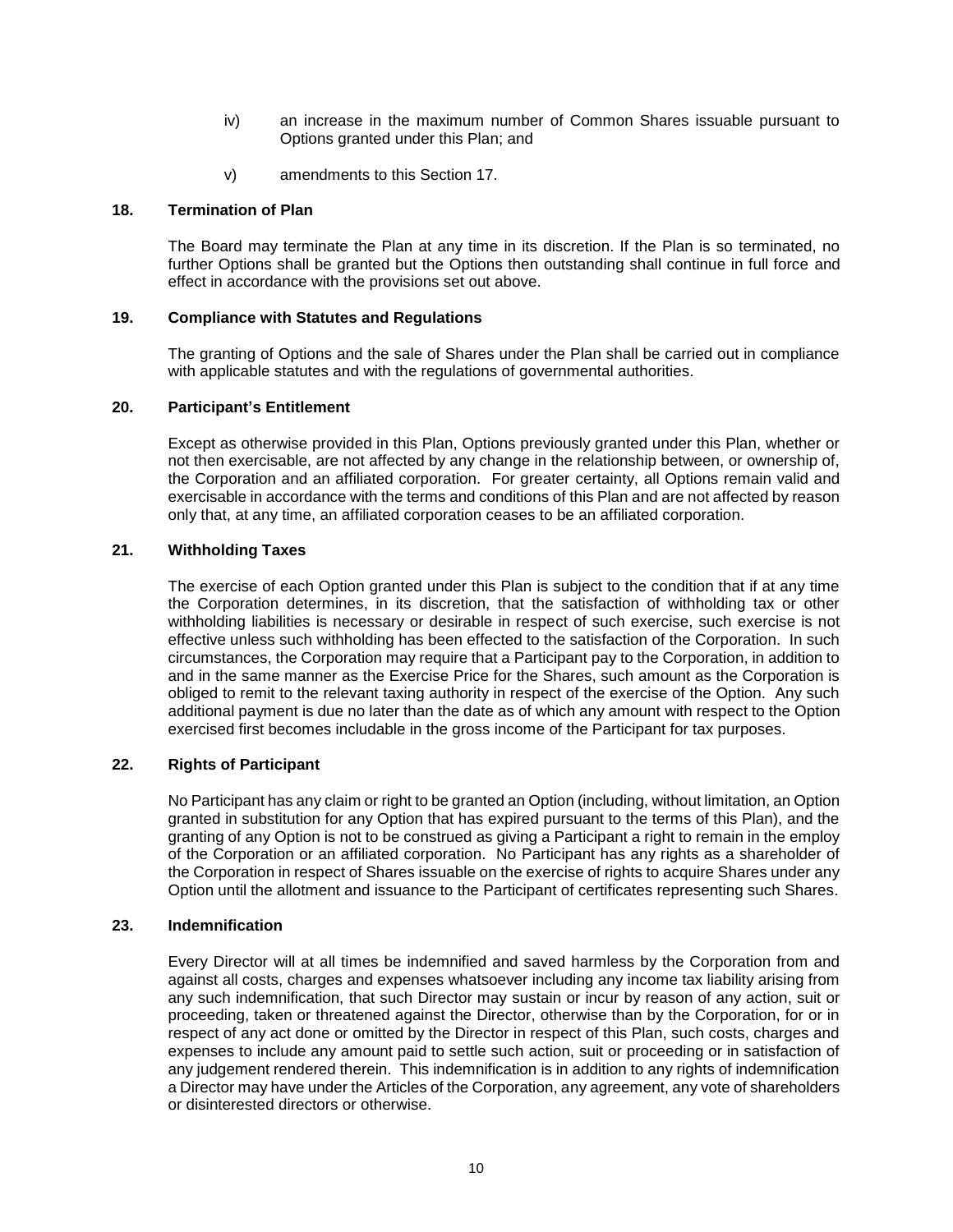### **24. Participation in the Plan**

The participation of any Participant in the Plan is entirely voluntary and not obligatory and shall not be interpreted as conferring upon such Participant any rights or privileges other than those rights and privileges expressly provided in the Plan. In particular, participation in the Plan does not constitute a condition of employment nor a commitment on the part of the Corporation to ensure the continued employment of such Participant. The Plan does not provide any guarantee against any loss which may result from fluctuations in the market value of the Shares. The Corporation does not assume responsibility for the income or other tax consequences for the Participants and they are advised to consult with their own tax advisors.

## **25. Governing Law**

The Plan, and determinations made and actions taken in connection with the Plan, shall be governed by the laws of the Province of British Columbia and the federal laws of Canada and construed in accordance therewith.

## **26. U.S. Participants**

- (a) This section shall only apply to a Participant who is a U.S. citizen, U.S. permanent resident or U.S. tax resident or a Participant for whom a benefit under this Plan would otherwise be subject to U.S. taxation under the U.S. Internal Revenue Code of 1986, as amended (the "**U.S. Code**"), and the rulings and regulations in effect thereunder (a "**U.S. Participant**").
- (b) Option awards will be designed and operated in such a manner that they are either exempt from the application of, or comply with, the requirements of Section 409A of the U.S. Internal Revenue Code and the U.S. Treasury Regulations and other U.S. Internal Revenue Service guidance promulgated thereunder as in effect from time to time ("**Section 409A**") and will be construed and interpreted in accordance with such intent. To the extent that an Option award, or the settlement or deferral thereof, is subject to Section 409A, the Option will be granted, paid, settled or deferred in a manner that will meet the requirements of Section 409A, such that the grant, payment, settlement or deferral will not be subject to the additional tax or interest applicable under Section 409A.
- (c) Options granted hereunder are intended to be treated as nonqualified stock options under the U.S. Code. Notwithstanding Section 3(b), the aggregate number of Shares reserved for issuance under the Plan shall not exceed the greater of (i) 15% of the issued and outstanding Common Shares of the Corporation as at the date of grant (on a non-diluted basis), and (ii) 3,800,000.

#### **27. United States Securities Laws Matters**

No Options shall be granted in the United States of America, its territories and possessions, any state of the United States and the District of Columbia (the "**United States**") and no Common Shares shall be issued in the United States upon exercise of any such Options unless such securities are registered under the U.S. Securities Act and any applicable state securities laws or an exemption from such registration is available. Any Options issued in the United States, and any Common Shares issued upon exercise thereof, will be "restricted securities" (as such term is defined in Rule 144(a)(3) under the U.S. Securities Act). Any certificate or instrument representing Options granted in the United States or Common Shares issued in the United States upon exercise of any such Options pursuant to an exemption from registration under the U.S. Securities Act and applicable state securities laws shall bear the following legend restricting transfer under applicable United States federal and state securities laws: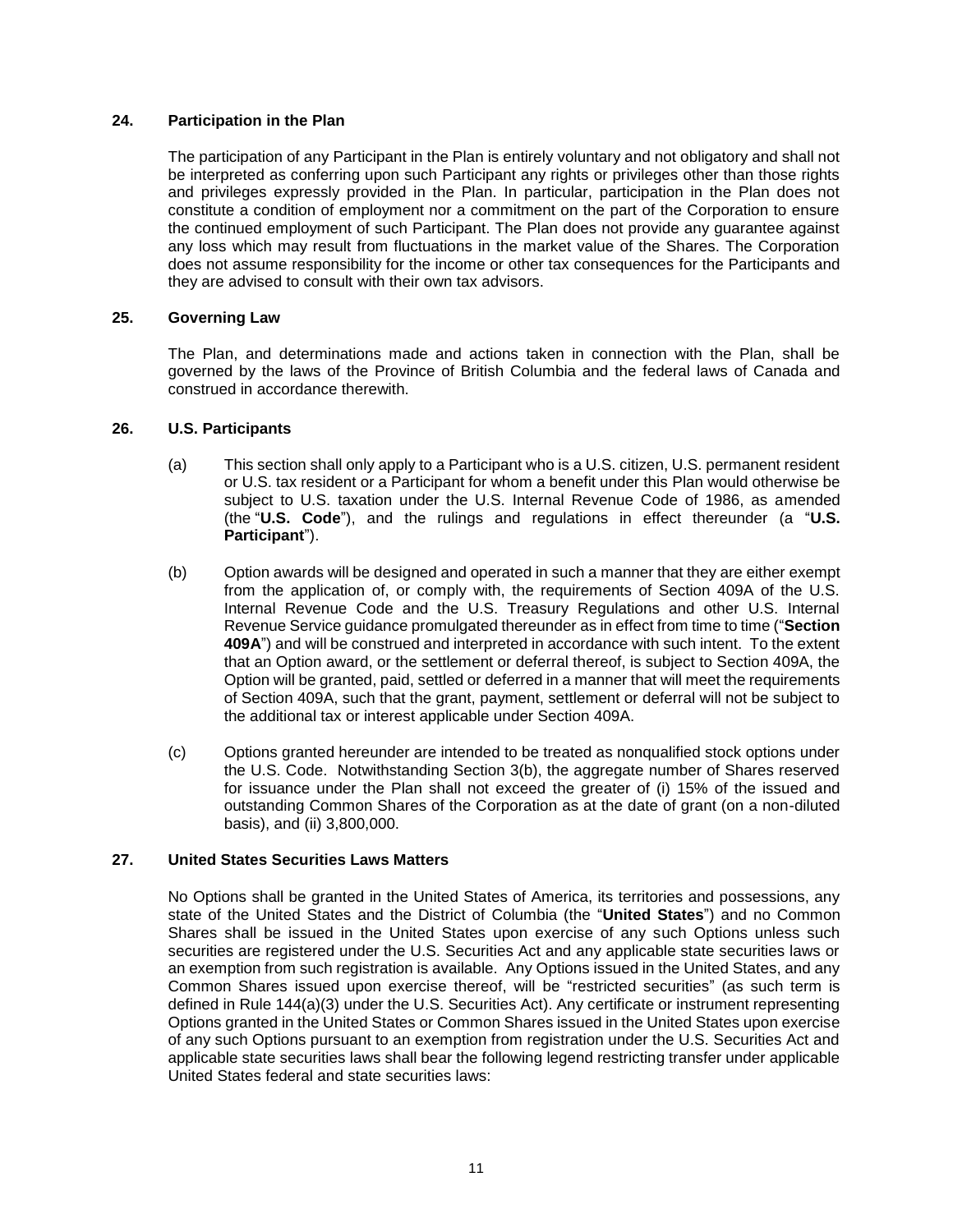"THE SECURITIES REPRESENTED HEREBY [*and for Options, the following will be added:* AND THE SECURITIES ISSUABLE UPON EXERCISE HEREOF] HAVE NOT BEEN AND WILL NOT BE REGISTERED UNDER THE UNITED STATES SECURITIES ACT OF 1933, AS AMENDED (THE "U.S. SECURITIES ACT"), OR THE SECURITIES LAWS OF ANY STATE OF THE UNITED STATES AND MAY NOT BE OFFERED, SOLD, PLEDGED OR OTHERWISE TRANSFERRED EXCEPT (A) TO THE CORPORATION, (B) OUTSIDE THE UNITED STATES IN COMPLIANCE WITH REGULATION S UNDER THE U.S. SECURITIES ACT AND IN COMPLIANCE WITH APPLICABLE LOCAL LAWS AND REGULATIONS, (C) PURSUANT TO THE EXEMPTION FROM REGISTRATION UNDER THE U.S. SECURITIES ACT PROVIDED BY (1) RULE 144 THEREUNDER, IF AVAILABLE, OR (2) RULE 144A THEREUNDER, IF AVAILABLE, AND IN EACH CASE IN COMPLIANCE WITH APPLICABLE STATE SECURITIES LAWS OR (D) IN A TRANSACTION THAT DOES NOT REQUIRE REGISTRATION UNDER THE U.S. SECURITIES ACT OR ANY APPLICABLE STATE SECURITIES LAWS, AND, IN CONNECTION WITH ANY TRANSFERS PURSUANT TO (C)(1) OR (D) ABOVE, THE SELLER HAS FURNISHED TO THE CORPORATION AN OPINION OF COUNSEL OF RECOGNIZED STANDING OR OTHER EVIDENCE, IN FORM AND SUBSTANCE REASONABLY SATISFACTORY TO THE CORPORATION, TO THAT EFFECT. DELIVERY OF THIS CERTIFICATE MAY NOT CONSTITUTE "GOOD DELIVERY" IN SETTLEMENT OF TRANSACTIONS ON STOCK EXCHANGES IN CANADA."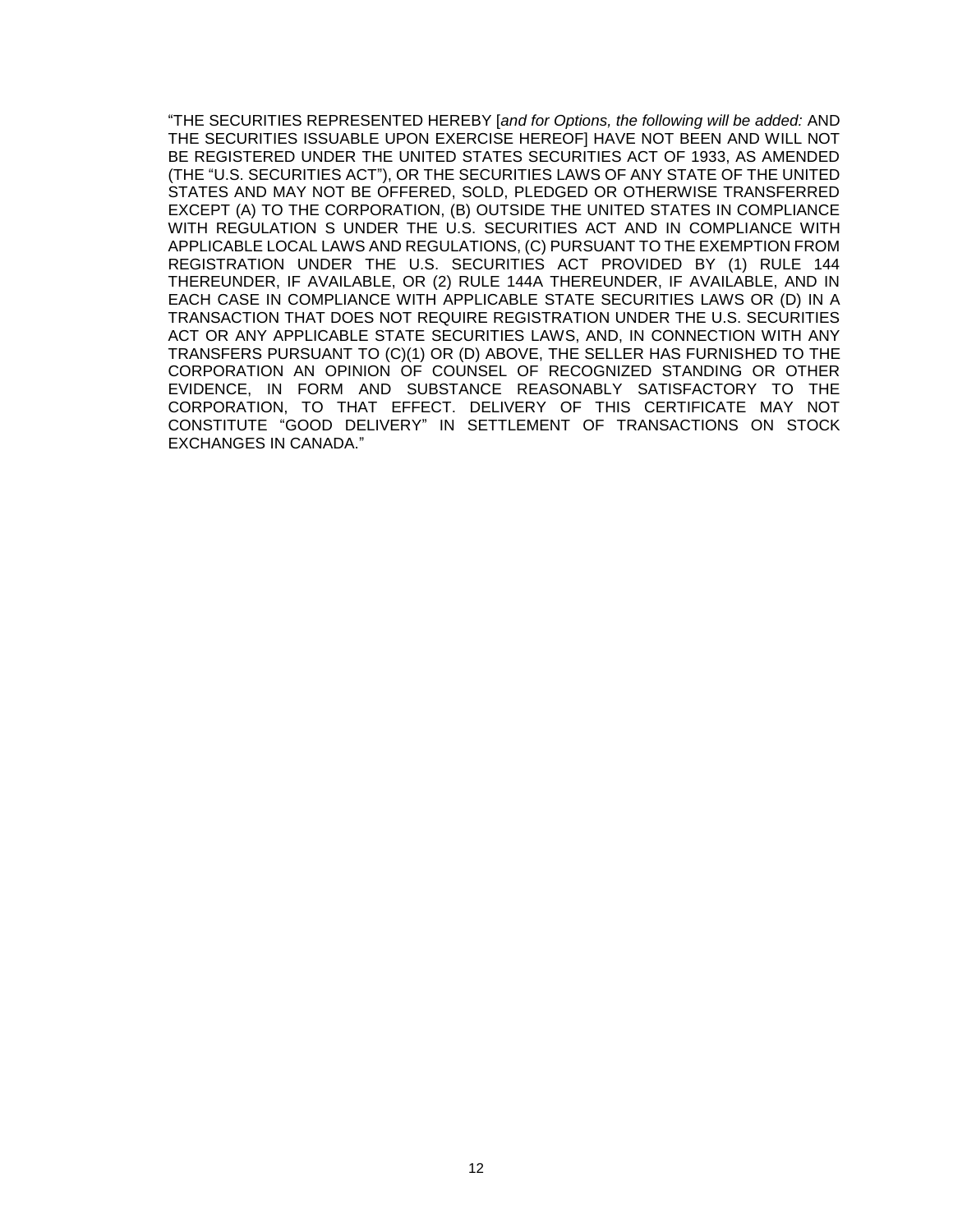## **Schedule 1**

#### **MOGO INC. STOCK OPTION PLAN AGREEMENT**

NOW THEREFORE this agreement is entered into this [ ] day of [ ], [ ] (the "**Date of Grant**") between Mogo Inc. (the "**Corporation**") and \_\_\_\_\_\_\_\_\_\_\_\_\_\_\_\_\_\_\_\_\_(the "**Participant**") pursuant to the Stock Option Plan (the "**Plan**") implemented by the Corporation effective June 21, 2019 as amended to date, a copy of which is annexed hereto.

- 1. Pursuant to the Plan, the Corporation hereby grants non-assignable, non-transferable options<br>(collectively, the "**Options**") to acquire **Shares** (as defined in the Plan) at an (collectively, the "**Options**") to acquire exercise price of \$[•] per Share (the "**Exercise Price**") and agrees to issue Shares to the Participant in accordance with the terms of the Plan upon the due exercise of the Options.
- 2. The Options will vest and be exercisable as follows:

| <b>Fraction of Total Number of</b><br>Shares that may be Purchased | <b>Exercise Period</b>                                                                                                                                          |
|--------------------------------------------------------------------|-----------------------------------------------------------------------------------------------------------------------------------------------------------------|
| 1/4                                                                | Shall vest on the first anniversary of the date of<br>grant; and                                                                                                |
| 1/48                                                               | Shall vest at the end of each month following the first<br>anniversary of the date of grant up to and including<br>the fourth anniversary of the date of grant; |

with the result that the entire Option subject to the grant shall be vested and exercisable as of the fourth anniversary of the date of grant. Once a portion of an Option that has vested becomes exercisable, it remains exercisable until expiration or termination of the Option, unless otherwise specified by the Board in connection with the grant of such Option or pursuant to the Plan.

- 3. The exercise of the Options granted hereby, issuance of Shares and ownership of the Shares are subject to the terms and conditions of the Plan (all of which are incorporated into and form part of this Stock Option Plan Agreement) and this Stock Option Plan Agreement.
- 4. Nothing in the Plan or in this Stock Option Plan Agreement will affect the Corporation's right, or that of an affiliated corporation, to terminate the employment of, term of office of, or consulting agreement or arrangement with a Participant at any time for any reason whatsoever. Upon such termination, a Participant's rights to exercise Options will be subject to restrictions and time limits for the exercise of Options. Complete details of such restrictions are set out in the Plan, and in particular in Section 8 thereof.
- 5. Each notice relating to the Option, including the exercise thereof, must be in writing. All notices to the Corporation must be delivered personally or by prepaid registered mail and must be addressed to the secretary of the Corporation. All notices to the Participant will be addressed to the principal address of the Participant on file with the Corporation. Either the Corporation or the Participant may designate a different address by written notice to the other. Such notices are deemed to be received, if delivered personally, on the date of delivery, and if sent by prepaid, registered mail, on the fifth business day following the date of mailing. Any notice given by either the Participant or the Corporation is not binding on the recipient thereof until received.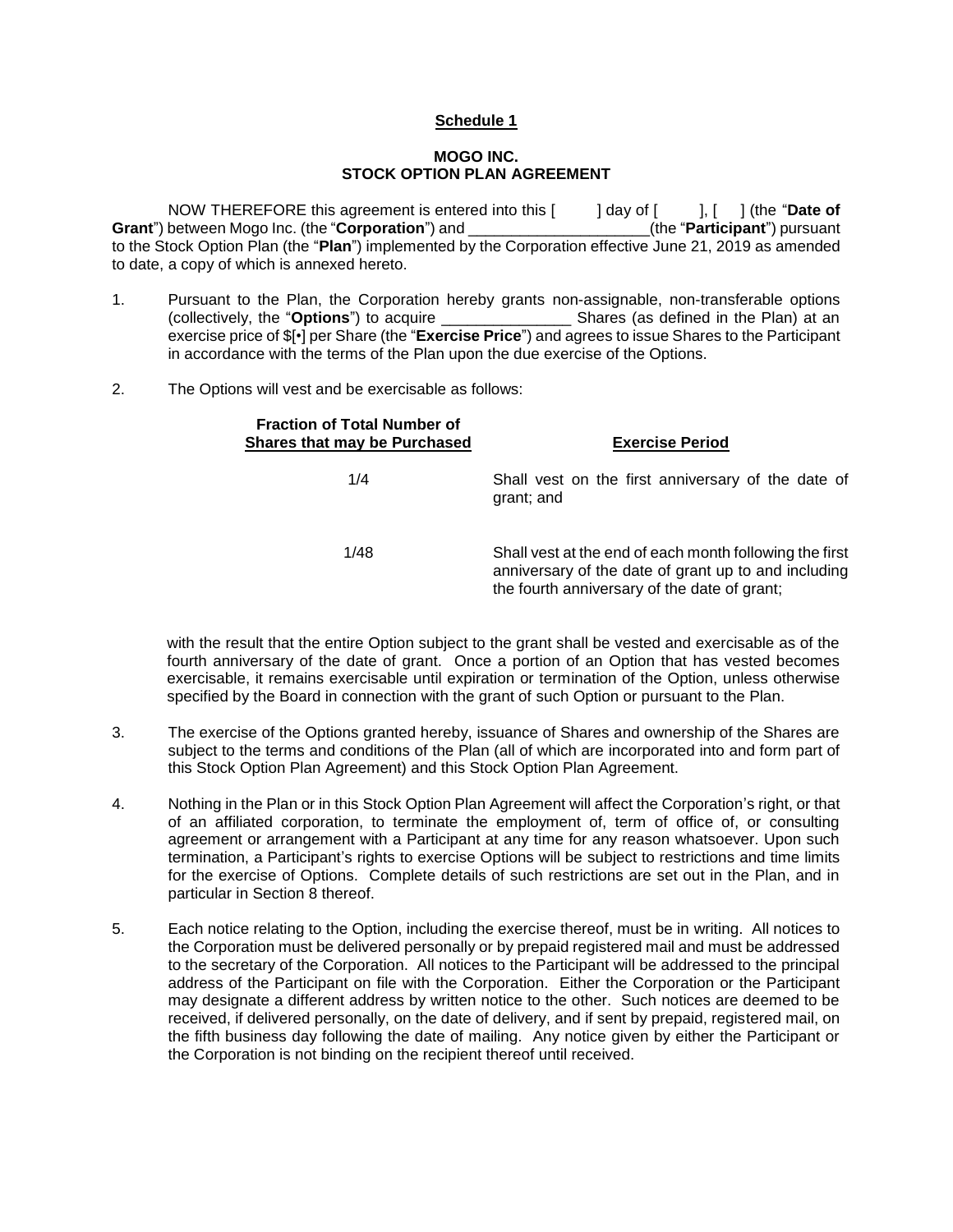- 6. The Participant hereby agrees that:
	- (a) any rule, regulation or determination, including the interpretation by the Board or the Administrators of the Plan, the Option granted hereunder and the exercise thereof, is final and conclusive for all purposes and binding on all persons including the Corporation and the Participant; and
	- (b) the grant of the Option does not affect in any way the right of the Corporation or any affiliated corporation to terminate the employment of the Participant.
- 7. The exercise of the Options must be exempt or not subject to the registration under the applicable United States federal and state securities laws. Furthermore, by its acceptance of this Option, the Participant acknowledges and agrees that any Common Shares issued in the United States of America, its territories and possessions, any state of the United States and the District of Columbia (the "**United States**") upon the exercise of any Options pursuant to an exemption from registration under the United States Securities Act of 1933, as amended, and applicable state securities laws shall bear the following legend restricting transfer under applicable United States federal and state securities laws:

"THE SECURITIES REPRESENTED HEREBY HAVE NOT BEEN AND WILL NOT BE REGISTERED UNDER THE UNITED STATES SECURITIES ACT OF 1933, AS AMENDED (THE "U.S. SECURITIES ACT"), OR ANY STATE SECURITIES LAWS. THE HOLDER HEREOF, BY PURCHASING SUCH SECURITIES, AGREES FOR THE BENEFIT OF THE CORPORATION THAT SUCH SECURITIES MAY BE OFFERED, SOLD, PLEDGED OR OTHERWISE TRANSFERRED ONLY (A) TO THE CORPORATION; (B) OUTSIDE THE UNITED STATES IN ACCORDANCE WITH RULE 904 OF REGULATION S UNDER THE U.S. SECURITIES ACT; (C) IN ACCORDANCE WITH THE EXEMPTION FROM REGISTRATION PROVIDED BY (1) RULE 144 OF THE U.S. SECURITIES ACT, IF AVAILABLE, OR (2) RULE 144a THEREUNDER, IF AVAILABLE, AND IN EACH CASE IN COMPLIANCE WITH APPLICABLE STATE SECURITIES LAWS; OR (D) IN A TRANSACTION THAT DOES NOT REQUIRE REGISTRATION UNDER THE U.S. SECURITIES ACT OR ANY APPLICABLE STATE SECURITIES LAWS, AND, IN THE CASE OF PARAGRAPH (C)(1) OR (D), THE SELLER FURNISHES TO THE CORPORATION AN OPINION OF COUNSEL OF RECOGNIZED STANDING IN FORM AND SUBSTANCE OR OTHER EVIDENCE SATISFACTORY TO THE CORPORATION TO SUCH EFFECT. DELIVERY OF THIS CERTIFICATE MAY NOT CONSTITUTE GOOD DELIVERY IN SETTLEMENT OF TRANSACTIONS ON STOCK EXCHANGES IN CANADA."

- 8. This Stock Option Plan Agreement shall be binding upon and enure to the benefit of the Corporation, its successors and assigns and the Participant and the legal representative of the Participant's estate and any other person who acquires Shares by bequest or inheritance.
- 9. By executing this Stock Option Plan Agreement, the Participant confirms and acknowledges that the Participant has not been induced to enter into this agreement or acquire any Options by expectation of employment or continued employment with the Corporation or its subsidiaries.
- 10. This Stock Option Plan Agreement has been made in and is to be construed under and in accordance with the laws of the Province of British Columbia and the laws of Canada applicable therein.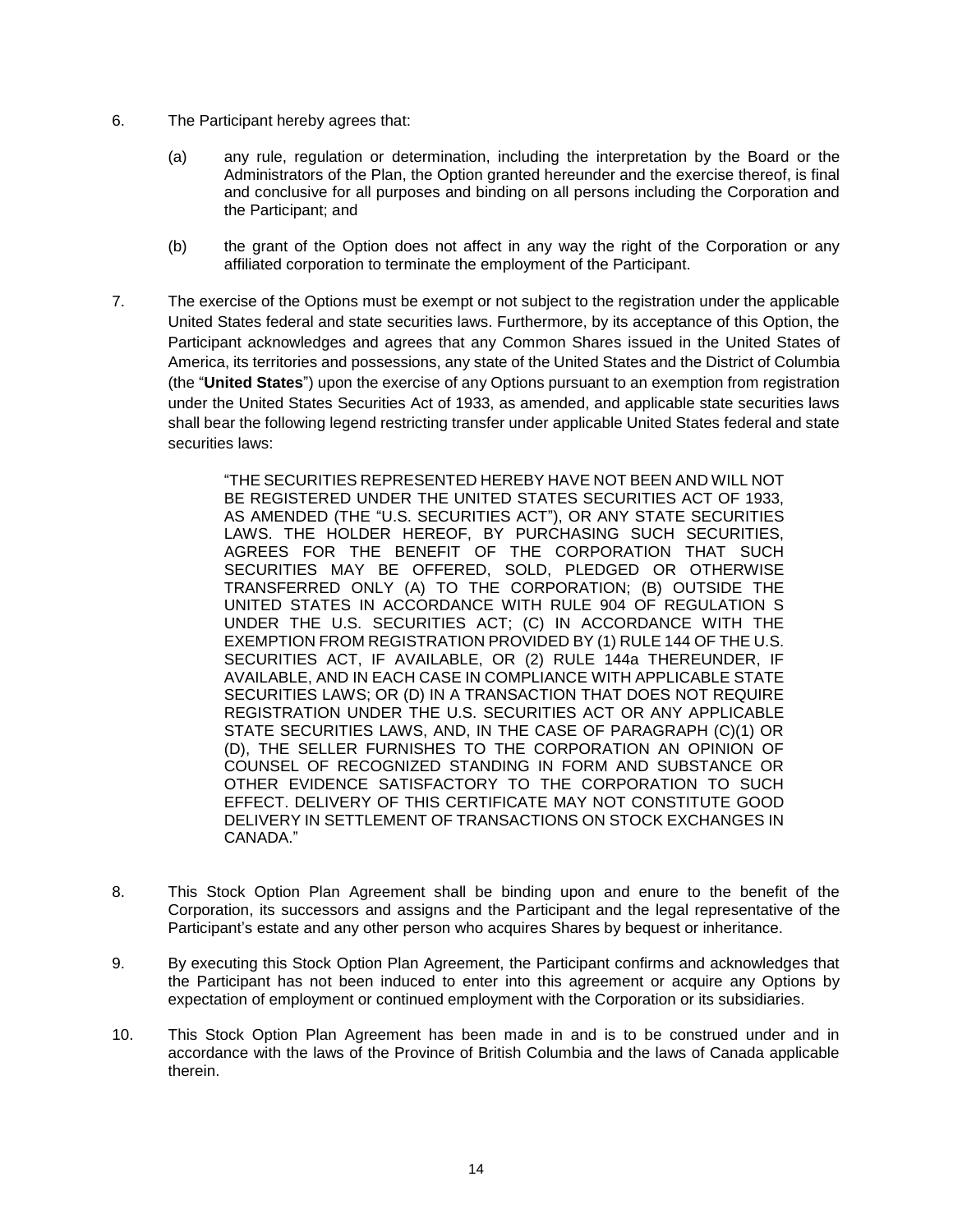# **MOGO INC.**

Per:

) ) ) ) ) Authorized Signatory

SIGNED, SEALED AND DELIVERED in the presence of

(Witness)

) (Signature of Participant)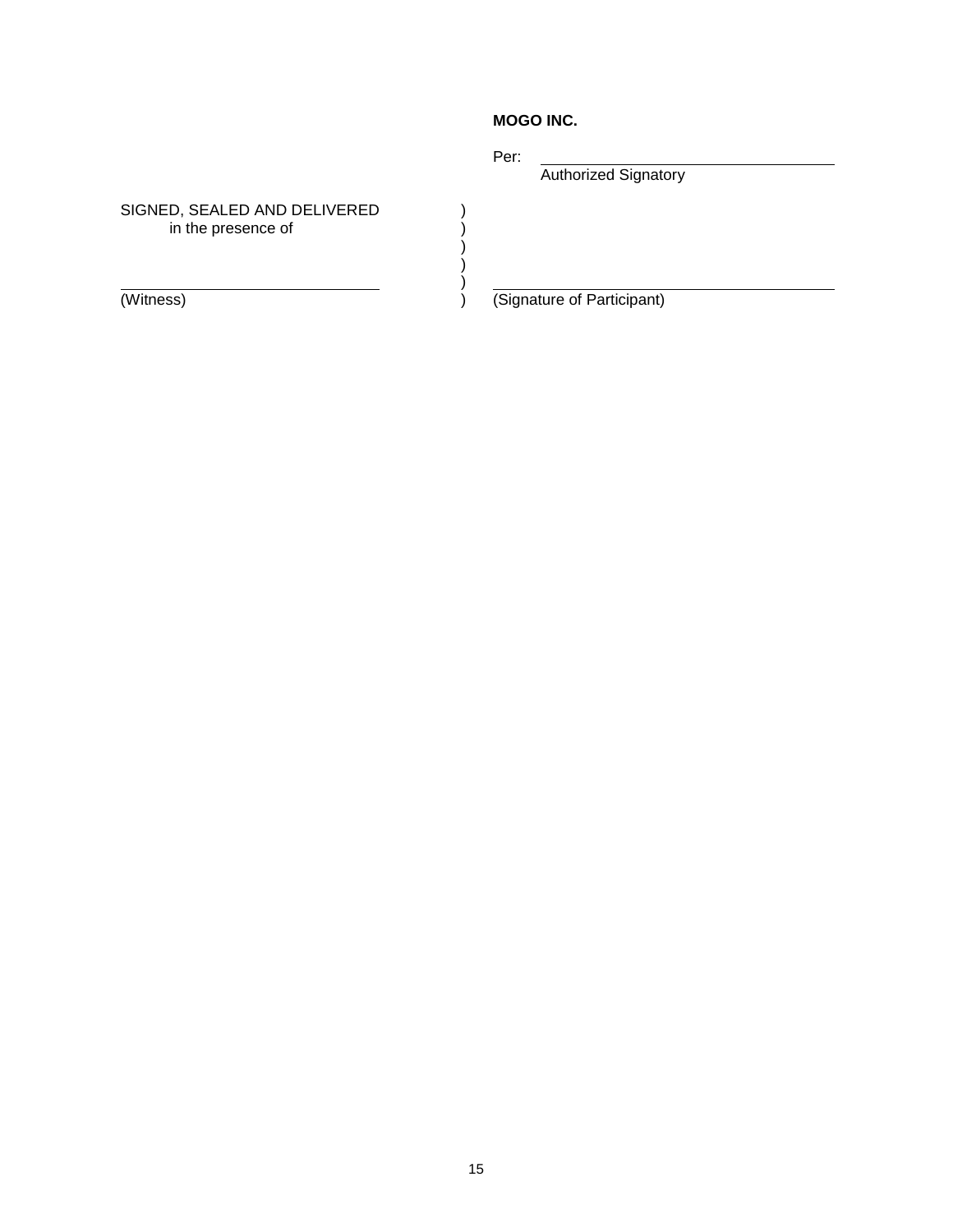# **Exhibit A to Schedule 1**

## **NOTICE TO EXERCISE**

## **TO:** The Secretary of Mogo Inc. (the "**Corporation**")

- (a) The undersigned hereby elects to purchase **Example 20** Shares (as defined in the Stock Option Plan of the Corporation dated June 21, 2019 as amended to date (the **"Plan"**)) pursuant to the terms of the stock option plan agreement dated [ ] [ ], [ ] (the "**Option Agreement**") between the undersigned and the Corporation, and tenders herewith payment in full of the purchase price thereof.
- (b) Please issue a certificate or certificates representing the Shares in the name of the undersigned, whose address is as follows:



- (c) The undersigned hereby represents, warrants and certifies as follows (only one of the following must be checked):
	- $A. \Box$ The undersigned (i) at the time of exercise of the Options is not in the United States of America, its territories or possessions, any state of the United States or the District of Columbia (the "**United States**") and is not exercising this Option on behalf of a person in the United States and (ii) did not execute or deliver this Notice of Exercise form in the United States.
	- $B.$   $\square$ The undersigned has delivered an opinion of counsel of recognized standing or other evidence in form and substance reasonably satisfactory to the Corporation to the effect that an exemption from the registration requirements of the United States Securities Act of 1933, as amended (the "**U.S. Securities Act**"), and applicable state securities laws is available for the issuance of the Shares.

**Note**: The undersigned understands that unless Box A is checked, the certificates representing the Shares will bear a legend restricting transfer without registration under the U.S. Securities Act and applicable state securities laws unless an exemption from registration is available.

**Note**: Certificates representing Shares will not be registered or delivered to an address in the United States unless Box B above is checked.

**Note**: If Box B is checked, any opinion or other evidence tendered must be in form and substance reasonably satisfactory to the Corporation. Participants planning to deliver an opinion of counsel or other evidence in connection with the exercise of Options should contact the Corporation in advance to determine whether any opinions or other evidence to be tendered will be acceptable to the Corporation.